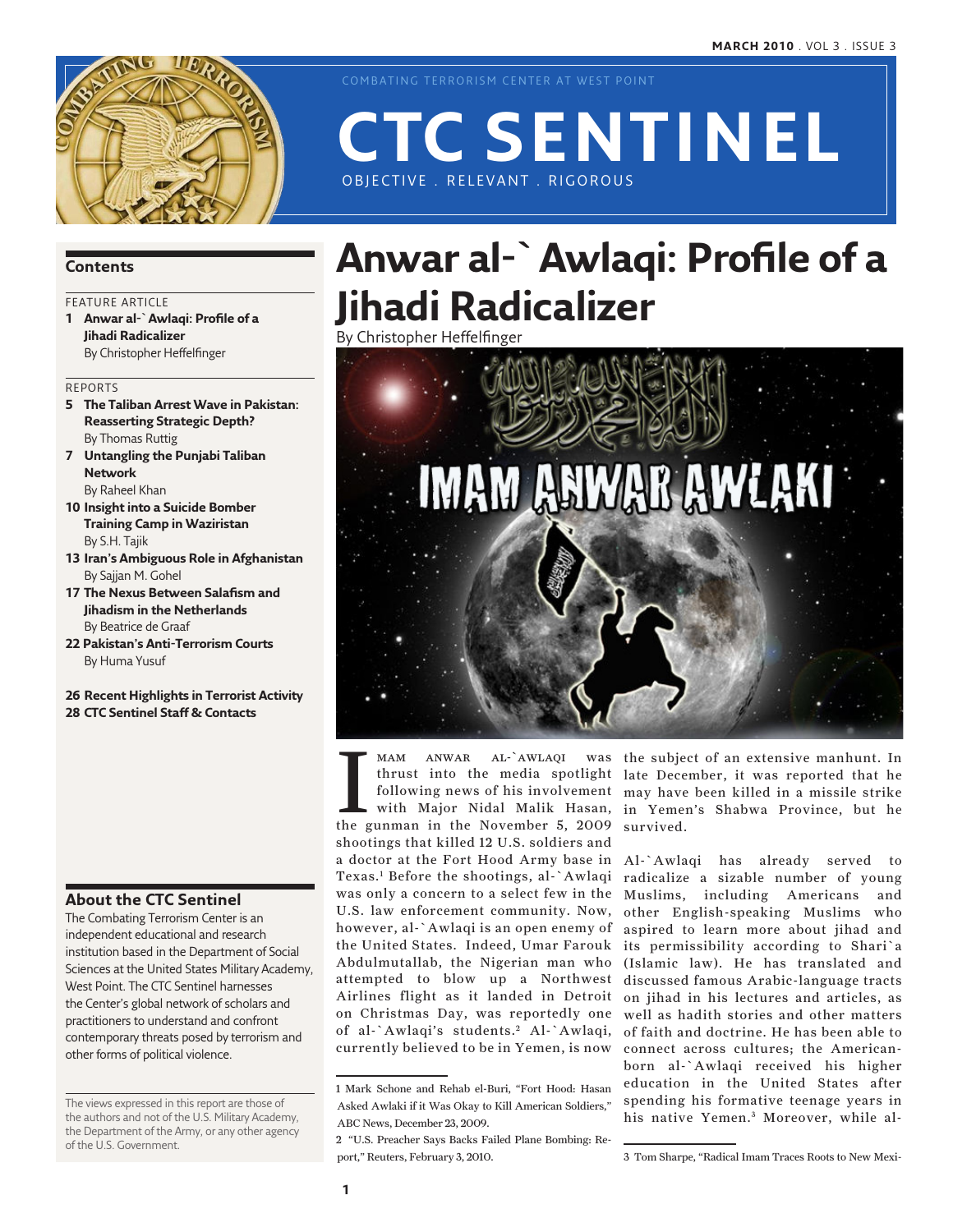`Awlaqi's online videos have inspired a number of mostly self-formed jihadist groups in the years following 9/11, he was also connected to the well-established Salafist network in the Washington, D.C. area.4 Al-`Awlaqi served as imam at the popular Dar al-Hijrah mosque in Falls Church, Virginia, where, during his tenure, two of the 9/11 hijackers prayed in 2001, as did Major Hasan. <sup>5</sup>

Despite the increased media focus recently, al-`Awlaqi's role in furthering the global jihad has not yet been adequately understood. What makes al-`Awlaqi unique is his role in the radicalization process, serving as the critical link that takes dedicated students of Salafi-jihadi ideology from an inspirational to an operational mode. Accordingly, al-`Awlaqi's greatest significance lies in his ability to function as a motivational speaker for jihad, demonstrating a proven talent to drive believers into action. Far beyond his eventual survival, capture or death, al-`Awlaqi will have a lasting impact on jihadist activism. Like many other jihadist ideologues whose output has been hindered by the duress of combat, his videos continue to find a wide audience online. Martyrdom would only amplify his popularity.

5 A third 9/11 hijacker attended his lectures in San Diego. U.S. law enforcement officials, however, do not believe that al-`Awlaqi played an operational role in his contact with any of those militants. For details, see Philip Sherwell and Alex Spillius, "Fort Hood Shooting: Texas Army Killer Linked to September 11 Terrorists," *Telegraph*, November 7, 2009; Susan Schmidt, "Imam From Va. Mosque Now Thought to Have Aided Al-Qaeda," *Washington Post*, February 27, 2008.

#### **Background on Anwar al-`Awlaqi**

Anwar al-`Awlaqi was born in Las Cruces, New Mexico in 1971.<sup>6</sup> His father Nasir, who hailed from the `Awlaq tribe that dominated much of Shabwa Province in eastern Yemen, came to the United States to pursue a degree in agricultural economics.7 He would eventually become agricultural minister in Yemen.8 Anwar al-`Awlaqi spent his early years in the United States, but returned with his father to their native Yemen where he spent his teenage years. In 1991, he returned to the United States to seek an engineering degree at Colorado State University.9 After graduation, he became a leader at a local mosque in Fort Collins, Colorado, and soon afterward at an Islamic center in San Diego, where he worked toward a master's degree in education.10

In 1996, Anwar al-`Awlaqi led San Diego's Masjid al-Ribat al-Islami, and served as imam there for four years.<sup>11</sup> In 1998 and 1999, he served as vice president for a charity founded by the influential Yemeni Islamist figure `Abd al-Majid al-Zindani, who the U.S. government labeled a "specially designated global terrorist" in 2004.12 Federal prosecutors have described that charity, the Charitable Society for Social Welfare, Inc., as a front used to finance al-Qa`ida and Usama bin Ladin.13 During his years in San Diego, al-`Awlaqi also came into contact with Khalid al-Midhar and Nawaf al-Hazmi, two of the 9/11 hijackers, when they attended Masjid al-Rabat al-Islami.14

11 "Profile: Anwar al-Awlaki."

12 Al-Zindani is one of the most influential Islamist figures in Yemen. He is president of al-Iman University in Sana`a and has extensive ties to Saudi Salafist institutions and their leaders. Al-Zindani is also a leader of al-Islah, Yemen's largest opposition party. The United States labeled him a "Specially Designated Global Terrorist" in 2004.

13 Schmidt.

14 Ibid. While the two did speak to al-`Awlaqi and attended his lectures, U.S. law enforcement officials find it Witnesses told FBI agents investigating al-`Awlaqi's ties to the hijackers that he had a close relationship with the two and frequently attended closed door meetings with them.15 Some of the investigating agents remained suspicious of al-`Awlaqi's alleged noninvolvement in the 9/11 plot given this relationship, but he was never charged in connection with the attack.16

In early 2001, al-`Awlaqi moved to northern Virginia, taking a position as imam at the Dar al-Hijrah mosque, one of the largest in the area. The mosque was also a place of worship for al-Hazmi and another 9/11 hijacker, Hani Hanjour (al-Hazmi moved from San Diego to northern Virginia around the same time as al-`Awlaqi). Board members of the Dar al-Hijrah mosque said they hired al-`Awlaqi because he was popular with Muslim youth. During his time in northern Virginia, al-`Awlaqi also served as a Muslim chaplain at George Washington University.17

In 2002, al-`Awlaqi left the United States for the United Kingdom, where he went on a lecture tour over the course of several months, giving numerous talks that attracted Muslim youth in particular.18 Before moving to Yemen in early 2004, al-`Awlaqi returned briefly to northern Virginia around the end of 2003 where he met with the now-imprisoned radical Ali al-Timimi,19 and allegedly discussed recruiting young Muslims for jihadist campaigns abroad.<sup>20</sup> Al-`Awlaqi also had connections to other prominent militant Salafists, including `Umar `Abd al-Rahman (the imprisoned "blind shaykh"). 21 In mid-2006, al-`Awlaqi was

unlikely that al-`Awlaqi was aware of the 9/11 plot beforehand.

17 Brian Handwerk and Zain Habboo, "Attack on America: An Islamic Scholar's Perspective—Part 1," National Geographic News, September 28, 2001.

19 Ali al-Timimi was the spiritual mentor of the Virginia Paintball Group, and he is currently serving a life sentence for inciting his followers to jihad.

21 U.S. officials claim that al-`Awlaqi met with a close associate of `Umar `Abd al-Rahman. Al-Rahman is currently imprisoned in the United States for his role in the 1993 World Trade Center bombing. For details, see Joseph Rhee and Mark Schone, "How Anwar Awlaki Got

co," *New Mexican*, November 14, 2009.

<sup>4</sup> Until about 2004, Salafist activism thrived in the northern Virginia suburbs outside Washington. Scores of educational institutions, non-profits and outreach groups provided ideological instruction and spiritual guidance to the area's Muslims, many with ties to universities in Saudi Arabia that have been bastions of Salafist activism. Aside from a small number of other communities, such as those in East Orange, New Jersey, some communities in Michigan and perhaps Richardson, Texas, northern Virginia was the largest of the Salafist communities in the United States. It was the center of national Salafist organizational efforts given its proximity to Washington, D.C.—this network of organizations dated back to the late 1960s.

<sup>6</sup> Michelle Shephard, "The Powerful Online Voice of Jihad," *Toronto Star*, October 18, 2009.

<sup>7</sup> Schmidt.

<sup>8</sup> Sudarsan Raghavan, "Cleric Linked to Fort Hood Attack Grew More Radicalized in Yemen," *Washington Post*, December 10, 2009.

<sup>9 &</sup>quot;Profile: Anwar al-Awlaki," BBC, January 3, 2010.

<sup>10</sup> Ibid. Despite his lack of formal religious credentials, Anwar al-`Awlaqi is considered charismatic, which explains his success in the mosque.

<sup>15</sup> Ibid.

<sup>16</sup> Ibid.

<sup>18</sup> Raghavan.

<sup>20</sup> Schmidt.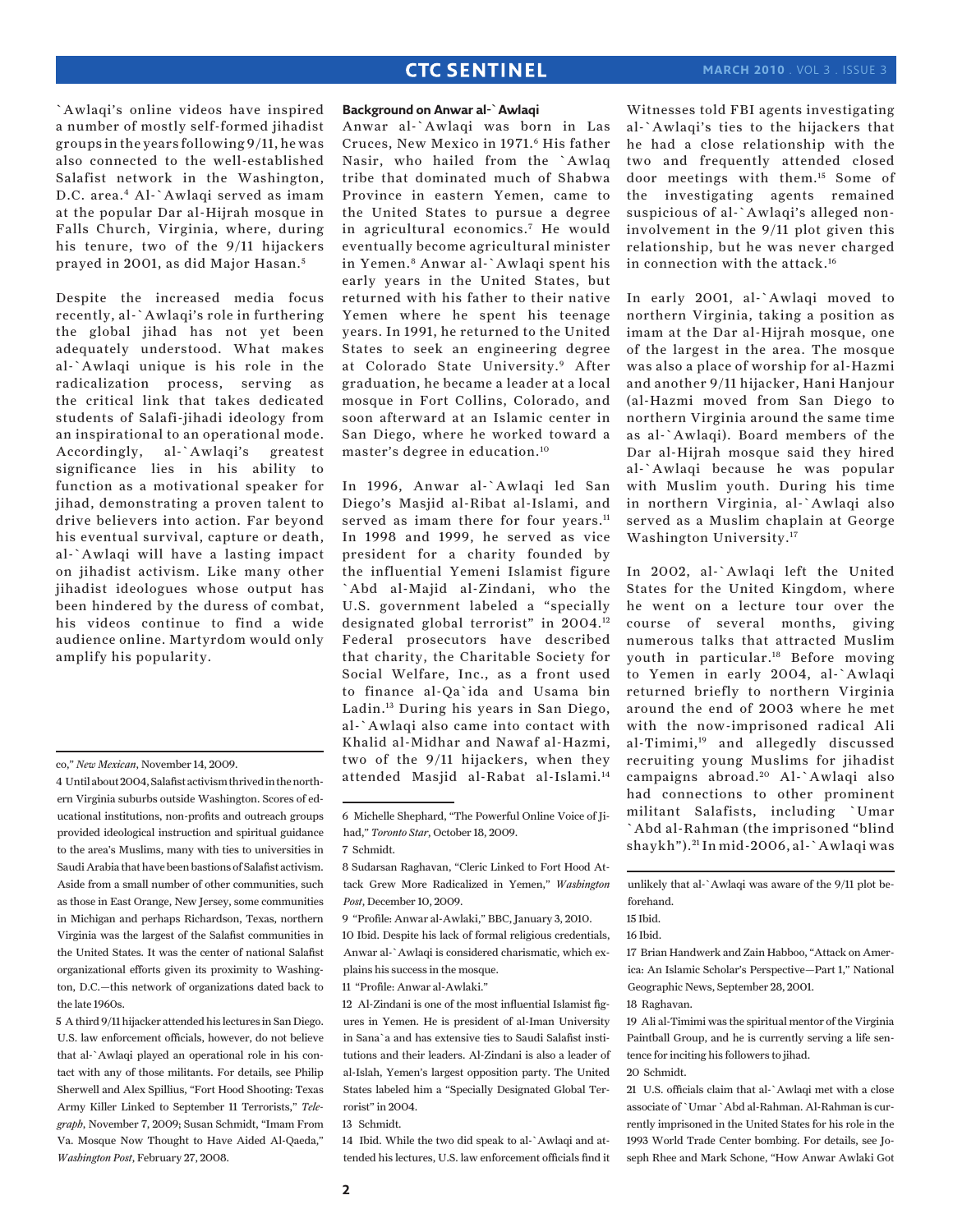arrested by Yemeni authorities (roughly two years after he resettled in Yemen with his wife and children) and detained for 18 months. 22 Al-`Awlaqi said he was repeatedly interrogated during that time by agents from the FBI regarding his ties to the 9/11 hijackers.<sup>23</sup>

Al-`Awlaqi himself may have been further radicalized by his time in Yemen's prisons. If nothing else, it reinforced his existing jihadist beliefs. Although he previously showed an affinity for Salafi-jihadism and support for Muslim resistance in Palestine, he began making increasingly public calls for violent struggle after his incarceration and interrogations in Yemen.<sup>24</sup> After this period, his popularity continued to increase, as did his calls for jihad against the West.

#### **Al-`Awlaqi's Popular Propaganda**

The importance of al-`Awlaqi's role in the global jihad lies in his ability to radicalize Muslim youth through his English-language writings and online presence. Until November 2009, Anwar al-`Awlaqi had a Facebook page with 4,800 fans and a popular blog. Both were taken offline after his endorsement of Nidal Hasan as a hero for the Ft. Hood shootings. On these outlets, al-`Awlaqi was presented as a scholar, imam and *da`i* (one who calls people to Islam). He answered questions on various aspects of belief and provided inspirational words on faith, particularly to the youth audience. Many of his teachings reflected that persona; Facebook fans, for example, discussed inspirational points on faith made by al-`Awlaqi in his audio lectures and how he brought Muslim youth closer to Islam, even as their modern environment seemed estranged from it.

In "The Journey of the Soul" audio lecture, for example, al-`Awlaqi discussed the period of waiting (*al-Ihtidhar*) between death and the afterlife. In the eightminute talk, he provided explanation of various Qur'anic verses dealing with the subject, the processes of the angel of death and what one can expect in this

period of waiting. It is not a discussion of politics, jihad or the "tyranny" of the United States, but a speech typical of an imam at virtually any mosque providing exegesis of scripture on the nature of the soul as described by the Qur'an—what the believer can expect upon death and what will come of the "evildoer."

His more prominent contributions have played an important role in radicalizing Muslims to take part in jihad. In his well-known discussion of "Constants on the Path of Jihad," al-`Awlaqi discussed the issue of "Is tarbiyyah a prerequisite of Jihad Fi Sabilillah?" ("Is education/instruction a prerequisite for waging jihad for the sake of Allah?"). In this talk, he dispelled the conception that extensive religious instruction is necessary before partaking in jihad, and instead made the argument that jihad is required in Islam, as is fasting, prayer and other religious obligations. After invoking the *ayah* (2:216)—"Fighting is prescribed upon you, and you dislike it. But it may happen that you dislike a thing which is good for you, and it may happen that you love a thing which is bad for you. And Allah knows and you know not"—al-`Awlaqi asked his audience,

If someone starts practicing Islam, or someone reverts to Islam, would we tell them that they have to have *tarbiyya* before they start fasting?...There is no difference in this matter and jihad *fi sabil Allah*. The instruction for *siyam* [fasting] and jihad is no different.

Al-`Awlaqi's discussion of "Constants on the Path of Jihad" and his other contributions provide legal justification for Muslims to join in jihad against the United States.

After hearing al-`Awlaqi's lectures, the fluid interchange between Arabic terms and English discourse is immediately evident. In a consistently calm and measured demeanor, al- `Awlaqi provides many terms, such as *tarbiyya*, in the original Arabic without providing translation, clearly intending his discussions for a Muslim audience educated on key Islamic terms in their original language. This imbues the talks with a feel of authenticity, which has proven a draw for many of his followers.

Many of al-`Awlaqi's lectures, mostly on religion, are available on YouTube. They discuss the importance of Ramadan, the lives of the prophets, paradise, and stories of the Prophet Muhammad's companions. Yet his lectures also veer into the topics of prototypical Salafist discourse. Beginning around 2004- 2005, al-`Awlaqi neglected to temper his message against militancy and spoke openly of a war between Muslims

**"The importance of al- `Awlaqi's role in the global jihad lies in his ability to radicalize Muslim youth through his Englishlanguage writings and online presence."**

and the United States, seeing the latter as an oppressor and working against the will of Allah. Among the videos of his lectures posted online are talks on the importance of fulfilling jihad and its legitimacy in Islam, along with examples of the mujahidin and how they lived. One of his most popular lectures is a sixpart series explaining the late al-Qa`ida strategist Yusuf al-`Uyayri's "Thawabit `ala Darb al-Jihad" (Constants on the Path of Jihad). That lecture seems to accompany another of al-`Awlaqi's works, "44 Ways of Supporting Jihad," quite well.

Significantly, in both of these popular works on jihad, al-`Awlaqi borrows heavily from the works of well-known jihadist ideologues. This is no doubt part of their popularity. Yusuf al-`Uyayri is considered to have been one of the most effective al-Qa`ida jihadist thinkers and a veteran fighter who died while waging jihad against the Saudi regime. Moreover, "44 Ways of Supporting Jihad" is clearly taken from Muhammad bin Ahmad al-Salim's famous "39 Ways to Serve and Participate in Jihad," with much of it identical or paraphrased. Such deference to earlier Salafist texts is not uncommon in jihadist ideologue circles, but al-`Awlaqi fails to provide any mention of al-Salim's text anywhere in his own, which is indeed surprising considering the text is so clearly inspired by al-Salim's well-known tract.

Away," ABC News, November 30, 2009.

<sup>22 &</sup>quot;Profile: Anwar al-Awlaki."

<sup>23</sup> Ibid.

<sup>24</sup> Raghavan. Many fervent Salafists openly advocate militancy against the West yet do not partake in physical violence.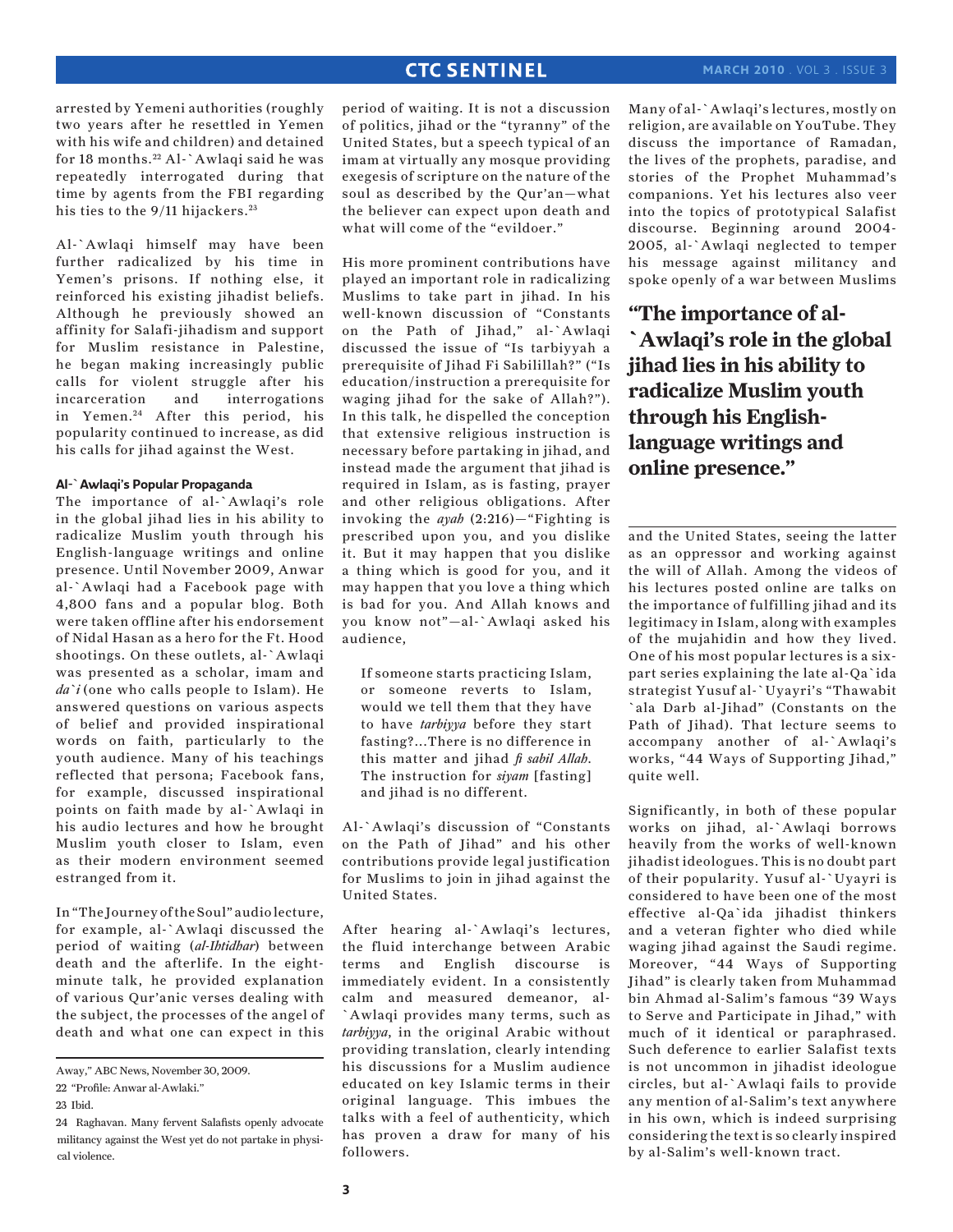#### **Al-`Awlaqi's Role in the Global Jihad**

Anwar al-`Awlaqi's threat is not merely as an operational planner or recruiter, as has frequently been mentioned in the storm of Western press coverage, but as a motivational speaker, whereby he can mobilize thousands toward jihad. His strength is to connect with a young audience and impress upon them the necessity of joining the struggle. Indeed, both "44 Ways of Supporting Jihad" and "Constants on the Path of Jihad" are ideological rather than strategic or tactical works that provide evidence from early Islamic sources to legitimize jihad for a devout and studious Englishlanguage audience.

Moreover, al-`Awlaqi is a charismatic speaker. He is distinct from most of the other Salafi *da`is* available online in that he received no formal Islamic higher education. To many, this is a clear mark against him (and is perhaps reflected in his heavy borrowing of others' texts), but for his target audience of Western Muslims it seems to have helped forge a common ground and connection. Al-`Awlaqi can relate culturally to a Western audience, while bringing religious authenticity at the same time.

Another strength al-`Awlaqi demonstrates is his ability to speak about international politics with more clarity and authority when compared to Usama bin Ladin or Ayman al-Zawahiri. For example, al-`Awlaqi stated:

Political strength, diplomacy around the world now is revolving around the central idea, which is fighting Islamic terrorism. EU meets to talk about Islamic terrorists, NATO meets to talk about the challenge of Islamic terrorists, the US is mobilizing its political force to fight the Islamic threat. On the political level the world is united in fighting Islam. There is no exception on the political level.25

English-speaking al-Qa`ida members do not seem to have nearly the same sway. The American al-Qa`ida spokesman Adam Gadahn, for example, fails to resonate with Western Muslims in the same way, perhaps because he lacks authenticity as a convert to Islam.

Some observers have commented that al-`Awlaqi's popularity among some Western Muslims is his fluency in English. Yet it is not simply his ability to speak English well; instead, it is his adept skill at moving between fluent English and Arabic, quoting the Qur'an and hadith in flawless Arabic. This gives him the credibility needed to influence a serious Muslim audience. Until the last few years, he was able to move seamlessly between the Arab and Western worlds.

Moreover, part of what makes al- `Awlaqi so remarkable is that he served Muslim communities in the United States as a prayer leader and spiritual guide for years. He was part of a large community of Salafist activists in northern Virginia. While U.S. federal law enforcement was unable to build a strong enough case to arrest him in the immediate years after 9/11, they did

# **"Al-`Awlaqi can relate culturally to a Western audience, while bringing religious authenticity at the same time."**

against another northern Virginia imam with a similar background and who ran in the same circles, Ali al-Timimi. Al-Timimi, born in Washington, D.C., but educated in his teenage years in Saudi Arabia, was the spiritual mentor of the Virginia Paintball Group, and he is currently serving a life sentence for inciting his followers to jihad. In essence, both he and al-`Awlaqi have committed the same offense, but the latter was never brought to justice.

#### **Conclusion**

Al-`Awlaqi's connections to jihadists are remarkable. Not only was he in contact with some of the 9/11 hijackers, along with Ali al-Timimi, but his propaganda influenced a large number of recent jihadist plots. One of those convicted in the Fort Dix plot in New Jersey, Shain Duka, raved about al- `Awlaqi's talks. 26 Al-`Awlaqi was also a figure in the radicalization of a Minnesota Somali man, Mohamoud Hassan, who in November 2008 gave up a university education to enlist in al-Shabab training camps in Somalia. <sup>27</sup> He too had listened to audio lectures by Anwar al-`Awlaqi. 28 Al-`Awlaqi was again instrumental in the radicalization of those involved in Canada's largest terrorist plot, the so-called "Toronto 18" who planned a large-scale attack against the Canadian government and targets in Toronto. His videos were played at a training camp the group held six months prior to their arrests.<sup>29</sup>

Al-`Awlaqi has been a critical figure in Salafi-jihadi radicalization, particularly for the audience of English-speaking Muslims. He is one of a number of clerics spreading radical messages on internet forums, through media distribution outlets online, and previously in lectures at Islamic centers. Among this group of Salafist preachers and ideologues there is a circle of militant Salafists advocating violent jihad as the necessary means of establishing an Islamic state and improving the status of Muslims worldwide. Sadly, al-`Awlaqi will certainly not be the last Western cleric to promote such views, and the United States and European governments must come to understand the critical role ideology plays in jihadist militancy before it can be mitigated or reversed.

*Christopher Heffelfinger is a Washington D.C.-based writer and analyst on terrorism, Islam and ideology, and the Middle East. Mr. Heffelfinger is author of the forthcoming* Radical Islam in America: Salafism's Journey from Arabia to the West *(Potomac Books). He is also a member of the* CTC Sentinel's *Editorial Board.* 

<sup>25</sup> See www.forums.islamicawakening.com/f18/shaykhanwar-al-awlaki-constants-jihad-693.

<sup>26</sup> Scott Shane, "Born in U.S., a Radical Cleric Inspires Terror," *New York Times*, November 18, 2009.

<sup>27</sup> Andrea Elliott, "A Call to Jihad, Answered in America," *New York Times*, July 12, 2009.

<sup>28</sup> Ibid.

<sup>29</sup> Shephard.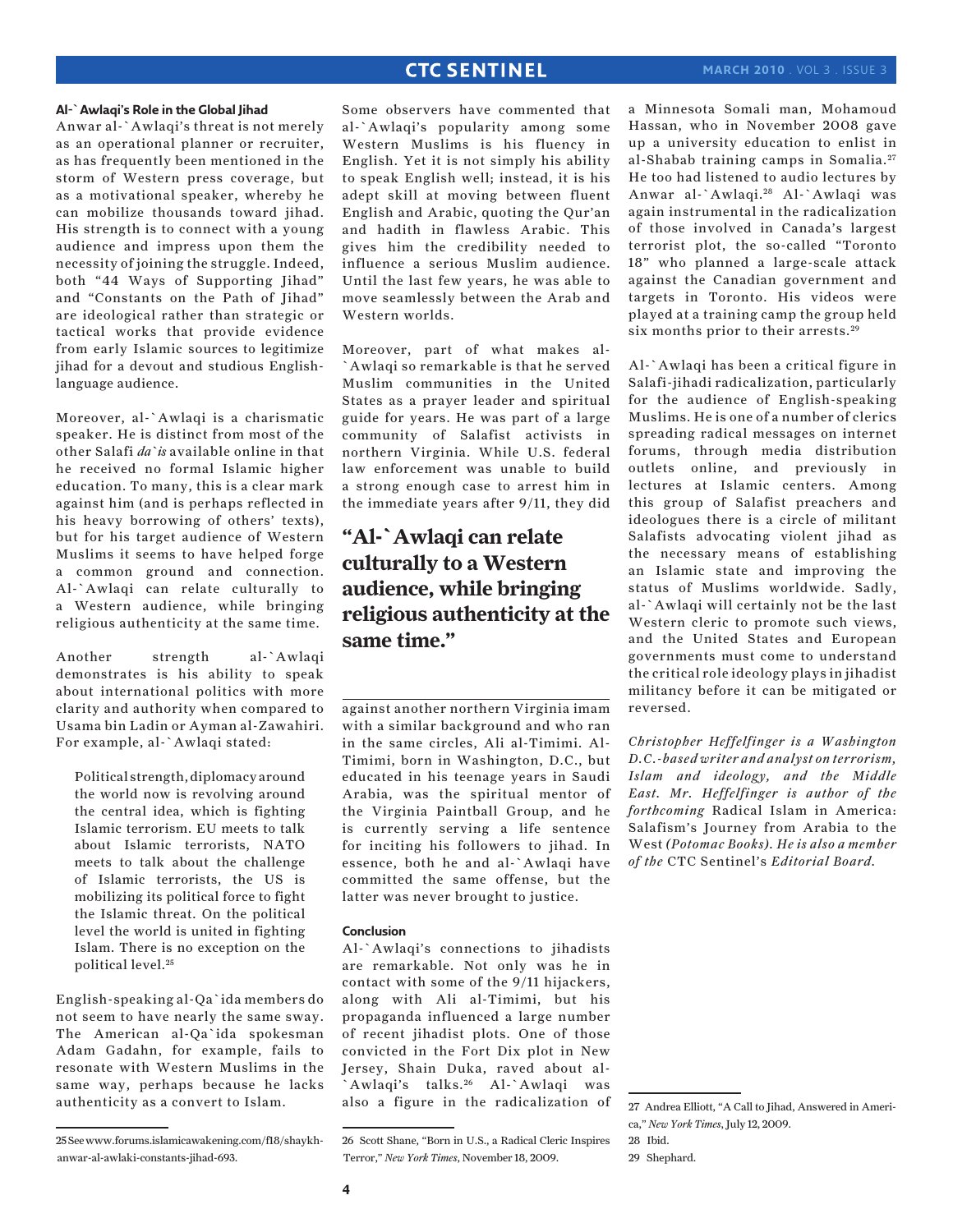# **The Taliban Arrest Wave in Pakistan: Reasserting Strategic Depth?**

By Thomas Ruttig

in less than a month, Pakistan's authorities have arrested a number of Afghan Taliban leaders. Most of the arrests have taken place in Karachi and in the North-West Frontier Province (NWFP). The first in the chain of arrests was Mullah Abdul Ghani Baradar, the Afghan Taliban's secondin-command behind Mullah Omar, who was apprehended on February 11, 2010.1 Baradar took control as the Afghan Taliban's military leader after the arrest of former Taliban Defense Minister Mullah Obaidullah in early 2007.<sup>2</sup> Before his recent arrest, Baradar also led the Taliban's second-highest authority, the Leadership Council, or *rahbari shura*.

Baradar's arrest was followed by the capture of the Taliban's shadow governors for Afghanistan's Kunduz and Baghlan provinces—Mullah Abdul Salam and Mullah Mir Muhammad—in addition to former Taliban acting Prime Minister Maulawi Kabir<sup>3</sup> and former Zabul Province shadow governor and head of "the commission"4 Maulawi

2 Mullah Obaidullah's current status is unclear. He was reported arrested (or put under house arrest) in February-March 2007 and in February 2008 again. Then, he was reportedly exchanged for the abducted designated Pakistani ambassador to Kabul in May 2008. For details, see Shahnawaz Khan, "Security Agencies Arrest Mullah Obaidullah Again," *Daily Times*, February 25, 2008; Aamer Khan, "Ex-Taliban Minister Swapped for Envoy," Pajhwok Afghan News, May 20, 2008; Jonathan S. Landay, "Why Hasn't the U.S. Gone After Mullah Omar in Pakistan?" McClatchy Newspapers, November 16, 2008.

3 Some observers believe that Maulawi Kabir is a member of the *rahbari shura* under the *nom-de-guerre* of Mullah Qaher.

4 "The commission" was a Taliban body that traveled through various provinces to question the Afghan population about the behavior of local Taliban commanders. This happened after the publication of the *layha*, the

Muhammad Yunos. According to media reports, yet denied by sources close to the Taliban, a number of other prominent leaders have also been arrested, including former Kandahar governor Mullah Muhammad Hassan Rahmani, former Herat and Kabul corps commander Mullah Abdul Ra'uf, and former Guantanamo Bay detainee and Taliban commander in southern Afghanistan Mullah Abdul Qayum Zaker. Moreover, on February 28 Pakistani security officials announced that Mullah Omar's close adviser, Seyyed Tayyeb Agha, was arrested in Karachi,<sup>5</sup> and on March 4 Taliban finance minister and reportedly Mullah Omar's son-in-law Agha Jan Mo'tassem was also apprehended in Karachi.6

The wave of arrests follows years of meager results in capturing Afghan Taliban leaders in Pakistan. The arrests have been perceived in the United States as a veritable about-face in Pakistan's counterterrorism policy. U.S. Special Envoy for Afghanistan and Pakistan Richard Holbrooke, for example, called the arrests "another high-water mark for Pakistani and American collaboration."7 Bruce Riedel, who led the Barack Obama administration's policy review on both countries in spring 2009, called the arrest of Baradar a "sea change in Pakistani behavior."8

A closer look, however, reveals that the arrests may not represent a clear change in Pakistan's policy toward the Afghan Taliban. All of those recently arrested were seeking political negotiations with the Afghan government, circumventing

third edition of the code-of-conduct for Taliban fighters issued in the name of Mullah Omar in mid-2009. On the "commission," also see Thomas Ruttig, "The Other Side: Dimensions of the Afghan Insurgency. Causes, Actors and Approaches to Talks," The Afghanistan Analysts Network, July 2009.

5 Rezaul H. Laskar, "Afghan Taliban Leader Agha Jan Arrested in Karachi," *Outlook India*, March 4, 2010.

6 Anand Gopal, "Half of Afghanistan Taliban Leadership Arrested in Pakistan," *Christian Science Monitor*, February 24, 2010; Deb Riechmann and Munir Ahmad, "Pakistani Officials: Nearly 15 Top Taliban Held," Associated Press, February 25, 2010; "Pakistan: Key Taliban Leader 'Held in Karachi,'" AKI News Agency, March 4, 2010; Personal interviews, anonymous contacts, Kabul, Afghanistan, March 2010.

7 Chris Allbritton, "Holbrooke Hails Pakistan-U.S. Collaboration on Taliban," Reuters, February 18, 2010. 8 Ibid.; Mazzetti et al.

Pakistan-controlled channels. This article contends that the arrests may be an attempt by the Pakistani government to regain control over the Afghan Taliban's political agenda and, in a broader sense, over the "reconciliation" process announced by Afghan President Hamid Karzai.

#### **Suspicious Arrests**

The string of arrests raises questions on whether they will affect Afghan Taliban operations in the long-term. Without a doubt, Mullah Baradar's arrest is a serious blow to the Afghan Taliban; it hampers their military operations at a time when they are under pressure in Helmand and Kandahar provinces. Nevertheless, the Taliban have proved adept at substituting even high-ranking leaders quickly and without losing much operational effectiveness. Neither the arrest of Obaidullah nor the killings in 2006 and 2007 of Akhtar Muhammad Usmani and Mullah Dadullah have slowed their pace. In contrast, the Taliban movement has grown in strength from year to year, and the organization is operating in more areas than ever before.

The more critical question is why Pakistan's authorities have decided to move against these militants or publicized previous arrests—at this time. All of the Afghan Taliban militants recently arrested in Pakistan were apprehended under suspicious circumstances. Maulawi Kabir's whereabouts, for example, had been known for some time. A German journalist described how UN officials were easily able to locate Kabir in the Pakistani town of Nowshera in the NWFP last year where he occupied a posh house and was driving a large SUV with diplomatic license plates.<sup>9</sup> The same journalist reported a temporary arrest of Sirajuddin Haqqani, the military leader of the semi-autonomous Haqqani network, in Pakistan.10

There are also the cases of Maulawi Muhammad Yunos and Abdul Ahad Jehangirwal, along with Seyyed Tayyeb Agha, Mullah Omar's "aides-de-camp."

<sup>1</sup> Mark Mazzetti and Dexter Filkins, "Secret Joint Raid Captures Taliban's Top Commander," *New York Times*, February 15, 2010. On Mullah Baradar's background, see Ron Moreau, "America's New Nightmare," *Newsweek*, July 25, 2009; Thomas Ruttig, "How 'Neo' Were the 'Neo-Taleban'?" The Afghanistan Analysts Network, March 5, 2010.

<sup>9</sup> Willi Germund, "Rentable Verhaftungen," *St. Galler Tagblatt*, March 2, 2010; Christoph Reuter, "Some Birds with One Stone," The Afghanistan Analysts Network, undated.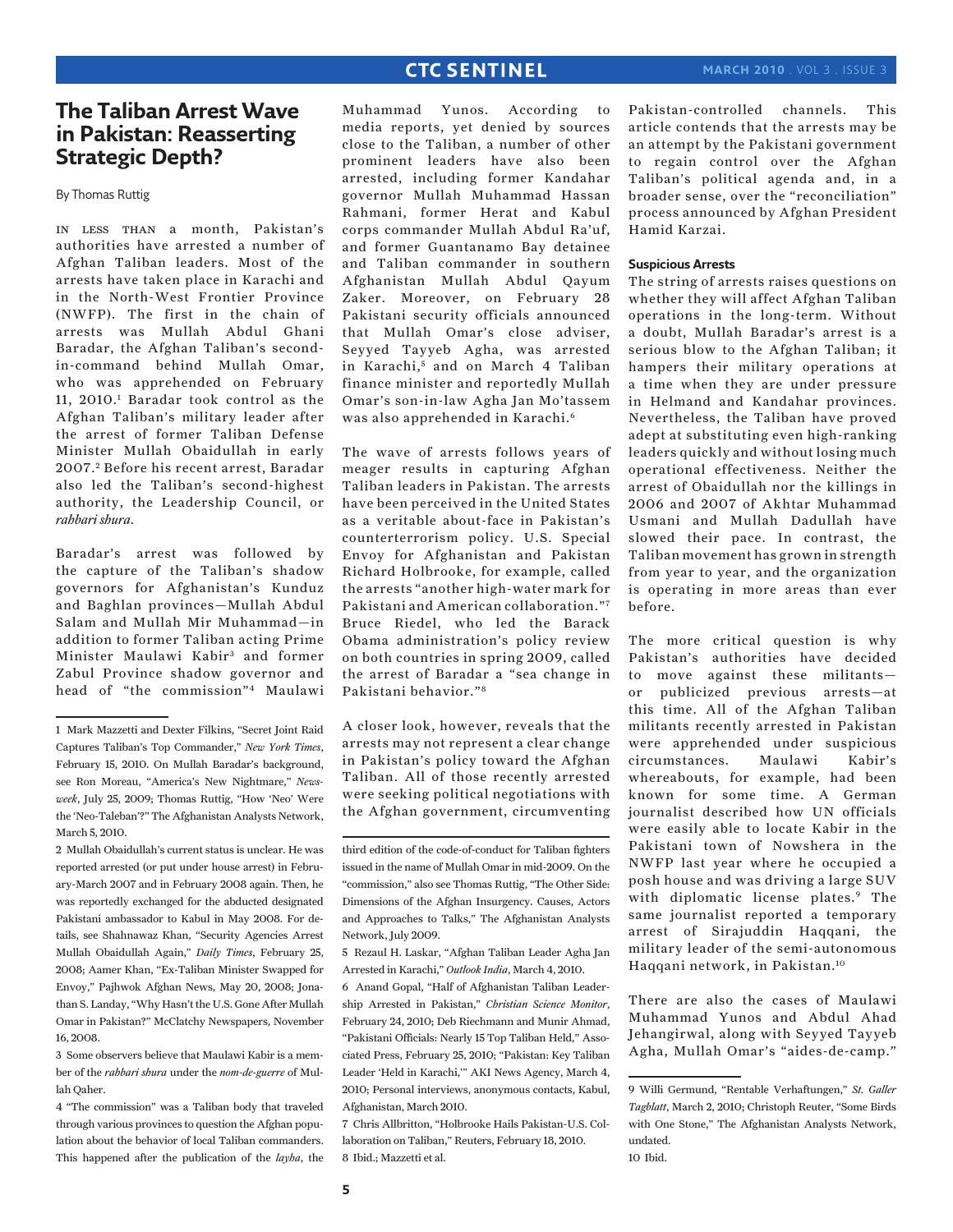Sources close to the Taliban confirm that Yunos has been in Pakistani custody since September or October 2009 and Jehangirwal for almost a year, but their arrests only became known recently.11

The timing of the arrests and announcements suggest that Pakistan is detaining Afghan Taliban elements who are seeking political negotiations independent of official Pakistani channels. All of the recently arrested militants fit into this category.

### **Arrested Militants Seeking Peace Deals with Afghan Government**

One strong theory of why Pakistan has moved against these militants at the present time is due to what has been dubbed "talk about talks"—the decision over whether the Afghan government and its international supporters should negotiate with the Afghan Taliban. This debate has heated up since the "Mecca talks" in the fall of 2008, when the Saudi government invited an Afghan delegation composed of government members, parliamentarians and former Taliban leaders for a reception to break the fast during the holy month of Ramadan.12 The latest incident occurred after a press leak about a Dubai meeting between UN Afghanistan Envoy Kai Eide and Taliban "commanders" supposedly sent by Mullah Baradar in January 2010.13 For the first time, Afghan President Hamid Karzai drafted a policy document for reconciliation and reintegration that found support and funding at the international Afghanistan conference held in London in January 2010. Afghan parliamentarians, some leaders of Hizb-i-Islami and two Islamic scholars close to the Afghan Taliban from Pakistan met in the Maldives at the same time.14

14 Julian Borger, "UN in Secret Peace Talks with Taliban," *Guardian*, January 28, 2010; John Simpson, "Peace Scheme Mooted for Taliban," BBC, January 21, 2010; Zubair Babakarkhel, "Delegations Formed to Try Broker Afghan Peace," Pajhwok Afghan News, February 2,

During 2007 and 2008, there was a relatively strong current within the Kandahari mainstream of the Afghan Taliban that recognized they would not be able to achieve victory—defined as reestablishing the Islamic Emirate of Afghanistan—by military means, or that it would at least be too costly in terms of human lives. Similar to the United States and NATO forces in Afghanistan, the Afghan Taliban also suffer from a civilian casualty problem that has cost them support from the local population.15 These elements, labeled "pious Taliban" by some Afghans, consider suicide attacks that cause high numbers of Afghan civilian casualties as "un-Islamic" and reacted to them by issuing the *layha* (code of conduct for Taliban fighters) that provides for care concerning civilians during attacks.16 These "pious Taliban" also may have had a role—by providing inside information—in the killing of Mullah Dadullah in 2007, who was the most notorious proponent of the Taliban's hardcore terrorist tendencies. Dadullah copied the methods of Abu Mus`ab al-Zarqawi, and it is believed that the Afghan Taliban's Quetta *shura* decided that Dadullah was out of control.

This Taliban current also had been discussing the usefulness of a political solution that would involve the Afghan government and possibly its foreign allies. Baradar, Kabir, Yunos and Mo'tassem<sup>17</sup> all belong to the Taliban faction considering talks with the Afghan government. Their arrests suggest that Pakistan's military wants to resume full control over any future reconciliation talks between the Afghan government and the Taliban. Although the reports on Saudi, Dubai and Maldives contacts were likely overblown, it appears that Pakistan wanted to put a stop even to the slightest inclination of independent

Taliban actions. Although Pakistan has officially dropped its "strategic depth" policy, a future conflict with India remains its number one security concern. As a result, establishing a friendly or even clientele government in Kabul still ranks high on Pakistan's agenda, and the Afghan Taliban are considered a core element of this strategy.

Although the Afghan Taliban depend on Pakistani support—in the form of safe havens, logistical and possibly financial support, and the ability to move unhindered in parts of Pakistan and over the border with Afghanistan their current leaders were never mere puppets in the hands of the ISI. Mullah Baradar—who belongs to the same tribe as President Hamid Karzai, the Popalzai—seems to have circumvented Pakistan-controlled channels by relying on shared "blood links" to establish links to Karzai family members in an effort to discuss "reconciliation."18 Indeed, according to one of Karzai's advisers, the president was "very angry" at Baradar's arrest because the Taliban leader had been "given a green light" to participate in a peace *jirga* that Karzai is hosting in April.19 Therefore, the arrests can be viewed as a warning to Afghan Taliban leader Mullah Omar himself that "he also can be drawn out of his hiding place" in case his supporters do not follow Pakistan's agenda.<sup>20</sup>

Separately, the arrests also prove that Afghan Taliban leaders use sanctuaries inside Pakistan, a fact that Islamabad consistently denies. Yet Pakistan's military chief, General Ashfaq Parvez Kayani, recently tacitly admitted this fact by offering to NATO that Pakistan would be willing to open communication channels with the Taliban on all levels.21 A high-ranking official in Islamabad's foreign office was even blunter: "We have considerable influence on the Taliban and will play our role in securing peace in Afghanistan."<sup>22</sup> The

22 Willi Germund, "Pakistan lässt Taliban-Chef

<sup>11</sup> Personal interview, sources close to the Taliban, March 2010.

<sup>12</sup> According to unconfirmed rumors, Mullah Omar's adviser, Tayyeb Agha, also had attended the meeting. 13 The Afghan Taliban and the United Nations later denied that the meeting had ever taken place. For details, see Dexter Filkins, "U.N. Mission Head in Afghanistan Met With Taliban Envoys," *New York Times*, January 29, 2010; "Afghan Taliban Deny Peace Talks With UN's Kai Eide," BBC, January 30, 2010.

<sup>2010;</sup> Personal interviews, participants of the Maldives meeting, Kabul, Afghanistan, March 2010.

<sup>15</sup> In general, the United Nations stated that the Taliban accounted for 67% of all civilian deaths in 2009. For details, see "Over 2,400 Civilian Deaths in 2009 – UNAMA," IRIN, January 13, 2010.

<sup>16</sup> Personal interviews, former Taliban members and Afghans close to the insurgency, 2008-2009. Also see Ruttig, "The Other Side."

<sup>17</sup> Mo'tassem headed the Taliban's political commission, responsible for pursuing talks during the "thaw period" after Mullah Dadullah's death. Mo'tassem was removed from this position in early 2009.

<sup>18</sup> Personal interviews, former Taliban and Afghan government officials, Kabul, Afghanistan, February-March 2010.

<sup>19 &</sup>quot;Aide: Karzai 'Very Angry' at Taliban Boss' Arrest," Associated Press, March 16, 2010.

<sup>20</sup> Hamed, "Aya nasl-e jadidi dar rah ast?" *Hasht-e Sobh* [Kabul], March 6, 2010.

<sup>21</sup> Jane Perlez, "Pakistan is Said to Pursue Role in U.S.- Afghan Talks," *New York Times*, February 9, 2010.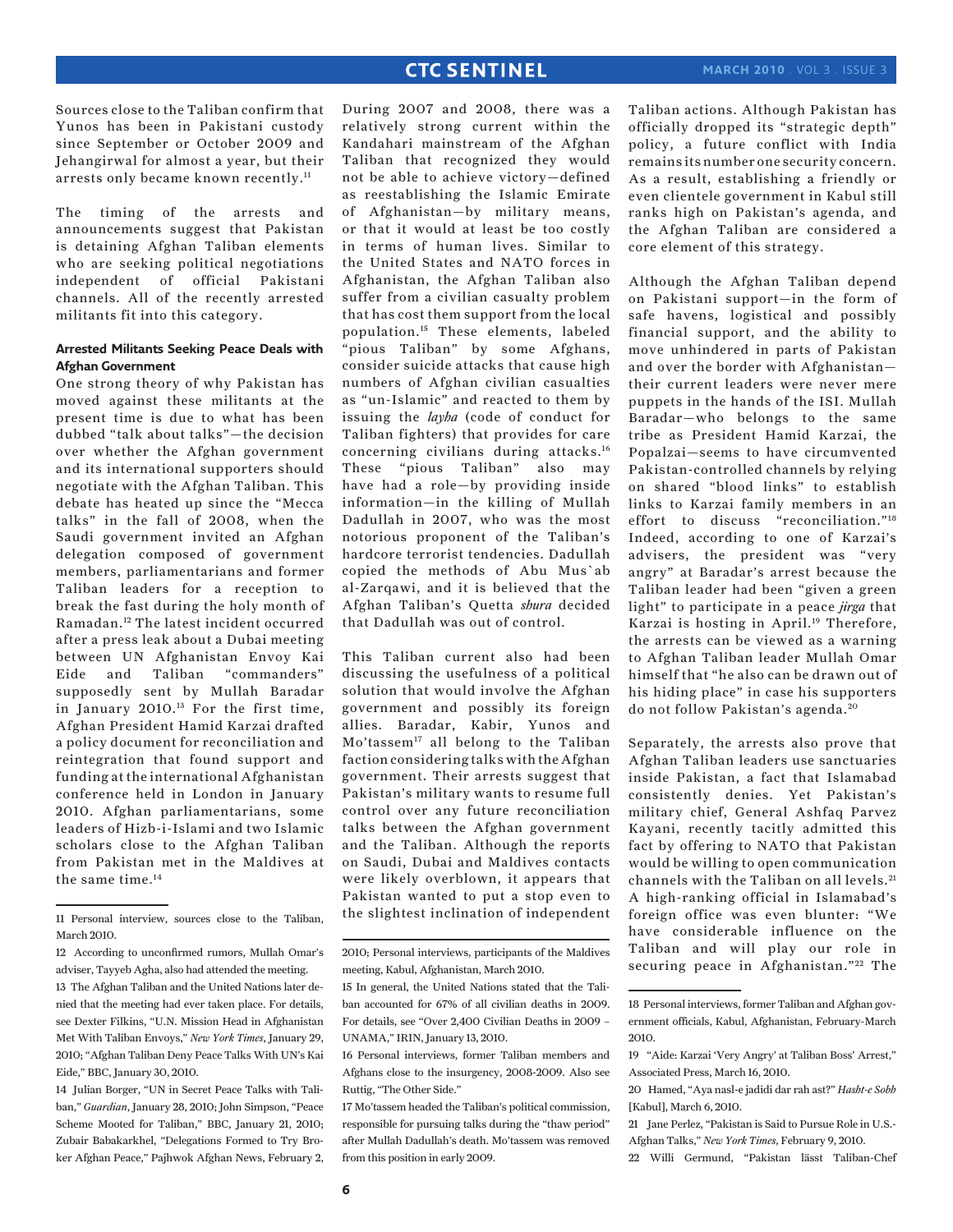*New York Times* even called the arrests a "strategic coup for Pakistan" because it restores control over the Taliban, draws applause from the United States and even releases U.S. money. <sup>23</sup>

#### **Conclusion**

For Pakistan, the Afghan Taliban remain a card to be played after an expected departure of most Western troops from Afghanistan. The arrests epitomize the ISI's strategic manipulation of its assets in Afghanistan and might result in the emergence of an entirely new Taliban leadership that would replace the founders' generation.<sup>24</sup> The new leadership would be composed of unknown and likely younger, more radical newcomers trained in Pakistani *madrasas*. These militants would be less in touch with Afghanistan's realities than the older Taliban generation that participated in the anti-Soviet war, and they would be more prone to listening to Pakistan's military and intelligence services. They would, in effect, be the real "neo-Taliban." Pakistan's "strategic depth" strategy, which has officially been discarded, is very much alive.

For Afghanistan, however, the arrests have at least temporarily closed the window of opportunity for direct talks with the Afghan Taliban leadership. As a result, the fighting in Afghanistan will continue and President Karzai's peace *jirga* announced for mid-spring may run aground before it even begins.

*Thomas Ruttig is a Co-Director and Senior Analyst of The Afghanistan Analysts Network (AAN), an independent thinktank based in Kabul and Berlin. Since 1983, he has spent 10 years in Afghanistan, among other assignments as head of the UN Special Mission to Afghanistan (UNSMA) office in Kabul in 2000-2001 under the Taliban regime. He speaks Pashtu and Dari.*

## **Untangling the Punjabi Taliban Network**

By Raheel Khan

since 2006, pakistan has been victim to rising terrorist violence from a nexus of militant factions consisting of al-Qa`ida, Tehrik-i-Taliban Pakistan (TTP) and fighters from Punjab-based militant groups.1 All three entities share a common, violent Islamist ideology, and they have solidified bonds in response to Pakistan limiting its operations against Indian-administered Kashmir, while at the same time expanding operations against Pakistani Taliban factions in its northwest.<sup>2</sup> These factors have caused previously disparate groups to join together against a common enemy, the Pakistani government, which is allied with the United States and NATO in the "war on terrorism." As a result of these developments, Punjab Province itself is increasingly at risk. Punjabi militants have established cells across the province, and according to security officials are running their own training facilities in southern Punjab. 3 The March 12, 2010 twin suicide blasts that killed at least 45 people in a high security area of Lahore underscored this concern.4

Punjab Province is Pakistan's most critical region. Geographically, it is Pakistan's heartland and the country's most populated province.<sup>5</sup> It contains a

4 Tehrik-i-Taliban Pakistan claimed responsibility for the attack. For details, see "At Least 37 Killed in Pakistan Bombings," CNN, March 12, 2010; "TTP Claim Lahore Bombings; 39 Dead," Geo TV, March 12, 2010.

5 According to 1998 census numbers, approximately 72

number of strategically significant cities, such as the garrison city of Rawalpindi, Lahore, Multan and Gujranwala. Moreover, the country's civil and military recruits are drawn mainly from the province. Any destabilization of Punjab Province would have dire ramifications for Pakistan and would also endanger international coalition operations in Afghanistan.6

The threat has become increasingly serious. In September 2008, alleged militants of Punjabi origin were interrogated in the wake of the al-Qa`ida-linked Marriott Hotel bombing in Islamabad that killed more than 50 people.7 On March 3, 2009, Punjabi militants attacked the visiting Sri Lankan cricket team in the Punjab capital city of Lahore, killing eight people.8 On March 30, 2009, a police training center just outside Lahore was attacked and eight people killed.9 The unprecedented assault on the military's General Headquarters (GHQ) in the garrison city of Rawalpindi on October 10, 2009 displayed the growing sophistication and intent of the network.10 Finally, on October 15, 2009, three teams of militants launched a coordinated assault in Lahore, attacking the regional headquarters of the Federal Investigation Agency, the Manawan Police Training School, and the Elite Police Academy; the combined assault killed more than 30 people.<sup>11</sup> Attacks have continued into 2010.

This nexus of militants has evolved significantly since it first emerged in 2006-2007. Although the sophistication and intensity of their

auffliegen,"*Salzburger Nachrichten*, February 17, 2010. 23 Carlotta Gall and Souad Mekhennet, "Arrest of Taliban Chief May Be Crucial for Pakistanis," *New York Times*, February 16, 2010.

<sup>24</sup> Similarly, immediately before the Afghan presidential elections of August 2009, the author received reports that the ISI had pressured Taliban commanders to go fight inside Afghanistan or otherwise be handed over to the United States and sent to the detention facility at Guantanamo Bay.

<sup>1</sup> The Punjabi Taliban comprise members from a number of Punjab-based groups that were formerly focused on Indian-administered Kashmir or on sectarian attacks against the Shi`a community in Pakistan. The Punjabi Taliban include members from Lashkar-i-Jhangvi, Jaysh-i-Muhammad and Sipah-i-Sahaba Pakistan fighters from other Punjab-based groups may be involved as well. For more details, see Issam Ahmed, "Why Pakistan's Old Jehadis Pose New Threat—At Home and in Afghanistan," *Christian Science Monitor*, December 8, 2009; Kachan Lakshman, "Heartland Trauma," *Kashmir Herald*, February 7, 2010; Raza Khan and Ayesha Nasir, "Punjabi Taliban Threat is Growing, Pakistan Fears Shift in Control," *Washington Times*, October 21, 2009.

<sup>2</sup> Pakistan's northwest consists of the Federally Administered Tribal Areas and North-West Frontier Province. 3 Alex Rodriguez, "Taliban Taps the Punjab Heartland," *Los Angeles Times*, November 16, 2009.

million people live in Punjab Province.

<sup>6</sup> Sabrina Tavernise, Richard A. Oppel Jr. and Eric Schmitt, "United Militants Threaten Pakistan's Populous Heart," *New York Times*, April 13, 2009.

<sup>7</sup> The suspected militants were alleged members of Lashkar-i-Jhangvi and Harkat-ul-Jihad-al-Islam. For details, see Amir Mir, "South Punjab Threat," *The News International*, October 25, 2009. For the al-Qa`ida-link, see "Pakistan al-Qaeda Leaders 'Dead,'" BBC, January 9, 2009.

<sup>8</sup> Ibid. Also see "'Cricket Attacker' Held in Lahore," BBC, June 17, 2009.

<sup>9 &</sup>quot;Siege at Pakistan Police Academy," BBC, March 30, 2009.

<sup>10 &</sup>quot;Six Soldiers, Four Assailants Killed in Attack on GHQ," *Dawn*, October 10, 2009.

<sup>11</sup> Jane Perlez, "Pakistan Attacks Show Tighter Militant Links," *New York Times*, October 15, 2009.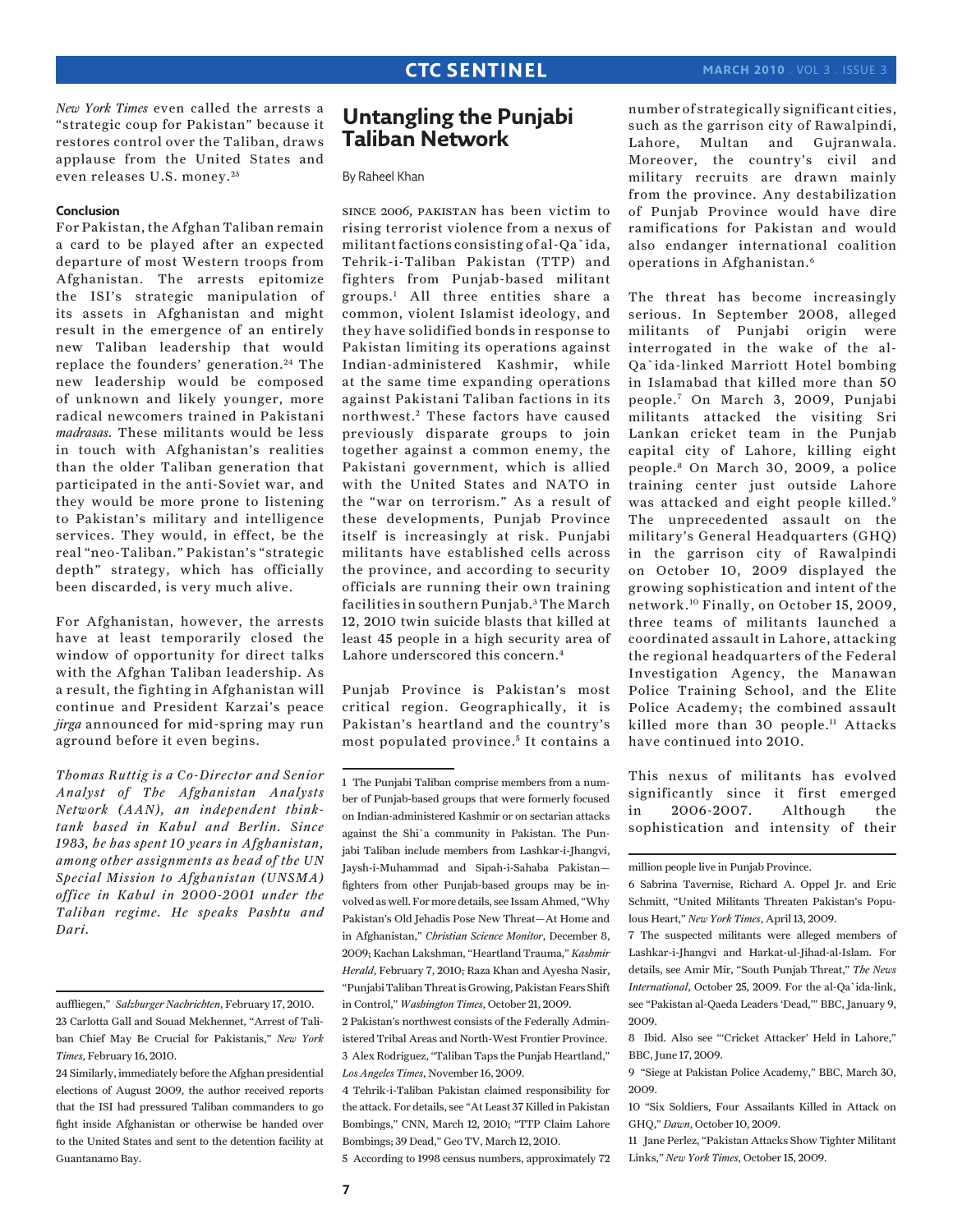operations reached new levels in 2009, the higher frequency of attacks also shed more clarity on the network. This article will revisit the formation of the Punjabi Taliban network and show how its disparate militant groups are coordinating operations.12

#### **Merging the Agendas**

From 2001-2006, militancy in Pakistan was largely divided into two different agendas. In the country's northwest region, Taliban factions focused on fighting international and Afghan forces in Afghanistan, and other Western targets in Pakistan. To the east, Punjabbased militant groups such as Lashkari-Jhangvi, Sipah-i-Sahaba and Jayshi-Muhammad focused their attacks on Indian forces in the disputed region of Kashmir or on Shi`a Muslims in Pakistan.13

In 2006-2007, however, this dynamic was altered in response to Pakistan ceasing support for militancy in Indianadministered Kashmir.14 In response, many Kashmir-focused militants joined forces with Taliban factions in Pakistan and Afghanistan.15 The two agendas have partly merged, and this became especially evident after the Pakistan government's military operations against Islamic hardliners at the *Lal Masjid* (Red Mosque) in Islamabad in mid-2007.16 The mosque was operated by Maulana Abdul Aziz and Abdul Rashid Ghazi, both strong supporters of the Taliban and allied Islamist movements.17 The Punjab-based militant groups—particularly Lashkar-i-Jhangvi and Jaysh-i-Muhammad—were also associated with *Lal Masjid*, and some of their members turned against the state after the siege.<sup>18</sup>

Based on rough estimates, more than 5,000 individuals from the seminaries in southern and northern Punjab Province joined terrorist training camps in North and South Waziristan in the wake of the military operation against *Lal Masjid*. 19 Fighters now part of this loose collaboration among Taliban factions in Pakistan's northwest and formerly Kashmir- or sectarian-focused militants in the east and northeast are now referred to as the "Punjabi Taliban."<sup>20</sup> Restrained from continuing activities in Indian-held Kashmir, members of Punjab-based militant groups joined forces with the TTP and al-Qa`ida to undertake joint operations in Pakistan. As described by Dr. Ayesha Siddiqa, an Islamabad-based analyst, Punjab has been turned into a "factory where suicide bombers are produced. Punjab has become a major recruiting ground and hub for the planning of terrorist attacks, and it's a human resource for the fighting in Afghanistan." $21$ 

Moreover, there is evidence that during this period al-Qa`ida operatives escalated efforts to engage Punjabi militants and draw them into their fight against Pakistani security forces. Senior al-Qa`ida stalwarts such as Shaykh `Isa al-Masri reportedly recruited Punjabi and Kashmiri jihadists into the Pakistani Taliban and al-Qa`ida, engaging recruits from Lashkar-i-Tayyiba, Jaysh-i-Muhammad and Harkat-ul-Mujahidin. <sup>22</sup>

The cooperation among the groups has developed to the point that leaders of the Punjabi Taliban network are represented in the TTP's 40-member *shura* (council). <sup>23</sup>

This fact was revealed in October 2009, after Pakistani security forces arrested Iqbal and Gul Muhammad, purportedly two high-ranking Punjabi Taliban members. According to a journalist for Pakistan's *Dawn*,

The two, who were in charge of militancy in Punjab, officials claim, served as the link between Taliban's main leadership in Waziristan and the increasingly threatening Punjabi Taliban network, a grouping of sectarian and Kashmir focused militant groups responsible for the Taliban hits in Punjab and the federal capital.24

Similarly, "Dr. Usman," the alias of the militant who was arrested during the October 2009 attack on Pakistan's GHQ, was also reportedly a member of the TTP's *shura*. <sup>25</sup>

#### **Joint Operations**

Al-Qa`ida, the TTP and the Punjabi Taliban network have cooperated to strike targets deep inside Punjab Province.<sup>26</sup> U.S. and Pakistani authorities believe that the bombing of the Marriott Hotel in Islamabad in September 2008 and the deadly attack on Sri Lanka's cricket team in Lahore in March 2009 were examples of combined operations.<sup>27</sup> The deployment of seasoned operative Dr. Usman, who has links to al-Qa`ida, to lead the attack on the GHQ in Rawalpindi in October 2009 was a demonstration of power by this coalition, which many thought was weakened by military offensives in the Swat Valley.<sup>28</sup>

Rehman Malik, Pakistan's interior minister, warned in the *Financial Times* in June 2009 that a Swat-like situation could emerge in southern Punjab if terrorists fleeing military operations and U.S. drone strikes take shelter in southern Punjab under the protection of Lashkar-i-Jhangvi and Jaysh-i-Muhammad. 29 In the wake of the latest

<sup>12</sup> Ibid.

<sup>13</sup> Rodriguez, "Taliban Taps the Punjab Heartland." 14 Regardless of whether Pakistan has ceased all support for operations in India or Indian-administered Kashmir, it has certainly reduced its support dramatically.

<sup>15</sup> Syed Saleem Shahzad, "Pakistan's Militants Ready for More," *Asia Times Online*, March 5, 2009.

<sup>16</sup> Aoun Sahi, "Ulterior Motives," *The News International*, October 25, 2009; Tavernise et al.

<sup>17</sup> Bill Roggio, "Red Mosque Leader Abdul Rasheed Ghazi Killed During Assault," The Long War Journal, July 10, 2007.

<sup>18</sup> Personal interview, Tahir Khan, editor at News Network International and correspondent for BBC, Islamabad, Pakistan, March 12, 2010.

<sup>19</sup> Mir, "South Punjab Threat."

<sup>20</sup> Alex Rodriguez, "Pakistani Extremists in Punjab Seen as Rising Threat," *Los Angeles Times*, August 22, 2009. For one of the first articles that discussed the Punjabi Taliban, see Hassan Abbas, "Defining the Punjabi Taliban Network," *CTC Sentinel* 2:4 (2009).

<sup>21</sup> Ibid.

<sup>22</sup> Bill Roggio, "Senior Al Qaeda Leader Leaves Pakistan, Directs Iraq Operations from Syria," The Long War Journal, August 21, 2009. For an in-depth profile of Shaykh `Isa al-Masri and his role in violence in Pakistan, see Erich Marquardt and Abdul Hameed Bakier, "An Ideological and Operational Threat: Abu `Amr/Shaykh `Isa," *CTC Sentinel* 1:8 (2008).

<sup>23</sup> The TTP *shura* is a 40-member umbrella council of top militant commanders that coordinates and supervises TTP operations in Pakistan. For more details, see Baqir Sajjad Syed, "Top Guns of Punjabi Taliban Cap-

tured," *Dawn*, October 23, 2009.

<sup>24</sup> Ibid.

<sup>25</sup> Ibid.

<sup>26</sup> Tavernise et al.; "Pakistan al-Qaeda Leaders 'Dead.'" 27 Ibid.

<sup>28 &</sup>quot;'Dr. Usman': Last Desperate Act," *Daily Times*, October 13, 2009.

<sup>29</sup> Farhan Bokhari, "Pakistan Puts Southern Provinces on Alert as Taliban Threat Grows," *Financial Times*, June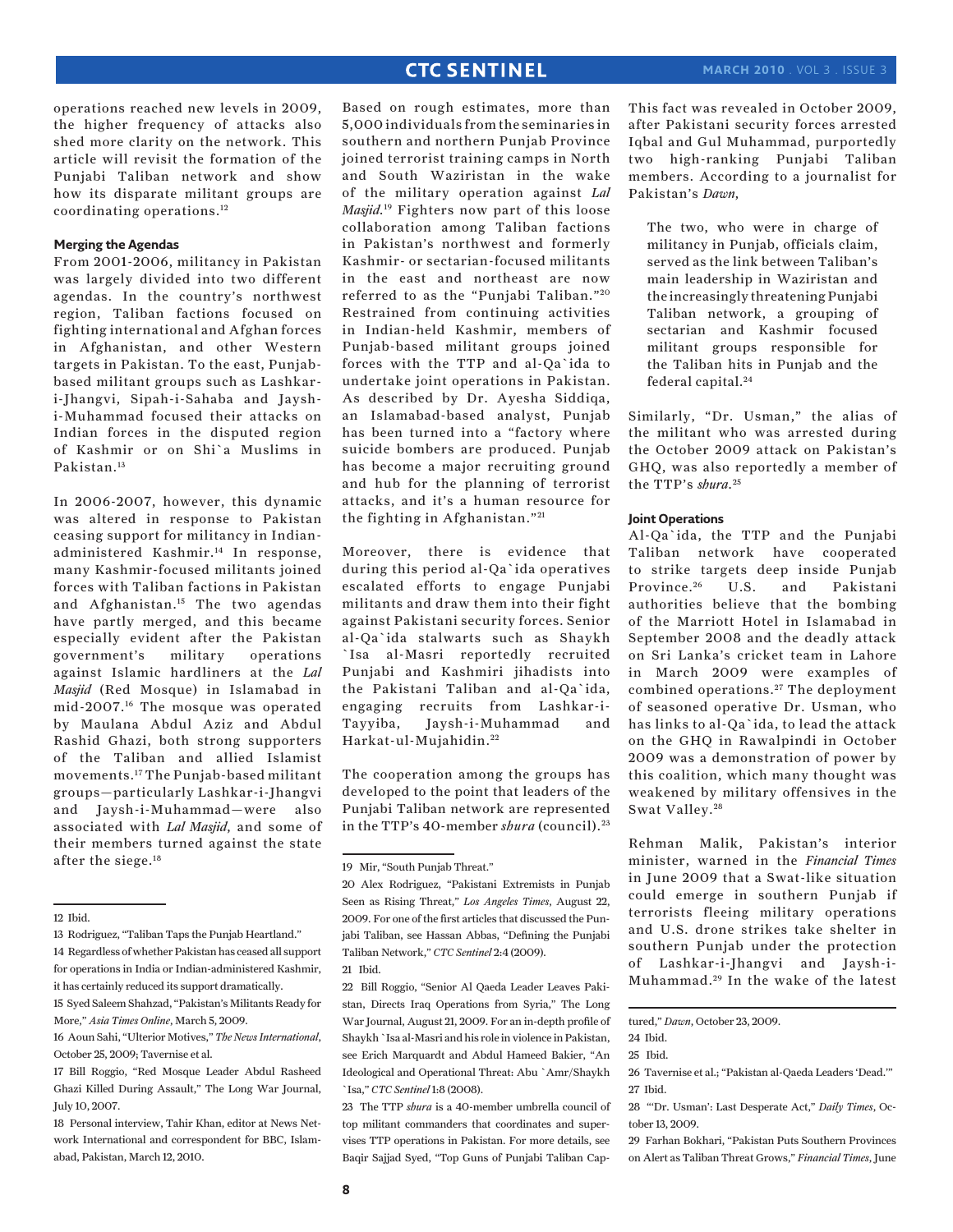military offensive in South Waziristan at the end of 2009, it is believed that some middle and lower rank militants may have shifted to southern Punjab, while the core leadership is strongly believed to be hiding in North Waziristan.<sup>30</sup> Indeed, the deadly alliance has increased the number of attacks in Punjab, and it appears that Punjabi militant leaders are exercising control over Taliban fighters who fled the military operations in the northwest.<sup>31</sup>

Following the well-planned attack on the Pakistan Army's GHQ, the army admitted the scale of the threat it faces from this nexus, whose ranks include soldiers from the Pakistan military. 32 Dr. Usman, for example, the sole surviving attacker on the GHQ, was a former army medical corps soldier from Kahuta, a town in the heartland of Punjab Province.<sup>33</sup> After leaving the army, Dr. Usman first joined Lashkar-i-Jhangvi, and then later Jaysh-i-Muhammad.<sup>34</sup> From there, he became a member of the TTP and remained a close associate of Ilyas Kashmiri, the chief of al-Qa`ida's paramilitary operations in Pakistan. <sup>35</sup>

The case of Iqbal and Gul Muhammad also revealed the connections between Punjabi militant groups and Pakistani Taliban fighters in the northwest. Authorities believe that Iqbal and Gul Muhammad, who were captured in October 2009, were in charge of militancy in Punjab, serving as the link between the central TTP leadership in Waziristan and the Punjabi Taliban

26, 2009; Tavernise et al.

30 Personal interview, Khan.

32 Declan Walsh, "Pakistani Army Facing Threat from Punjabi, al-Qaeda and Taliban Militants," *Guardian*, October 12, 2009.

34 Amir Mir, "Punjabi Taliban Avenge Qari Zafar's Death," *The News International*, March 9, 2010.

35 Ilyas Kashmiri was thought to have died in a U.S. drone strike in South Waziristan in September 2009. It appears, however, that he survived the strike and is still active. For other details, see Hassan Abbas, "Deciphering the Attack on Pakistan's Army Headquarters," *Foreign Policy*, October 11, 2009; Alex Rodriguez and Zulfiqar Ali, "Pakistani Al Qaeda Leader Killed in U.S. Strike," *Los Angeles Times*, September 18, 2009; "Ilyas Kashmiri Alive, Lays Out Future Terror Strategy," *Daily Times*, October 15, 2009; Eli Lake, "'Dead' al-Qaeda Terrorist Surfaces for Media," *Washington Times*, October 15, 2009.

responsible for attacks in Punjab.<sup>36</sup> It is also thought that the two had a role in most of the major attacks in Punjab, including the three coordinated attacks in Lahore and the one on the GHQ in October.<sup>37</sup>

These attacks clearly displayed the increased strategic, operational and tactical level of collaboration among the groups.<sup>38</sup> In December 2009, it is believed that the deadly alliance targeted Pakistan's main intelligence agency, the ISI, with a car bomb in Multan, killing 12 people including security personnel.<sup>39</sup> Similarly, the busy Moon market in Lahore was targeted by this same network as well, resulting in the deaths of 49 civilians.40 Militants bombed a high-profile military mosque in Rawalpindi in December 2009, killing senior military officers and their families, including a major-general, brigadier, and many officers; a total of 40 people died in that attack, including 17 children.<sup>41</sup>

Additionally, the nexus has started violent attacks in Pakistanadministered Kashmir. From June 2009 to January 2010, 20 people have been killed and 125 injured—mostly security personnel—in five terrorist attacks in Pakistan-administered Kashmir.42 The attacks have included suicide bombings. It is ironic that the same militants who previously focused their operations on Indian-administered Kashmir are now targeting their own side of the border.

#### **Conclusion**

Al-Qa`ida, the TTP and the Punjabi Taliban network are driven by a shared Islamist ideology. Nevertheless, authorities believe that the relationship largely remains tactical. The Pashtun Taliban and the Arab-led al-Qa`ida

39 "12 Die in Attack on ISI Offices in Multan," *The News International*, December 9, 2009.

42 Zafar Iqbal, "Taliban Reach Kashmir," GroundReport. com, January 19, 2010.

organization provide money, sanctuary, training facilities and suicide bombers, while Punjabi Taliban factions provide logistical support in Punjabi cities, including target identification and managing and assisting suicide bombers from the northwest.43

The nexus reportedly share each others' seminaries, sanctuaries, training facilities and jihadist cadres to conduct terrorist activities across Pakistan.44 South Asia analyst Bruce Riedel explained, "These groups are fighting for recruits from the same Punjabi families and clans that the Pakistani army recruits from for its officer corps."45 Military operations in FATA particularly the October 2009 military offensive in South Waziristan—and drone attacks on Taliban safe houses have dispossessed the militants from their land and destroyed their physical infrastructure. This may be one reason why the battlefield has shifted to Punjab.

As stated by Pakistani defense analyst Lieutenant-General (retired) Talat Masood, "the increasing cooperation among the three groups is a serious threat to Pakistan but the Pakistan army and the intelligence agencies are aware of it."46 While the political government is playing down the threat, Pakistan's army accepts that these militants have joined forces and claims that the military is fully cognizant of this new development.47 It remains to be seen, however, whether Pakistan's security forces will be able to turn back the tide of jihadist violence sweeping across the country.

*Raheel Khan anchors a live 50-minute current affairs Pashtu program from Pakistan Television Peshawar Centre with focus on the Federally Administered Tribal Areas and Afghanistan. He is a freelance journalist with expertise on militancy in the Pashtun belt. He heads the private media and research company Stratcom Private Limited.*

46 Raheel Khan, "Al-Qaeda-TTP and Punjabi Taliban Forge Strong Connections," CentralAsiaOnline.com, March 1, 2010.

<sup>31</sup> Perlez; Khan et al., "Punjabi Taliban Threat is Growing, Pakistan Fears Shift in Control."

<sup>33</sup> Ibid.

<sup>36</sup> Sajjad Syed.

<sup>37</sup> Ibid.

<sup>38</sup> Alex Rodriguez, "Militants Attack 3 Police Sites in Lahore, Pakistan," *Los Angeles Times*, October 16, 2009.

<sup>40</sup> Syed Saleem Shahzad, "Taliban Expand Terror Campaign in Pakistan's Punjab," Thaindian News, December 9, 2009.

<sup>41</sup> Pamela Constable and Shaiq Hussain, "At Least 40 People Killed in Pakistan Attack," *Washington Post*, December 5, 2009.

<sup>43</sup> Tavernise et al.

<sup>44</sup> Mir, "South Punjab Threat."

<sup>45</sup> Khan et al., "Punjabi Taliban Threat is Growing, Pakistan Fears Shift in Control."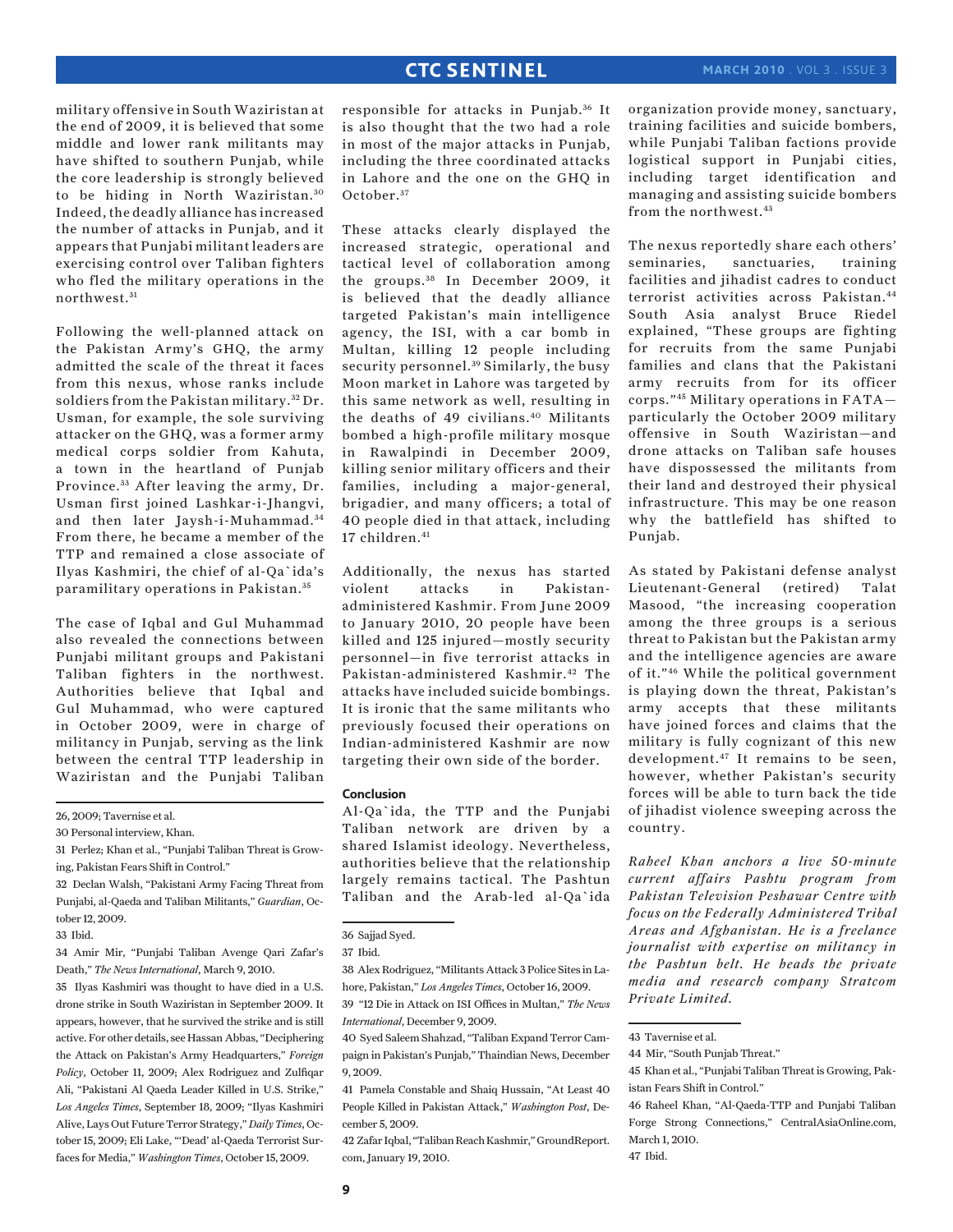#### **march 2010** . Vol 3 . Issue 3

# **Insight into a Suicide Bomber Training Camp in Waziristan**

By S.H. Tajik

since the overthrow of the Taliban regime in Afghanistan in 2001, Pakistan has been increasingly victim to suicide bombings. In the past three years, attacks have escalated dramatically, especially after the *Lal Masjid* (Red Mosque) operation in 2007.<sup>1</sup> Today, suicide bombings are a frequent occurrence in Pakistan's northwest, and they have spread to previously stable parts of the country, including in Punjab Province.

This article provides an in-depth look at how Pakistani Taliban suicide bombers train for their operations at camps in South Waziristan Agency. It draws heavily from information acquired from Pakistani police interrogations and interviews with suspected militants. The article includes information on general camp characteristics, why individuals join the camps, the daily routine of the trainees, the rituals carried out before an attack and finally post-attack activities.

#### **General Camp Characteristics**

Before the ongoing military operations in the Swat Valley and in South Waziristan Agency, suicide bomber training camps were active in various parts of the Federally Administered Tribal Areas (FATA) and in Malakand Division of the North-West Frontier Province (NWFP). 2 In FATA, the camps have been located in North and South Waziristan, Orakzai, Bajaur and Mohmand agencies. The most prominent camps operated in the following areas of South Waziristan: Kotkai, Nawazkot, Deeley, Karama, Kazha Pangha, Barwand, Karikot, Ladha and Tangay. Newer training camps

operated in Charbagh and Peochar in Swat; Galjo and Ferozkhel in Orakzai Agency; and Chinaari and Mohammad Ghat in Mohmand Agency. <sup>3</sup>

The training facilities themselves are usually established in abandoned schools, or in houses offered by locals.4 In some camps, such as at the Nawazkot facility, paintings depicting paradise are drawn on the walls, such as images of flowing rivers of milk with fairies walking along in lush green valleys.<sup>5</sup>

The training camps are generally located in areas where the government has little oversight or control, which reduces the need for camp security. At night, however, a senior trainee guards the camp, and no one is allowed to leave the camp after night prayers (*isha'*).6 The locations themselves are switched regularly for security reasons.

Inside the camp, adults and minors are generally segregated and trained in different areas of the facility; however, this is dependent on various conditions.7 The age of suicide bombers range from seven to 40.8 Large suicide training camps operate in two categories: junior and senior camps. Senior camps usually accommodate trainees from 16 years of age and older, while the junior camps accommodate trainees from seven years of age to 15.9 All the camp participants are not necessarily tasked on suicide missions, and they are allowed to quit their training. As is often the case, family members do not approve of their kin's participation, and they occasionally

5 This information was drawn from Geo TV news reporting in 2009.

6 Ishaq Mehsud, June 2008.

7 Ibid.

8 Abid Mehsud, July 2008. 9 Ibid.

travel to the camp to retrieve them. Such efforts are not resisted by the camp operators if the children leave at their own volition.10 Therefore, whether to stay at the camp or return to family largely depends on the will of the suicide bomber. Life at the camp, however, is incredibly absorbing. Trainees who are pulled out of the camp by their families often flee their homes to return to the camp. One would-be suicide bomber admitted, "Yes, I felt attracted to life in the camp as I felt happy over there with my fellows. There was good food, pocket money, good friends and vehicles for driving."<sup>11</sup>

During the winter months, training is minimal due to severe weather in the mountains. The camps are also vacated in response to government military operations, at which time the members melt into the general civilian population.12 The average number of trainees in a camp ranges from 30-35, but this can vary.13

Within the camp, Pashtu is the working language, although Urdu may be spoken. The Taliban leadership provides all expenses associated with the camp. Trainees are occasionally provided 500 to 1,000 rupees for their expenses when they visit their homes.14 This serves as pocket money on a demand basis.

The first camp to specialize in training suicide bombers was the Kotkai camp. It was closed after Qari Hussain, a senior Tehrik-i-Taliban Pakistan (TTP) operative known as the "Trainer of Suicide Bombers," was deposed from his leadership role as the head of the suicide bomber brigade in 2007.15

14 Ishaq Mehsud, June 2008.

15 Ibid. Baitullah Mehsud removed him from command when Qari Hussain's followers attacked the residence of Pir Amiruddin Shah, the government's political agent in Khyber Agency, in May 2007. The brazen attack killed seven guests and six family members, a violation of Pashtun ethics since women and guests were among the dead. More importantly, Qari Hussain never sought Baitullah's approval to conduct the attack. Although Qari Hussain was reported killed in January 2010, it appears that he is still alive. For details on Qari Hussain and his 2007 conflict with Baitullah Mehsud, see the following reports: Abid Mehsud, July 2008; Behroz Khan and

<sup>1</sup> The *Lal Masjid* siege occurred in July 2007 when Pakistani security forces engaged jihadist militants holed up in the mosque complex. The operation is viewed as the catalyst that turned formerly Kashmir- and sectarianfocused militants against the Pakistani government.

<sup>2</sup> Operation Rah-e-Rast (Path to Righteousness) in Swat began in May 2009. Operation Rah-e-Nijat (Path to Salvation) in South Waziristan began in October 2009. For details, see Sameer Lalwani, "The Pakistan Military's Adaptation to Counterinsurgency in 2009," *CTC Sentinel* 3:1 (2010).

<sup>3</sup> Omar Waraich, "Taliban Running School for Suicide Bombers," *Independent*, July 29, 2009.

<sup>4</sup> Pakistan Police interrogation report, subject Ishaq Mehsud, Islamabad, Pakistan, June 2008; Pakistan Police interrogation report, subject Abid Mehsud, Islamabad, Pakistan, July 2008; Pakistan Police interrogation report, subject Hameedullah Mehsud, Islamabad, Pakistan, August 2008; Pakistan Police interrogation report, subject Mir Janan, Islamabad, Pakistan, September 2008; Pakistan Police interrogation report, subject Aitezaz Shah, Dera Ismail Khan, Pakistan, January 2008; Pakistan Police interrogation report, subject Hasnain Gul (also known as Ali Punjabi), Rawalpindi, Pakistan, August 2009.

<sup>10</sup> Ishaq Mehsud, June 2008.

<sup>11</sup> Abid Mehsud, July 2008.

<sup>12</sup> Ishaq Mehsud, June 2008; Abid Mehsud, July 2008.

<sup>13</sup> Abid Mehsud, July 2008.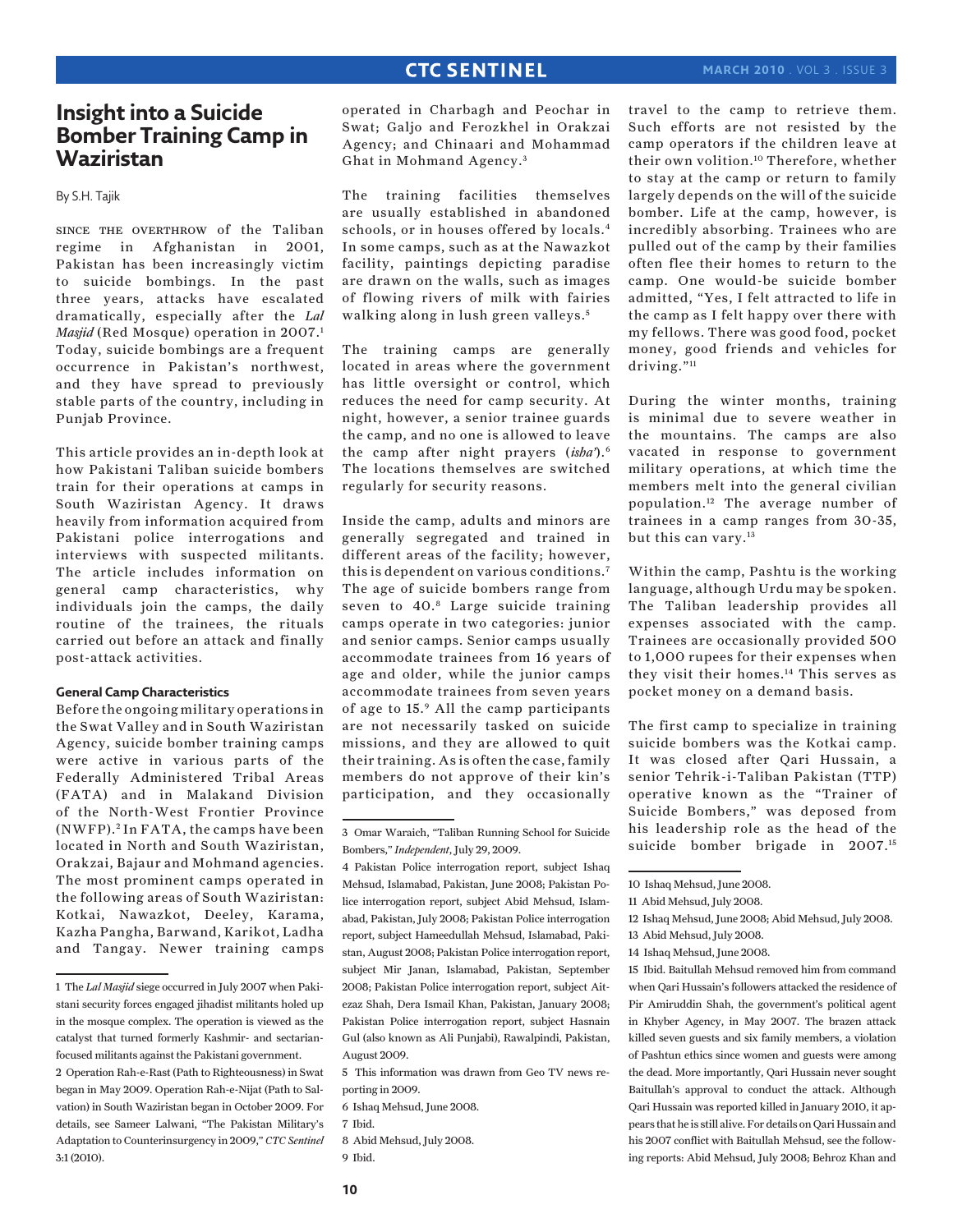Wali Muhammad was put in command of the brigade and the camps were shifted to Deeley and Karama in South Waziristan.16

Since the October 2009 Pakistan military operation in South Waziristan, all of the suicide camps in the Mehsuddominated areas of the agency have been closed.

#### **Recruitment Motivations**

Statistically, it is estimated that more than 90% of suicide bombers who join the training camps in Waziristan are Pashtun.17 Moreover, according to an unpublished internal report from Pakistan's Special Investigation Group in 2009, approximately 70% of suicide attacks are conducted by fighters from the Mehsud tribe.18 Non-Pashtuns also join the camp, such as Aitezaz Shah, who was arrested due to his alleged role in the assassination of former Prime Minister Benazir Bhutto.19 According to would-be suicide bomber Ishaq, the main explanation for the high prevalence of suicide terrorism among the Mehsud is because the training camps are located in areas inhabited by the tribe.<sup>20</sup> Additionally, pockets of civilians in Mehsud-dominated areas of Waziristan eulogize the bombers for their courage, which incites more youth to join the camps.

Most suicide bombers are recruited from kinship or friendship networks. <sup>21</sup> Other factors that draw individuals to the camps include: curiosity, proximity of the camps to civilian residential communities, unemployment or underemployment, poor academic options, boredom and lack of entertainment. Abid, a 16-year-old Mehsud from South Waziristan, identified boredom and his uncle's behavior for his reason in joining a suicide bomber training camp: "I was working with my uncle in his shop at

David Montero, "Pakistan's Taliban Fight Each Other," *Christian Science Monitor*, July 2, 2007.

- 18 The Mehsud are a Pashtun tribe.
- 19 Aitezaz Shah, January 2008.
- 20 Ishaq Mehsud, June 2008.

21 Marc Sageman, *Leaderless Jihad* (Philadelphia, PA: University of Pennsylvania Press, 2008); Scott Atran, "Who Becomes a Terrorist Today?" *Perspectives on Terrorism* 2:5 (2008).

Landa Bazaar Hyderabad. I was sick of life and wanted to get rid of it. I escaped Hyderabad in 2006 and went straight to Qari Hussain instead of home."<sup>22</sup> Ishaq, an 18-year-old would-be suicide bomber belonging to the Mehsud tribe in South Waziristan, dropped out of school early and was lured into a suicide training camp because it operated in his village of Kotkai.<sup>23</sup>

There are a number of motivations that cause individuals to join suicide bomber training camps. Recruits are primarily motivated by atrocities against Muslims. The main theme in the camp lectures is revenge. Ishaq explained that instructors call attention to the helplessness of Muslims whose daughters and sisters are dishonored by non-Muslims in Afghanistan and Iraq. 24 According to Abid, the camp leaders incite the audience when they narrate stories about Muslim women languishing in the prisons of infidels.<sup>25</sup>

Instructors consistently emphasize the religious permissibility of suicide attacks against non-Muslims and even their Muslim allies. According to this logic, Pakistan's security forces are working for the United States and they hinder jihadist activities; therefore, suicide bombings against them are permissible. As stated by one would-be suicide bomber, "The instructor, Maulvi Rahimullah used to tell us that suicide attacks on the army, security forces and even all government employees was permissible under the injunctions of Islam." <sup>26</sup>

Qari Hussain, known for his anti-Shi`a beliefs, also motivated camp members by arguing that the Shi`a are *kafirs* (infidels) and therefore can be killed. According to the camp instructors, innocent civilians killed in suicide attacks are martyrs, and therefore there is no need to be concerned about their fate. Instructors justify these teachings with references to the Qur'an and hadith. They use decrees by religious scholars, and cite the precedent of the famous commander and companion of the Prophet Muhammad, Khalid bin Walid, whose outnumbered army fought bravely against the enemies of Islam.

Instructors tell stories of past suicide bombers who have appeared in dreams saying that they are now in paradise.<sup>27</sup> Camp members are also shown videos of previous bombers planning their operations; they are not, however, shown the scene after a suicide blast, likely due to fear that the images of carnage will demoralize the recruits. <sup>28</sup>

The bombers are radicalized to such an extent that they compete over the chance to launch an attack. One wouldbe bomber admitted, "Yes, the suicide bombers ask the *amir* persistently to give them an opportunity as soon as possible. They are always anxious to be launched."<sup>29</sup> The more a trainee pushes to conduct an attack, the sooner they are provided with an opportunity. One example is suicide bomber Ismail, who was sent to attack the police training school at Sargodha in 2007 only two weeks after his induction at the camp.<sup>30</sup> Some recruits prefer to carry out attacks in Afghanistan. This was the case with Abid, who wanted to carry out a suicide attack against Americans at Birmal, Afghanistan.

Camp trainees are told that a suicide bomber wins paradise for giving up his life for Allah, and enters the afterlife the moment the explosives detonate. Once in paradise, the suicide bomber has the opportunity to recommend 70 people for paradise and Allah honors that recommendation. The bombers are told that they are superior to other jihadists because they have no worldly ambitions such as status, money and esteem. While other jihadists can survive after an attack on the enemy, the *fidai* (suicide bomber) faces certain death—the supreme sacrifice for Allah. As a result, there is a sense of pride among the bombers as they refer to nonsuicide bombers as "common mujahids," and they are not allowed to interact or socialize with them.<sup>31</sup>

30 Abid Mehsud, July 2008.

<sup>16</sup> Ishaq Mehsud, June 2008.

<sup>17</sup> Ibid.; Abid Mehsud, July 2008; Mir Janan, September 2008; Hameedullah Mehsud, August 2008.

<sup>22</sup> Abid Mehsud, July 2008.

<sup>23</sup> Ishaq Mehsud, June 2008.

<sup>24</sup> Ibid.

<sup>25</sup> Ibid.

<sup>26</sup> Abid Mehsud, July 2008.

<sup>27</sup> Aitezaz Shah, January 2008; Ishaq Mehsud, June 2008; Abid Mehsud, July 2008; Mir Janan, September 2008; Hameedullah Mehsud, August 2008.

<sup>28</sup> Ibid.

<sup>29</sup> Ibid.

<sup>31</sup> Aitezaz Shah, January 2008; Ishaq Mehsud, June 2008; Abid Mehsud, July 2008; Mir Janan, September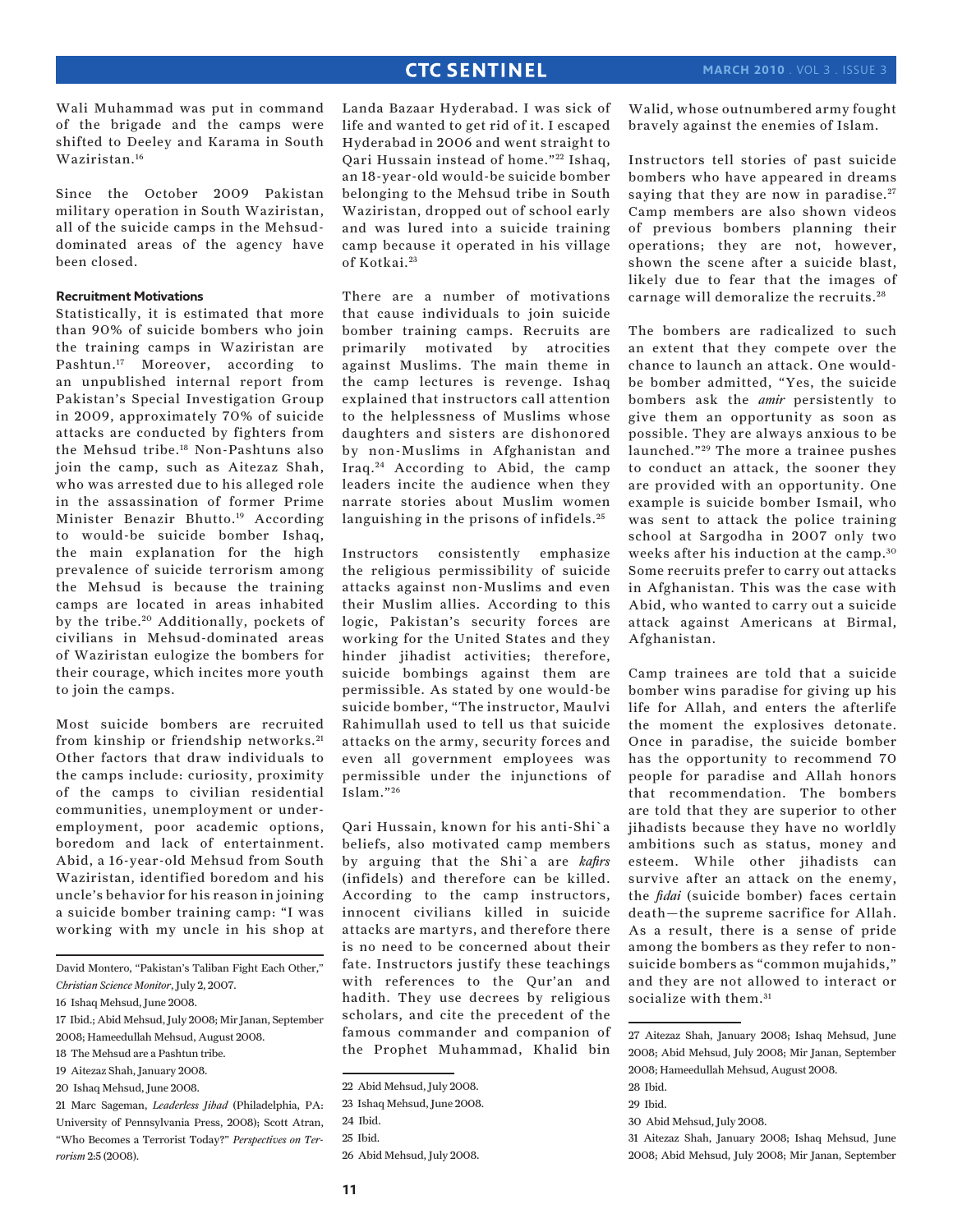The *rahbar's* duty is to take the bomber to a predetermined target either a few days before the attack, or on the actual day. He helps the bomber become acquainted with the area and remains in contact

#### **The Camp Schedule**

Information on the daily schedule within the training camps has been acquired from interviews with multiple detainees. The camp members wake before sunrise to offer special night vigils (*tahajjud*) followed by the recitation of the Qur'an until morning prayers (*fajr*). 32 After breakfast, most trainees receive driver's education, and they practice vehicle maneuvers. Experienced driving instructors teach them how to handle motorcycles and cars in preparation for vehicle-borne (VBIED) suicide attacks. 33 At the Kotkai training camp, six station wagons were available for this purpose. <sup>34</sup>

During the morning session, some trainees stay at the camp for services that include cleaning the camp, preparing lunch and buying utilities. Lunch is typically served around midday followed by the noon prayers (*zuhr*). Afterward, the trainees split into two groups and study the Qur'an. A new recruit is typically paired with a more senior member to help teach him the prayers. The trainees then depart again for outdoor driving lessons after having tea with cookies.35 In the summer months, they usually take a nap after lunch before assembling for afternoon prayers (*asar*), which are usually followed by lessons from Maulana Masood Azhar's *Fazail-e-Jihad* (The Virtues of Jihad) for more than an hour. The evening prayers (*maghrib*) are offered together followed by a *wazifa* during which the trainees recite *Astaghfirullah, Alhamdulillah, Allah o Akbar* and *Allah Allah* 100 times each.<sup>36</sup> The *wazifa* is followed by dinner where the trainees have informal conversations with each other. During the training routine, they are shown jihadist videos on a DVD player.<sup>37</sup> Afterward, they go straight to sleep after night prayers (*isha'*) and no activity is allowed after the final prayers.

Throughout the training period, the instructors make emotional speeches designed to influence the trainees. Qari Hussain, in particular, apparently mesmerized his listeners and was able to bring them to tears.<sup>38</sup> The same emotional ambience is repeated during the concluding prayers (*du`a*). The two most famous books used at the camps for religious lessons are *Islam aur fidai hamlay* (Islam and Suicide Attacks), written by Mufti Abdul Bashar Qasmi, and *Fazaile-Jihad* (Virtues of Jihad), written by Maulana Masood Azhar. The religious instructors are all local, and local guest speakers also deliver lectures. The *amir* of the camp hires a local *maulvi* (religious leader) for translation of the Qur'an and other lessons.

### **Rituals and Preparation Before an Attack**

Before an attack is executed, only the head of the Pakistani Taliban, the head of the training camp, the *rahbar* (guide) and the *fidai* know the target. The other members of the training camp are not informed about the target beforehand. Some suicide bombers leave behind notes that are delivered to their families upon their deaths. Some record "video wills" before their departure, which are released by the Taliban after the mission is accomplished. Usually, suicide bombers visit their families for one final meeting before departing on their mission. 39 Abid, for example, met his family before his failed attack on President Pervez Musharraf, but did not tell them about the operation.

When a suicide bomber begins on the mission, his campmates say farewell by embracing him and requesting that he recommend them for paradise. The bomber is instructed to bathe and wear clean new clothes, and he shaves his pubic hair. The purpose of the bomber wearing new or clean clothes is to avoid suspicion and to have uninterrupted access to the target location. The bomber recites Qur'anic verses, and continues the recitation until the actual blast. The *rahbar* instructs the bomber on the proper timing of the blast in advance, and the bomber begins preparations ahead of time.

moment he leaves for the attack. The bomber is provided with a code word for the final attack time. While the code word can change, until recently it has been "marriage."41 In the assassination of Benazir Bhutto, the code word was "the meal is ready."42 To boost the morale of the bombers before an attack, they are instructed to recite Ayat-ul-Kursi or a verse from Surah e Yaseen (chapter from the Qur'an).43 The verse is *Wa jaalna mim baina aideehim saddan wa min khlfahum saddan* 

*fa aghshainahum fahum la ubsaroon* (And we have put a barrier before them, and a barrier behind them, and we have covered them up, so that they cannot see). By reciting this verse, the bombers believe they are invulnerable to law enforcement detection. They receive explicit directions from the *amir* of the camp and *rahbar* not to surrender at any cost and to trigger the explosives if arrest is imminent or if they are about to be intercepted.

When conducting the attack, the suicide vest is worn under the bomber's

with the high command directly to inform them about the success or failure of the attack. On the day of the attack, the *rahbar* decides the most opportune time for the bombing. Due to the *rahbar's* crucial role in the operation, obedience and loyalty to the *rahbar* is inculcated in the camp. A suicide bomber, however, reserves the right to disobey the *rahbar* if he changes the venue of the attack, attempts to hand him over to another handler, or asks him to attack an impossible target or one that will result in too few casualties. A normal target should result in the deaths of at least 10 people, with the exception of VIP targets when the number of dead is irrelevant.40 The *rahbar* does not strictly monitor the suicide bomber in the days before the attack. The bomber can roam

around with the hosts (who provide a safe house) in the target city until the

<sup>2008;</sup> Hameedullah Mehsud, August 2008.

<sup>32</sup> Ibid.

<sup>33</sup> Ibid.

<sup>34</sup> Abid Mehsud, July 2008.

<sup>35</sup> Aitezaz Shah, January 2008; Ishaq Mehsud, June 2008; Abid Mehsud, July 2008; Mir Janan, September 2008; Hameedullah Mehsud, August 2008. 36 Ibid.

<sup>37</sup> Ibid.

<sup>38</sup> Ibid.

<sup>39</sup> Ibid.

<sup>40</sup> Ibid.

<sup>41</sup> Ishaq Mehsud, June 2008; Abid Mehsud, July 2008. 42 Hasnain Gul, August 2009.

<sup>43</sup> Ishaq Mehsud, June 2008; Abid Mehsud, July 2008.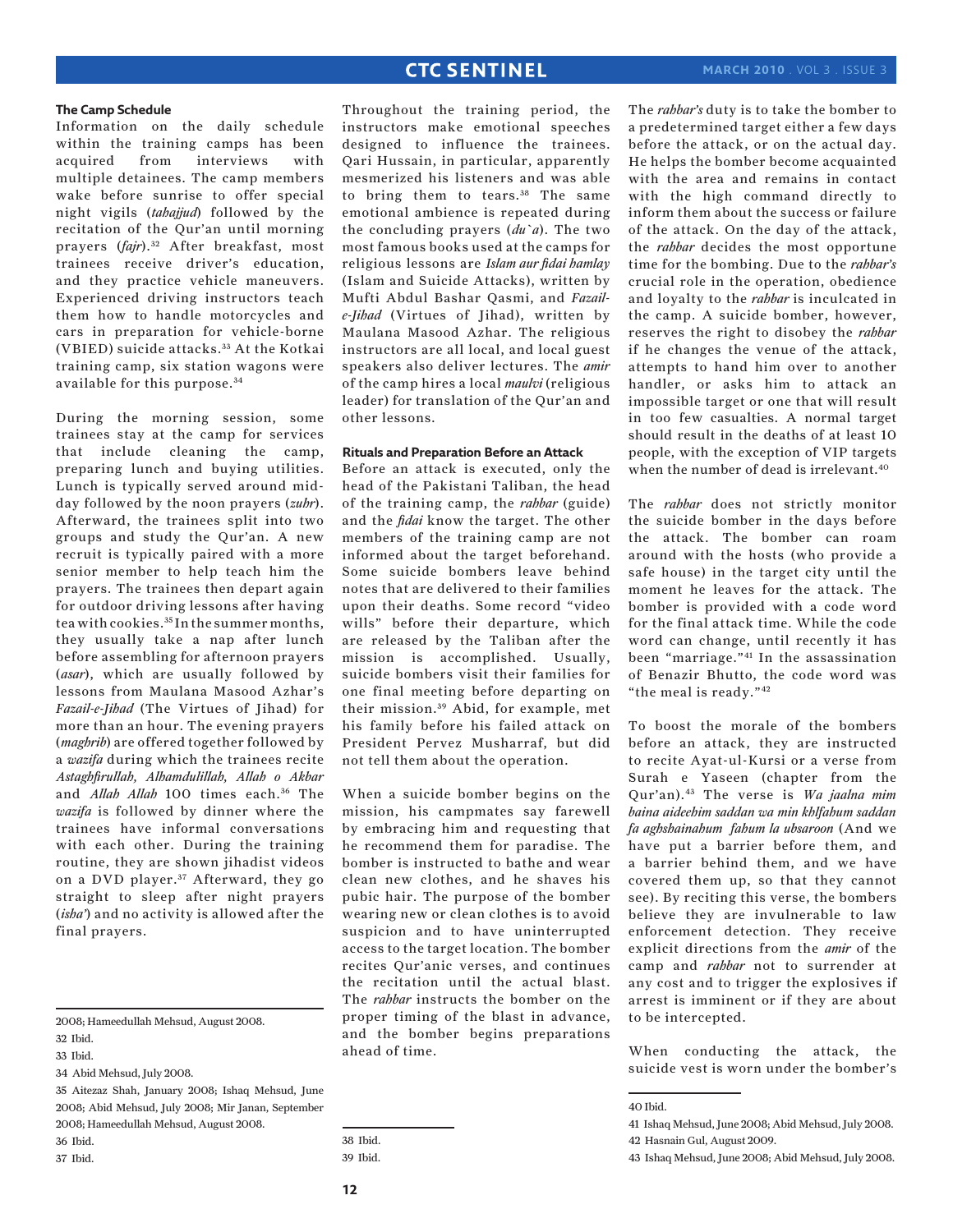garments, typically under a waistcoat so it is properly concealed. The orange color detonation cord connects the explosives vest or jacket to the striker sleeve, which is adhered to the bomber's lefthand wrist with duct tape. On reaching the target, the ring of the striker sleeve is pulled with the right hand and the blast occurs. There is no evidence of any intoxicant administered to the suicide bombers before the attack.

Since suicide bombers often either abort their missions or are arrested before they can detonate their explosives, they have been able to narrate their preattack emotions. The bombers' felt no fear of death or consequence before the attack. Some bombers, however, were anxious about missing the target, such as detonating their explosives early or too late (for example, after a convoy has already passed). Before the attack, they would feel pride that Allah had chosen them for such a great mission. Thoughts of their family did not enter their mind. They experienced no abnormal physical reactions such as sweating, dry mouth, restlessness, heart palpitations, or abnormal movements of the body. Breathing remained normal. There were no speech abnormalities, nor did they appear to be in a hurry.44

### **Post-Mission Activities**

At the completion of a successful mission, the Taliban leaders do not always inform the other trainees about the real location of the suicide blast. They also sometimes give them false information about where the attack occurred.45 When an attack occurs in Afghanistan, however, the leaders inform the recruits of this fact.

After an attack takes place, the *amir* of the Pakistani Taliban and the *amir* of the training camp visit the family of the suicide bomber, provided that the family is in Waziristan or accessible.<sup>46</sup> Although the other trainees at the camp feel loss for their former friend, they are consoled by the notion that the bomber has reached paradise. No specific funeral rituals or celebrations are offered at the camp for those who go on suicide missions. They are, however, remembered in prayers. The

families of the bombers rejoice over the martyrdom mission, and some mothers wear new black dresses to greet local women after the death of their son. One bomber, however, explained that while the mother of the bomber is typically sad, they cannot overtly express their true feelings due to threats from the Taliban.

Also, contrary to the general public's perception, the Taliban do not regularly pay compensation to the families of suicide bombers after an attack.<sup>47</sup> Any posthumous compensation package is largely a myth. In some cases, when the parents of a bomber are extremely destitute, they are given a small amount of financial assistance.

#### **Conclusion**

The suicide bomber training camps in South Waziristan have been shuttered as a result of Pakistan's October 2009 military operation. Yet insight into how the Waziristan camps functioned helps to provide context for how and why individuals choose to use their body as an explosive device. Moreover, although the South Waziristan camps have been closed, they may have been relocated elsewhere. Continuing to deny militants safe haven to train and plan for attacks is essential to reducing their operational capabilities in Pakistan and in the region.

*Dr. S.H. Tajik completed his master's degree in criminal justice administration and criminology from the London School of Economics and Political Science. He has also received diplomas in Crisis Management from the Swedish National Defence College, and Risk, Crisis & Disaster Management from Leicester University. Dr. Tajik has 14 years of law enforcement experience on three continents: Europe (Kosovo), Africa (Rwanda and Liberia) and Asia (Pakistan). He has worked with the United Nations for more than five years in various conflict zones. He is currently completing a book on suicide terrorism in Pakistan.*

# **Iran's Ambiguous Role in Afghanistan**

### By Sajjan M. Gohel

iran is playing a pivotal role in Afghanistan's post-Taliban development. It is a large source of foreign direct investment, and provides assistance in critical national infrastructure, road construction, distribution of energy supplies, and agricultural and communications development. Iran also shares ethnic, linguistic and religious links with millions of Afghan Shi`a. This is particularly true with Afghanistan's Shi`a-minority Hazara community, which resides in the central and northern regions of the country. As a result of these positive connections, Iran has been viewed as a potential stabilizing force in Afghanistan, with its interests largely aligned with those of the Western mission: concern about the Taliban insurgency, resistance to al-Qa`ida and weakening the opium trade

Paradoxically, Iranian-made armaments have been discovered in the hands of Afghan Taliban fighters, raising concern and questions about Tehran's overall strategy in Afghanistan. An August 2009 report authored by General Stanley A. McChrystal, the commander of U.S. forces in Afghanistan, cited Iran's "ambiguous role" in the country, stating that Iran is providing aid to the Afghan government while at the same time allowing weapons to pass into the hands of the Taliban.<sup>1</sup> U.S. Defense Secretary Robert Gates has also accused Tehran of playing a "double game" in Afghanistan.<sup>2</sup> This "ambiguous" role has created confusion over Iran's true intentions toward its neighbor.

<sup>44</sup> Ibid.

<sup>45</sup> Mir Janan, September 2008.

<sup>46</sup> Abid Mehsud, July 2008.

<sup>47</sup> Ishaq Mehsud, June 2008.

<sup>1</sup> Stanley A. McChrystal, "COMISAF'S Initial Assessment, Secretary of Defense Memorandum June 2009, Initial United States Forces – Afghanistan (USFOR-A) Assessment," Headquarters, International Security Assistance Force, Afghanistan, August 30, 2009. General McChrystal's exact words were, "Iran plays an ambiguous role in Afghanistan, providing developmental assistance and political support to GIRoA while the Iranian Qods Force is reportedly training fighters for certain Taliban groups and providing other forms of military assistance to insurgents. Iran's current policies and actions do not pose a short-term threat to the mission, but Iran has the capability to threaten the mission in the future." 2 Mark Thompson, "U.S. Forces Get New Protection in Afghanistan," *Time Magazine*, October 28, 2009.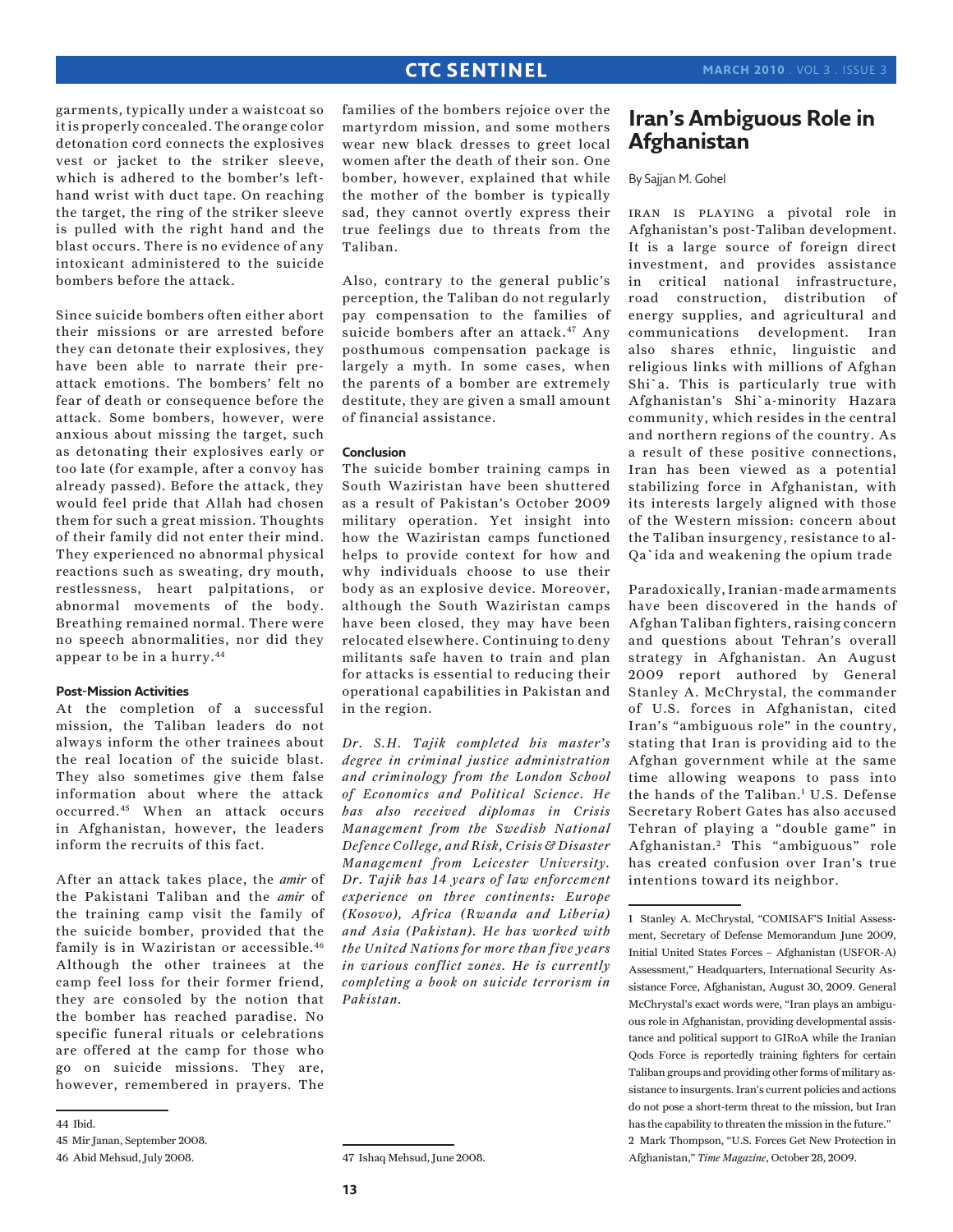This article attempts to explain Iran's paradoxical relationship with Afghanistan by providing the history of Iran's pre-9/11 relations with the country, examining its actions after the fall of the Taliban in 2001, and assessing Iran's overall goals in Afghanistan. It finds that while the theocratic Shi`a Muslim state of Iran should have little in common with the Sunni fundamentalist Taliban militia, elements within the Iranian military or government may be willing to assist Taliban fighters for a number of short-term interests. Although Iran does not want a hostile Sunni regime to take power on its eastern border, elements within its security forces may want to retain the capability to escalate tensions in Afghanistan in response to Western pressure on either Iran's ongoing nuclear program or its clandestine activities in Iraq and Lebanon. Moreover, Iran appears most interested in carving out influence in Afghanistan's western Herat Province at the expense of heightened Taliban violence elsewhere in the country.

#### **Tehran's Pre-9/11 Afghan Dynamics**

To understand Iran's role in Afghanistan today, it is necessary to examine its actions during the 1979 Soviet invasion and subsequent occupation of Afghanistan. The Soviet invasion created a conundrum for Iran's supreme leader, Ayatollah Khomeini. Khomeini was obligated to speak against the invasion of an Islamic country by "godless communists," yet he could not afford to directly antagonize the Soviet Union. The start of the invasion coincided with the U.S. Embassy hostage crisis in Tehran that irreversibly damaged U.S.-Iran relations.<sup>3</sup> As Iran became increasingly isolated during the hostage crisis, it began to tilt in favor of the Soviet Union to counter the growing U.S. influence with the Arab-Afghan mujahidin. As a result, although Tehran condemned the Soviet occupation and demanded it withdraw its forces, the clerical regime was careful not to allow its policy to damage its otherwise amiable relations with Moscow.4 At the same time, the Soviet occupying forces did not dominate the Hazarjat region in central Afghanistan, the stronghold of the Shi`a community and where Iran's leverage was highest.<sup>5</sup>

In 1992, following the Soviet withdrawal from Afghanistan, the United Nations sponsored a conference for a political resolution to transfer power to Afghan Interim Government (AIG) President Sebghatullah Mojaddadi and his successor Burhanuddin Rabbani of Jamaat-i-Islami.6 To consolidate his power base, however, Rabbani, an ethnic Tajik, resorted to pitting one ethnic group against the other including the Shi`a political faction Hizb-i-Wahdat (Party of Unity), led by Abdul Ali Mazari.7 Interestingly, the Iranian clerical leadership supported Rabbani against the Shi`a Hizb-i-Wahdat and provided Rabbani's government with food and resources. Tehran's apparent logic was that by supporting Rabbani, its strategic interests in newly independent Central Asian states would be protected by a Tajik-dominated government in Kabul.<sup>8</sup>

A three-year war with Rabbani's government exhausted Hizb-i-Wahdat's military strength and resources.9 As a result of Tehran's failure to support his party, Mazari made a fatal move by agreeing to a peace deal with the emerging Taliban.10 As a consequence, the Taliban forced Hizb-i-Wahdat to surrender its arms and relinquish its territory to members of the Taliban. Mazari and several members of Hizb-i-Wahdat's leadership were taken hostage and murdered in March 1995.<sup>11</sup> In 1996, the Taliban eventually overthrew the Rabbani government.12 This enabled the Taliban to gain a foothold within central Afghanistan, which they would not relinquish until the U.S.-led invasion in 2001.

12 Mohsen Milani, "Iran's Policy Towards Afghanistan," *Middle East Journal* 60:2 (2006): pp. 242-243.

The Taliban regime in Afghanistan was highly antagonistic to Iran, and Tehran viewed it as a security threat. In August 1998, the Taliban captured Mazar-i-Sharif, the interim capital of the Northern Alliance. In addition to killing hundreds of Shi`a Muslims, the Taliban stormed the Iranian Consulate in the city and killed eight Iranian diplomats and an Iranian journalist, and held 50 other Iranian nationals captive. Tehran was incensed by the killings and dispatched 200,000 troops to the border as the government decided whether or not to invade. War was averted when the Taliban, after the threat from Iran and under pressure from the United Nations, returned the bodies of the murdered diplomats and sent the remaining Iranian captives home. The killings and the capture of Iranians were seen in Tehran as a national humiliation and perhaps a clear reminder of Tehran's failed policies in Afghanistan.13

### **Post-Taliban Afghanistan**

During the period of reformist Iranian President Mohammad Khatami, Iranian opposition to the Taliban and its al-Qa`ida ally was such that Tehran cooperated with Washington during Operation Enduring Freedom by providing vital intelligence support to the U.S. war effort.<sup>14</sup> That level of cooperation, however, has somewhat dissipated and become more antagonistic.

Although the Iranian government has positive ties with Kabul and has supported a number of economic projects in the country, it appears to be maintaining leverage over the direction of the country by offering some support to the Afghan Taliban. Evidence has emerged that the Iranian Revolutionary Guard Corps (IRGC), through its special Quds Force, has provided weapons, explosives, roadside bombs, and other forms of support to elements of the Afghan Taliban. Through 2009, British military forces have intercepted shipments of Iranianmade arms in Helmand Province, which have included Russian-made SA-14 "Gremlin" man-portable, low-altitude surface-to-air missiles.15 Iranian-made

<sup>3</sup> Mohsen Milani, "The Hostage Crisis," in *Encyclopaedia Iranica*, Vol. VII (New York: Columbia University, 2004), pp. 525-535.

<sup>4</sup> Adam Tarock, "The Politics of the Pipeline: The Iran and Afghanistan Conflict," *Third World Quarterly* 20:4 (1999): p. 805.

<sup>5</sup> Sayed Askar Mousavi, *The Hazaras of Afghanistan: An Historical, Cultural, Economic and Political Study* (New York: St. Martin's Press, 1997).

<sup>6</sup> Hafizullah Emadi, "The Hazaras and Their Role in The Process of Political Transformation in Afghanistan," *Central Asian Survey* 16:3 (1997): p. 381.

<sup>7</sup> Ibid.

<sup>8</sup> Ibid.

<sup>9</sup> Ibid., p. 383. 10 Ibid.

<sup>11</sup> Ibid., pp. 383-384.

<sup>13</sup> Tarock, p. 801.

<sup>14 &</sup>quot;Iran and the West: After 9/11," BBC, August 3, 2009.

<sup>15</sup> Michael Smith, "Missile Threat to British Troops,"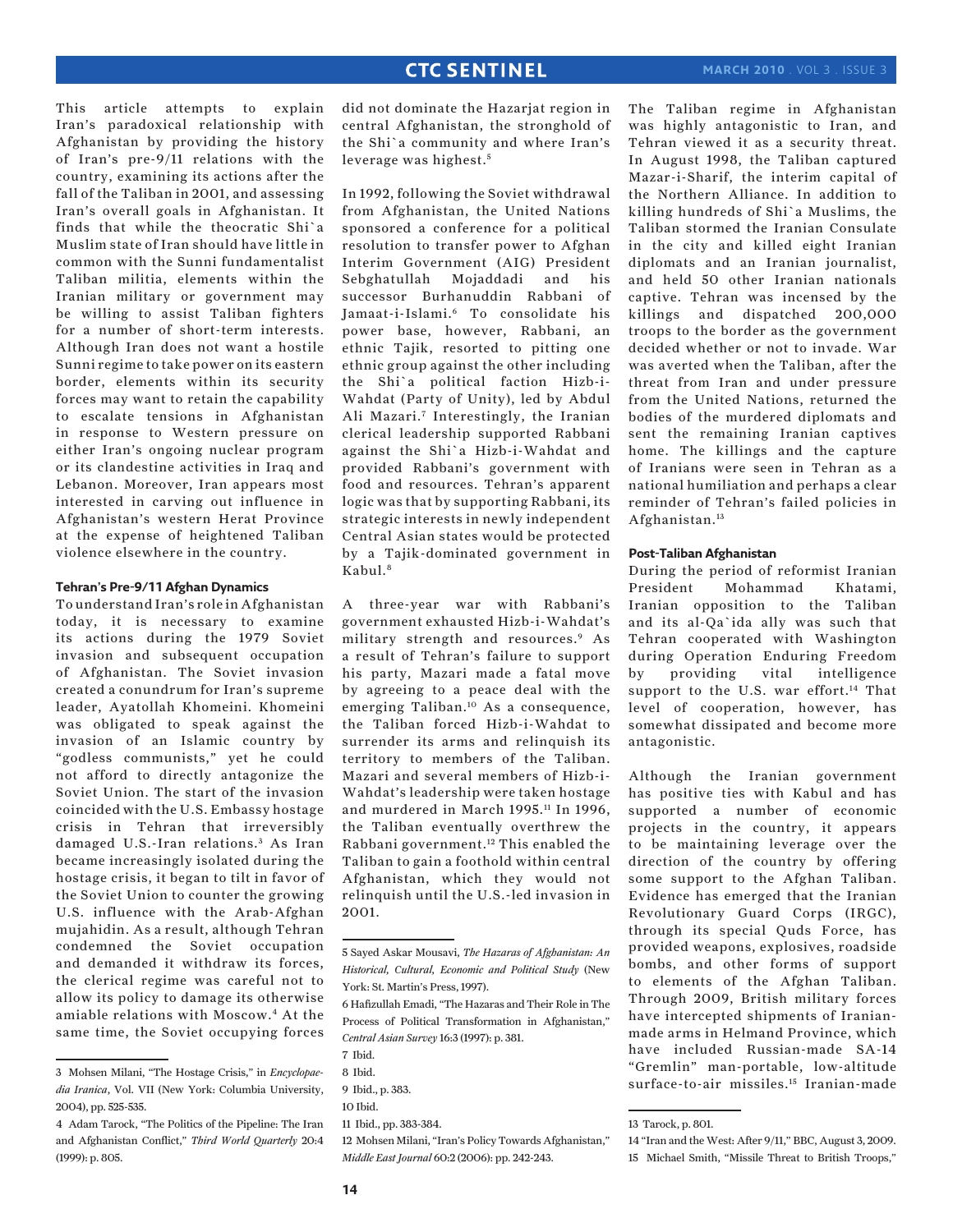rocket-propelled grenades have been found by U.S. troops in villages where the Taliban sought sanctuary, carrying markings such as "82 mm h-e lot 02 slash 87."16 Although these markings are copies of U.S. military ordinances, the lot numbers are fabricated and do not exist in the United States.17

It is conceivable that much of the weaponry smuggled across the Iran-Afghanistan border to the Taliban has been primarily through arms dealers and other criminal elements seeking profit or opium. Individuals within the Taliban, however, have themselves identified two routes for their access to Iranian weaponry, which has been corroborated by British officials. First, there are Iranian businessmen who sell arms to the Taliban, and then smuggle them into Afghanistan. Second, there are those within Tehran's state apparatus who allegedly "donate" weapons.18 In regard to the latter, it is not clear whether this is a directive from the central leadership in Tehran or instead decisions made by certain elements within the IRGC. Regardless, Iranian-made weapons are in high demand among Taliban fighters. A Kalashnikov rifle made in Iran, for example, costs \$200-300 more than one made in another country because the Iranian models are also capable of firing grenades up to 300 meters.19

Another concern in Afghanistan has been the discovery of AK-47s, C4 plastic explosives, mortars and advanced armor piercing explosives, known as Explosively-Formed Penetrators (EFPs), a shaped charge used with deadly effect by insurgents in Iraq.<sup>20</sup> EFPs, which appear to come from Iran, have earned the nickname in Afghanistan as "Dragons" because they are shaped so

*Times*, March 1, 2009; Alastair Leithead, "Iranian Influence in Afghanistan," BBC, June 11, 2007.

18 Kate Clark, "Taliban Claim Weapons Supplied by Iran," *Daily Telegraph*, September 14, 2008; Kate Clark, "Assignment," BBC, September 18, 2008. 19 Ibid.

20 Significantly, the appearance of EFPs in Iraq has also been blamed on Iran. For details on the EFPs in Afghanistan, see David Hambling, "'Deliberate Slip' Reveals Afghan Superbombs," *Wired*, January 28, 2009; Greg Bruno, "Iran and the Future of Afghanistan," Council on Foreign Relations, March 30, 2009.

that the explosive force is concentrated in the direction of the designated target rather than blasting in all directions and therefore weakening the impact. 21 Unlike ordinary mines that can cause minor damage to military vehicles, a Dragon can completely destroy it. The Taliban have credited Iranian-supplied weapons as being responsible for successful attacks against NATO forces in southern Afghanistan.<sup>22</sup>

Connections between Iran and the Taliban are also drawn from discoveries made by the Afghan authorities. In March 2009, Afghan security forces found a cache of Iranian-made explosives near the Bakhshabad Dam in Farah Province, a \$2.2 million coalitionsponsored project set to boost power and water supply in the area.<sup>23</sup> Mohammad Yunus Rassouli, the deputy governor of Farah Province, alleged, "Our reports indicate that the Iranian government is trying to prevent the construction of the Bakhshabad Dam. They will do whatever is necessary."<sup>24</sup> In September 2009, Afghan police found explosives-packed jerrycans—which they thought came from Iran—during a search of Taliban fighters traveling on the Bagram-Kabul highway.<sup>25</sup>

Furthermore, Afghan border police have intercepted consignments of antitank mines and mortars bound for Afghan Taliban fighting NATO forces. <sup>26</sup> More alarming is that Iranian weapons are being discovered in provinces such as Helmand, which is seen as the key battleground between the Taliban and NATO forces. In May 2009, following an operation to clear Taliban fighters from the town of Marja, coalition forces found 44 bricks of Iranian-made explosives and dozens of Iranian-made mortars. 27 Marja developed international significance in 2010 following the initiation of "Operation Moshtarak," a counterinsurgency operation jointly

26 Ben Farmer, "Iranian Weapons Getting Through to Taliban," *Daily Telegraph*, June 8, 2009. 27 Ibid.

conducted by British, American and Afghan forces. 28 Afghanistan is the world's largest producer of opium, and Helmand is where much of the country's poppy crop is grown; the proceeds from the drug trade help bankroll the Taliban, especially when it comes to purchasing weapons and explosive materials. 29

While identifying the alleged role of the Quds Force in supporting elements of the Taliban insurgency, McChrystal's report also mentioned that Tehran's strategy and actions do not adversely harm the U.S.-led coalition's Afghan assignment in the short-term. <sup>30</sup> McChrystal does believe, however, that Iran is capable of threatening the mission in the long-term.<sup>31</sup> Ironically, just as Tehran ignored the situation to its own detriment in the 1990s, it stands to lose a great deal again if there were a resurrection of a Taliban-led order in Afghanistan.

#### **Reasons Behind Iran's Policy**

If it is true that elements within the Iranian government are providing weapons to Taliban fighters, then Tehran is playing a dangerous double game in Afghanistan. By covertly assisting the Taliban, they are hoping to achieve two strategic objectives.

First, by providing the Taliban weapons to battle NATO troops, Tehran is presuming that with the Taliban preoccupied, it will leave Herat alone and not disturb the "economic sphere" that Iran is developing in the province. One of Iran's main objectives is to create

28 Operation Moshtarak is designed to clear central Helmand of the Taliban and set the conditions for the Afghan government to introduce increased security, stability, development, rule of law, freedom of movement and reconstruction in the area. Moshtarak means "together" in Dari. The name is designed to signal that the Afghan army is now playing an equal role in fighting the Taliban. The assault on the town of Marja is the biggest test so far for Afghan forces. The town's population is about 80,000 people, of whom up to 2,000 are thought to be Taliban. For details, see "Operation MOSHTARAK Begins," British Ministry of Defense, February 13, 2010.

29 "Crime and Insurgency: The Transnational Threat of Afghan Opium," United Nations Office on Drugs and Crime (UNODC), October 2009.

<sup>16</sup> Lara Logan, "Cooperation Rises Between Iran and Taliban," CBS News, October 7, 2009.

<sup>17</sup> Ibid.

<sup>21</sup> Clark, "Assignment."

<sup>22</sup> Clark, "Taliban Claim Weapons Supplied by Iran."

<sup>23 &</sup>quot;Tehran Accused of Complicity in Growing Weapons Trade," Institute for War and Peace Reporting, April 20, 2009.

<sup>24</sup> Ibid.

<sup>25</sup> Chris Zambelis, "Is Iran Supporting the Insurgency in Afghanistan?" *Terrorism Monitor* 7:33 (2009).

<sup>30</sup> According to McChrystal, "Iran's current policies and actions do not pose a short-term threat to the mission, but Iran has the capability to threaten the mission in the future."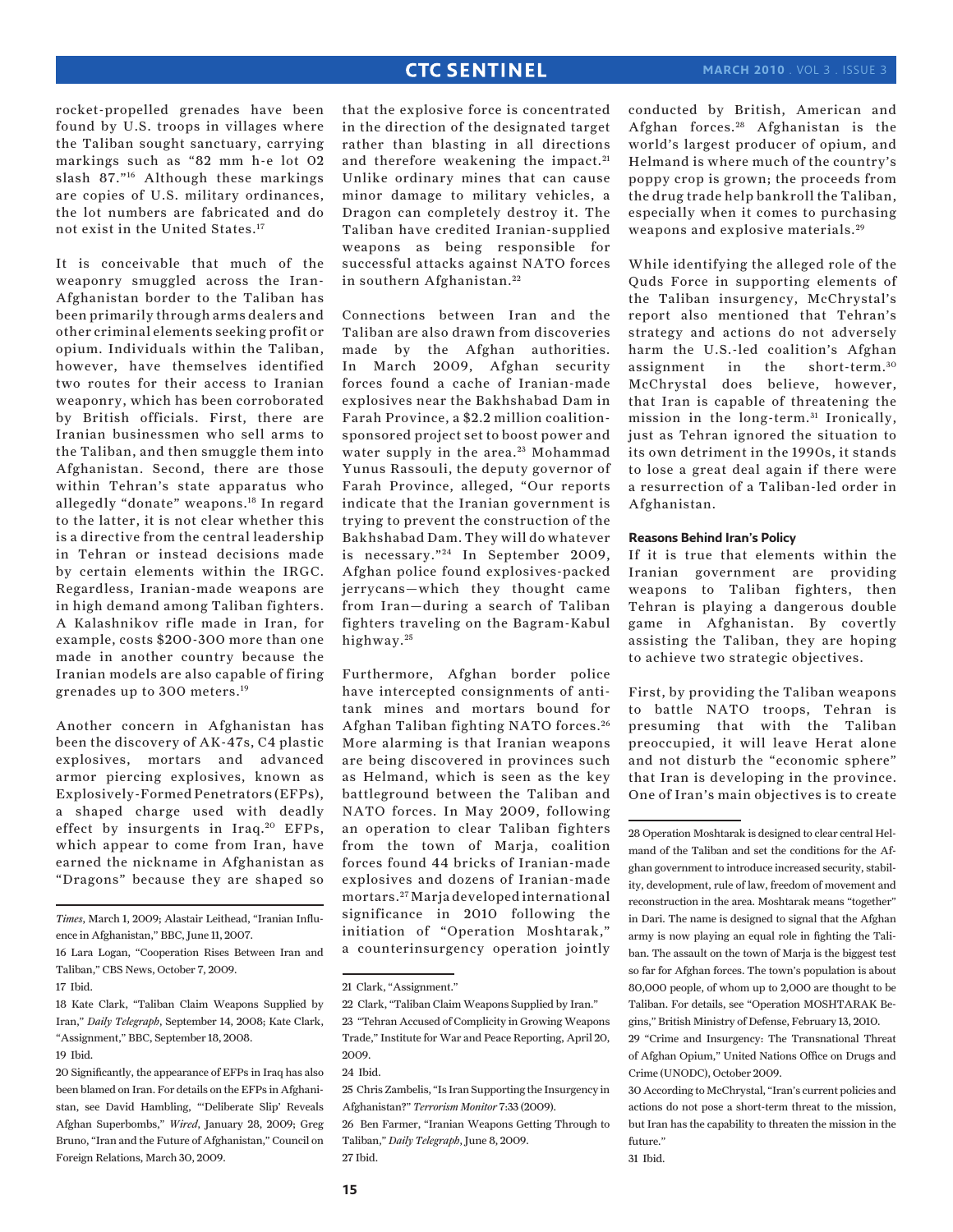an economic sphere of influence in Afghanistan, with the ultimate goal of becoming a powerful strategic focal point for the transport and shipment of goods and services linking the Persian Gulf, Central Asia and the Far East.<sup>32</sup> Iran also projects influence in Afghanistan through economic initiatives and various religious programs. The bulk of Iranian investment is in the Herat region and involves infrastructure projects, road and bridge construction, education, agriculture, power generation, and telecommunications projects. Iran has helped rebuild Afghanistan's radio and television infrastructure, and has increased its own radio and television programs in Dari.<sup>33</sup>

It is in the Herat region that Iran's influence in Afghanistan is most visible. Until 1857, Herat was considered an "integral part" of Iran and served as the capital of the Persian Empire in the early 15th century. 34 When the British repelled Iranian advances toward Herat, Iran and the United Kingdom signed the Treaty of Paris in 1857. Although Iran abandoned its historic claim on Herat, it reserved the right, under Article VII of the treaty, to send forces into Afghanistan "if its frontier is violated."<sup>35</sup> Since then, Iran has occasionally sought to keep Herat as a buffer zone. For a few years, Ismail Khan, the Tajik governor of Herat, helped Iran realize that goal.<sup>36</sup>

Today, Herat is one of the most stable and prosperous regions in Afghanistan. 37 It also benefited from the fact that Afghan President Hamid

32 Milani, "Iran's Policy Towards Afghanistan."

37 Jason Motlagh, "Iran's Spending Spree in Afghanistan," *Time Magazine*, May 20, 2009.

Karzai made Ismail Khan minister of water and energy.<sup>38</sup> A small industrial city has been reconstructed, making it the industrial heartland of the country. <sup>39</sup> Following the completion of a highway from its border with Afghanistan, Tehran financed an extension linking Herat to Afghanistan's remote northern provinces. In 2009, a plethora of Iranian-built schools, health clinics and business centers around Herat were connected to the Iranian interior due to an \$80 million railroad project.<sup>40</sup> Herat's bazaars are filled with Iranian products, and the presence of the IRGC through the Iranian Consulate is openly visible.41 In addition, hundreds of trucks cross from Iran to Herat and vice-versa on a daily basis.42

Second, it is plausible that the clerical regime wants to retain the capability to weaken stability in Afghanistan in reaction to Western pressure on its nuclear program or its clandestine activities in Iraq and Lebanon. Moreover, while Tehran wants a stable, friendly Afghanistan, it clearly wants to limit U.S. influence in the country. To achieve these aims, Iran may be covertly providing weapons and explosives to the Afghan Taliban to ensure that the West becomes preoccupied on other fronts.

### **Assessment**

Today, strategic cooperation between Iran and the West should be theoretically possible because they have converging interests and common aversions in Afghanistan, such as the re-emergence of al-Qa`ida fighters, the Taliban and narco-traffickers. Indeed, Western capitals and Tehran could coalesce around stabilizing Afghanistan. Nevertheless, Tehran is seeking to influence Afghanistan's domestic and foreign policy while at the same time limiting the role Western states play in the region.

Kabul, which has become increasingly dependent on Iranian aid and infrastructure development, is reluctant to openly criticize elements within Iran on allegations of supplying the Taliban with weapons, especially considering that corrupt elements within the Afghan government itself have been doing the same for economic gain.<sup>43</sup>

Iranian influence in Afghanistan is inevitable and some of it is constructive. Yet it is also duplicitous, paradoxical and potentially destabilizing to the region. As a consequence, Tehran is in danger of conceding reverse strategic depth to the same forces it occasionally and tacitly assists. Yet, until the clerical regime accepts that support by elements of the IRGC toward the Taliban will have a detrimental impact on Iran itself, its "ambiguous" policy will continue in the foreseeable future.

*Dr. Sajjan Gohel is Director for International Security at the Asia-Pacific Foundation, an independent intelligence and security think-tank. He received his Ph.D. in International History from the London School of Economics and Political Science (LSE). His doctoral thesis, entitled "The Evolution of Egyptian Radical Ideological Thought from Hasan al-Banna to Ayman al-Zawahiri," is in the process of being published. Dr. Gohel's primary research interests include: the security challenges in South Asia, the Middle East and the Horn of Africa and the connection with the West; radical ideological thought both present and historical; and the role that New Media plays in transnational terrorism.*

<sup>33 &</sup>quot;Iran Exports \$10m to Afghanistan," BBC Monitoring Service, October 1, 2002.

<sup>34</sup> Akbar Hashemi Rafsanjani, *Amir Kabir Ya Ghahraman-e Mobareze Ba Astemar* (Tehran: Farahnai Press, 1927), p. 377.

<sup>35</sup> J.C. Hurewitz ed., *The Middle East and North Africa in World Politics: European Expansion, 1535-1914* (New Haven, CT: Yale University Press, 1975), pp. 341-343.

<sup>36</sup> In September 1995, Ismail Khan fled to Mashhad, Iran, after the fall of Herat to the Taliban, but he returned with rearmed fighters within a few months. In 1997, he was captured and imprisoned by the Taliban in one of the clashes. After spending three years in captivity, he escaped and fled a third time to Iran. Since then, Khan, who is now minister of water and energy in Afghanistan, has developed and built upon close relations with the clerical regime in Tehran.

<sup>38</sup> Abubakar Siddique, "Proposed Afghan Cabinet Stocked With Familiar Faces," Radio Free Europe, December 21, 2009.

<sup>39</sup> Motlagh.

<sup>40</sup> Ibid.

<sup>41</sup> Personal interview, Afghan diplomat, November 27, 2009.

<sup>42</sup> Gulshan Dietl, "War, Peace and the Warlords: The Case of Ismail Khan of Herat in Afghanistan," *Alternatives: Turkish Journal of International Relations* 3:2-3 (2004): p. 52.

<sup>43</sup> Clark, "Assignment."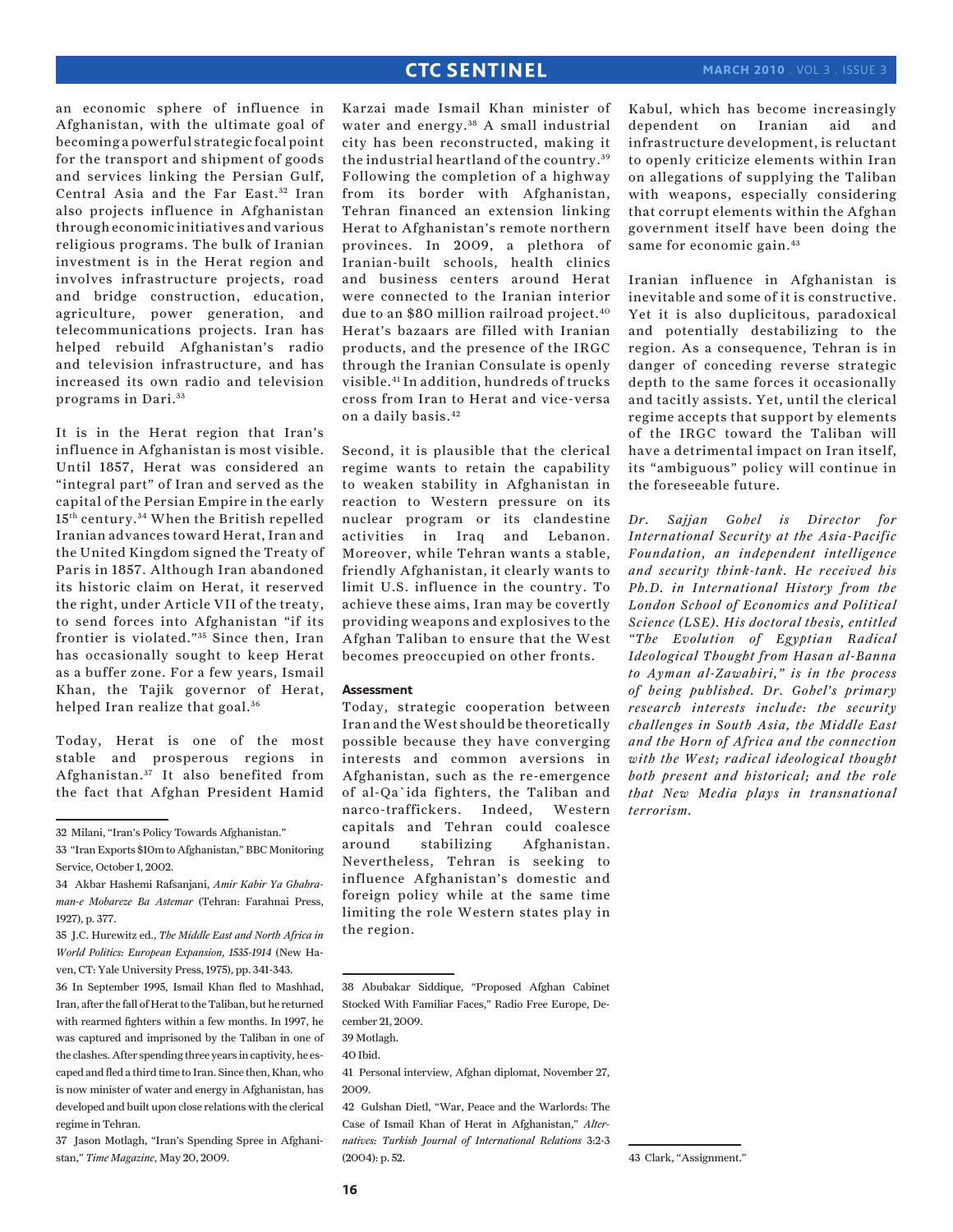# **The Nexus Between Salafism and Jihadism in the Netherlands**

By Beatrice de Graaf

immediately after the 9/11 attacks, CNN displayed images from the Dutch city of Ede where groups of youth of Moroccan descent gleefully cheered and shouted over the apparent blow dealt to the United States. Two years later, Shaykh Fawaz Jneid, a well-known imam from a Salafist mosque in the Netherlands, cursed president George W. Bush, Ariel Sharon, Dutch parliamentarian Hirsi Ali and filmmaker Theo van Gogh and begged Allah "to destroy the enemies of Islam."1 Another imam refused to shake hands with a Dutch female minister, and a third advised his followers to throw homosexuals from the roof.<sup>2</sup> On November 2, 2004, two months after Fawaz had cursed Theo van Gogh, a young Dutch Muslim, Mohammed Bouyeri, murdered and slaughtered Van Gogh, quoting passages from the medieval Salafist cleric Ibn Taymiyya. <sup>3</sup> These incidents, and especially the terrorist attack committed by Bouyeri, brought the Salafist movement to the center of Dutch public outrage and debate, and prompted the Dutch Intelligence and Security Service (AIVD) to warn against the damaging influence of Salafist ideology on the Dutch Muslim community.4

An authoritative or exhaustive history of the emergence of Salafism in the Netherlands does not exist, nor has the Salafist population in the country been mapped out meticulously.<sup>5</sup> To

5 Salafism is a relatively new phenomenon in the Netherlands. As a movement, it is very closed to the outside world. Therefore, the author does not pretend to give an in-depth analysis, but presents this article as a wellinformed snapshot of the present situation, taken instead from a security studies' point of view, rather than a theological or anthropological one. The first in-depth

provide insight on this community, it is necessary to rely on reports by the Netherlands' National Coordinator for Counterterrorism (NCTb) and the AIVD, newspaper clippings and the extensive field work of anthropologists and social scientists who carried out research projects among Salafist youths in the Netherlands in recent years.<sup>6</sup> Based on this information, this article will explain why Salafism<sup>7</sup> gained popularity in the Netherlands, and then examine the three stages through which it has passed since the 9/11 attacks on the United States.

### **1986-2001: The Creation of a Salafist Infrastructure in the Netherlands**

The Saudi non-governmental missionary organization al-Haramain was responsible for the creation of the El Tawheed Foundation in Amsterdam

field study of the Salafist movement in the Netherlands is soon to be published, however: Ineke Roex, Sjef van Stiphout and Jean Tillie, *Salafisme in Nederland. Aard, omvang en dreiging* (Amsterdam: IMES, 2010). Another good overview is "Salafisme in Nederland: Een voorbijgaand fenomeen of een blijvende factor van belang?" Netherlands' National Coordinator for Counterterrorism (NCTb), 2008. Also see Martijn de Koning, *Zoeken naar een 'zuivere' islam: Geloofsbeleving en identiteitsvorming van jonge Marokkaans-Nederlandse moslims* (Amsterdam: Bert Bakker, 2008).

6 Most notably, Frank J. Buijs, Froukje Demant and Atef Hamdy, *Strijders van eigen bodem. Radicale en democratische moslims in Nederland* (Amsterdam: Amsterdam University Press, 2006) and De Koning, *Zoeken naar een 'zuivere' islam*.

7 Salafism is not a unified movement, as it displays various currents, historical trajectories and genealogies. Many Salafists are non-violent, and various strains are apolitical. Moreover, it is often used as a normative selfdescriptor, used by religious factions to claim religious and political legitimacy, than as an objectifying term. Salafists claim adherence to the first three generations of exemplary followers of the Prophet Muhammad. As Quintan Wiktorowicz has described in his seminal text from 2006, Salafists are united around the strict adherence to the concept of *tawhid* (the oneness of God, or monotheism), the rejection of innovations (*bid`a*) of the Islamic creed and practice, the condemnation of polytheism (*shirk*) and all other forms of venerating humans or objects. Salafists maintain that theirs is the only legitimate interpretation of the Qur'an and sunna. To them, Islamic pluralism, let alone subjective individual interpretation without being an accepted authority, does not exist. For an overview of Salafism, see Roel Meijer ed., *Global Salafism: Islam's New Religious Movement* (London: Hurst & Company, 2009), pp. 1-32; Quintan Wiktorowicz, "Anatomy of the Salafi Movement," *Studies in Conflict and Terrorism* 29:3 (2006): pp. 207-239.

in 1986 (led since the mid-1990s by the Egyptian imam Mahmoud Shershaby), thereby laying the foundations of the Salafist infrastructure in the Netherlands as a whole.<sup>8</sup> Three years later, another Saudi private missionary organization with headquarters in Riyadh, al-Waqf, initiated the establishment of the foundation al-Waqf al-Islami in Eindhoven. The al-Fourqaan mosque in Eindhoven, led by the Sudanese imam Eisha Bersham, became the center of this foundation's activities. In 1990, also with Saudi support, the Foundation Sounna was created in The Hague (in 1998 renamed as the Foundation As-Soennah/Centrum Sheikh al-Islam Ibn Taymia), led by the Syrian imam Fawaz Jneid and preacher Jamal Ahajjaj (Abu Ismail), who both play an important part in the dissemination of Salafism in the Netherlands.9 The Foundation ISOOK10 in Tilburg (led by the Syrian imam Ahmed Salaam) was created in 2000, through indirect assistance from Saudi Arabia. Salam is considered a highly educated cleric, who has published many religious works; Fawaz Jneid and Mahmoud Shershaby are said to be his pupils.

Other organizations came into existence as well, such as the Foundation for Islamic Youths in Breda, founded in March 1990, or the al-Haramain Humanitarian Aid Amsterdam (which was dissolved in 2006). The Salafist movement, however, was still a minor current within the Muslim community in the Netherlands during this time period, according to an AIVD report from 1998.11

The above-mentioned foundations and mosques in Amsterdam, Eindhoven, The Hague and Tilburg constitute the most prominent Salafist hubs in the Netherlands, drawing some 1,500 (As-Soennah) or even 2,000 visitors (al-Fourqaan) each Friday (of a population of about 850,000 Muslims in the Netherlands).12 In comparison with other

<sup>1 &</sup>quot;Imam beticht van opruiing tegen Van Gogh," *NRC Handelsblad*, October 31, 2006.

<sup>2</sup> Jaco Alberts and Steven Derix, "Laveren tussen de wet en Allah," *NRC Handelsblad*, September 19, 2005. 3 Ibid.

<sup>4 &</sup>quot;De radicale da'wa: De opkomst van het neo-radicalisme in Nederland," Dutch Intelligence and Security Service, 2007; "Weerstand en tegenkracht: Actuele trends en ontwikkelingen van het salafisme in Nederland," Dutch Intelligence and Security Service, December 2009.

<sup>8</sup> NCTb, "Salafisme in Nederland"; De Koning, *Zoeken naar een 'zuivere' islam*, pp. 373-377.

<sup>9</sup> Ibid.

<sup>10</sup> ISOOK stands for the Islamitische Stichting voor Opvoeding en Overdracht van Kennis (Islamic Foundation for Education and Dissemination of Knowledge).

<sup>11 &</sup>quot;De politieke islam in Nederland," Dutch Intelligence and Security Service, 1998.

<sup>12</sup> NCTb, "Salafisme in Nederland."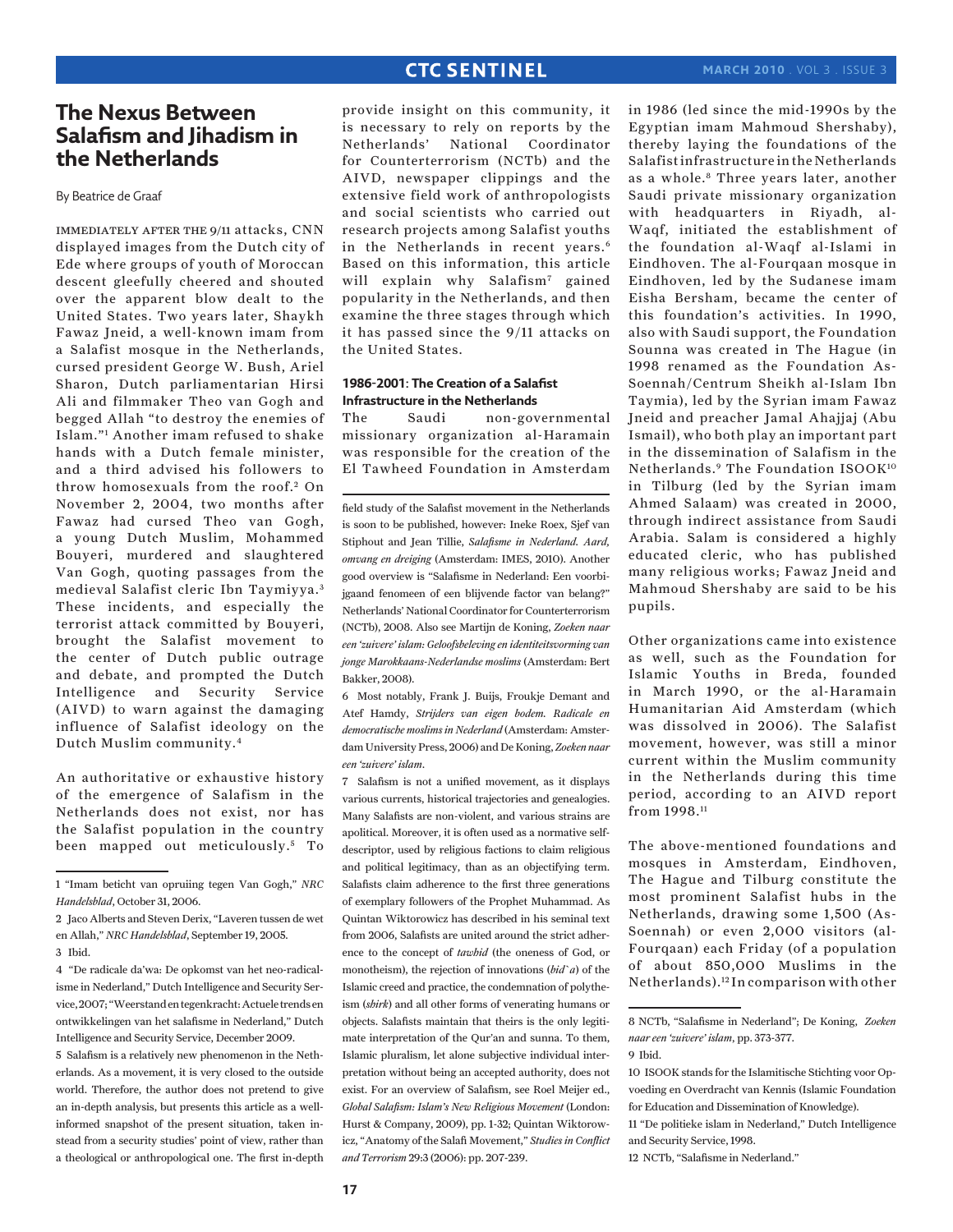countries such as the United Kingdom, Germany or France, these Salafist groups became more popular and rooted within the Muslim communities than other related radical Islamist currents such as Hizb al-Tahrir (Hizb ut-Tahrir) or Takfir wal-Hijra.13

The Salafist mosques also mobilize a multinational crowd of visitors. Muslims from the Maghreb, the Horn of Africa, Pakistan, Afghanistan, Turkey, the Middle East and Dutch converts are among the attendants.14 Although the Salafist movement in general consists of Saudi, Egyptian or Syrian members, Dutch Moroccans constitute the predominant group, in particular Muslim youth of Moroccan descent (40% of the Dutch Moroccan population is under 30).<sup>15</sup> The Moroccan community was also responsible for the establishment of the As-Soennah and al-Fourqaan mosques.

#### **2001-2002: Salafism as Empowerment**

In the Netherlands, Salafi-jihadism is a latecomer compared to the other Salafist communities in Europe, where political refugees from the Middle East and veterans from the wars in Afghanistan, Bosnia and Chechnya imported militant experiences to the West as early as the late 1980s, such as in France and in the United Kingdom. From the late 1990s, but especially after 9/11, these Salafist groups extended their religious infrastructure in the Netherlands: they built new mosques, websites and informal networks. Martijn de Koning discerns three groups among them: "Selefies," politically involved Salafists

14 NCTb, "Salafisme in Nederland."

and the jihadi/*takfiri* Salafists (or Salafiiihadists).<sup>16</sup>

Selefies, as they label themselves, are the most apolitical, pious group, and claim to be non-violent. Their main preacher is Abdillah Bouchta, a Salafist teacher from Tilburg. The second group includes more politically-oriented Salafists who are non-violent as well, but engage more in local and international politics. This strand develops its mobilizing power through central nodes within the Muslim community, most of them financed or inspired by Saudi organizations.<sup>17</sup> A third, very marginal strand can be described as the jihadi/*takfiri* branch of Salafism, according to De Koning, and comprises a small number of Muslims, especially those connected to the former Hofstad Group.18

These groups differ, for example, regarding the status of Islamic clerics, attitudes toward parliamentary democracy and the desirability of the resurrection of a caliphate.<sup>19</sup> Although the first two branches of Salafism are non-violent, they nevertheless imported theological doctrines on the war against infidels, the search for a pure Islam and the tools for a radical form of Muslim empowerment to the Netherlands. These radical ideas grew in popularity within the Muslim community after 2001, when the so-called "Fortuyn-revolt" in the Netherlands gained momentum and started to attack "Muslim immigration." The charismatic right-wing politician Pim Fortuyn and his effervescent populist party entered the political stage in August 2001 and linked Islam, immigration, integration and terrorism together, discursively framing them into a security issue, which of course made an impression immediately after 9/11. The Salafist movement in particular became the focus of political and public attention, since the Salafists with their emphasis on purity, hatred against "infidels" and revulsion against supposedly low moral standards in the West—posed the mirror image to the Dutch defenders of national security, Western liberalism and secularization.

Therefore, after years of benign neglect, Moroccans, Turks and other immigrants were now framed as "Muslims" and were held responsible for jihadist attacks elsewhere. The consequence of this application of religious frames of identity in mainstream Dutch discourse was that youth with Moroccan parents, but born and raised in the Netherlands, embraced this stigmatization and fell back on this new collective, post-ethnic Muslim identity. They adopted the same set of mechanisms that can be found within other youth cultures: they appropriated a negative identity that frightened and provoked the mainstream population by incorporating violent and dangerous symbols and discourses in their group identity.<sup>20</sup> They adopted symbols and discourses from the Salafijihadi movement since this provided them with the tools to transform themselves into superior and militant human beings with direct access to the "Truth."21

From 2002-2003 onward, a small number of these alienated secondgeneration immigrants of Moroccan descent entered the path of violent radicalization. Among them were the members of the so-called "Hofstad Group."

### **2002-2004: Salafism as a Hotbed for Homegrown Jihadism22**

In late 2001 to early 2002, the AIVD began monitoring Salafist centers, such as the al-Fourqaan mosque in Eindhoven that was suspected of recruiting young Muslims for the international jihad.<sup>23</sup> In 2002, two Dutch Moroccans were killed in Kashmir, Khalid el-Hasnoui and Ahmed el-Bakiouli, both supposedly

<sup>13</sup> Hizb al-Tahrir is a very hierarchical organization, but lacks infrastructure and cadre in the Netherlands. This can be explained by the absence of a large immigrant community from Pakistan or India in the Netherlands. The first activities of radical Salafist and jihadist groups in the Netherlands were initiated by immigrants from Algeria, Morocco or Syria, all countries where Hizb al-Tahrir is less active. Immigration history and coincidence played a part in this.

<sup>15</sup> Ten percent of the immigrant population is Moroccan (approximately 345,000 in 2009), whereas the Turkish minority stands at 11%. See the Centraal Bureau voor de Statistiek located at http://statline.cbs.nl; V. van den Maagdenberg, "Jaarrapport Integratie," in *Onderzoek verricht in opdracht van het Sociaal en Cultureel Planbureau (SCP)* (Rotterdam: Instituut voor Sociologisch-Economisch Onderzoek, 2004), pp. 13-14.

<sup>16</sup> Martijn de Koning, "Changing Worldviews and Friendship: An Exploration of the Life Stories of Two Female Salafis in the Netherlands," in Meijer, *Global Salafism*, pp. 408-410.

<sup>17</sup> NCTb, "Salafisme in Nederland."

<sup>18</sup> De Koning, "Changing Worldviews," p. 410. 19 Buijs et al.

<sup>20</sup> Martijn de Koning, "Een wekelijks portie burgerschap 8 – Wat meer radicalisering graag," February 22, 2010, available at www.religionresearch.org/martijn/2010/02/22/een-wekelijks-portie-burgerschap-8 wat-meer-radicalisering-graag.

<sup>21</sup> De Koning, "Changing Worldviews," pp. 404-423. 22 This paragraph is partly based on the chapter "The Van Gogh Murder: A New Threat from Homegrown Terrorism in The Netherlands," to be published in the forthcoming book, Bruce Hoffman and Fernando Reinares, *Leader-led Jihad* (New York: Columbia University Press, 2010).

<sup>23 &</sup>quot;OM: moskee Eindhoven werft strijders," *NRC Handelsblad*, May 3, 2003.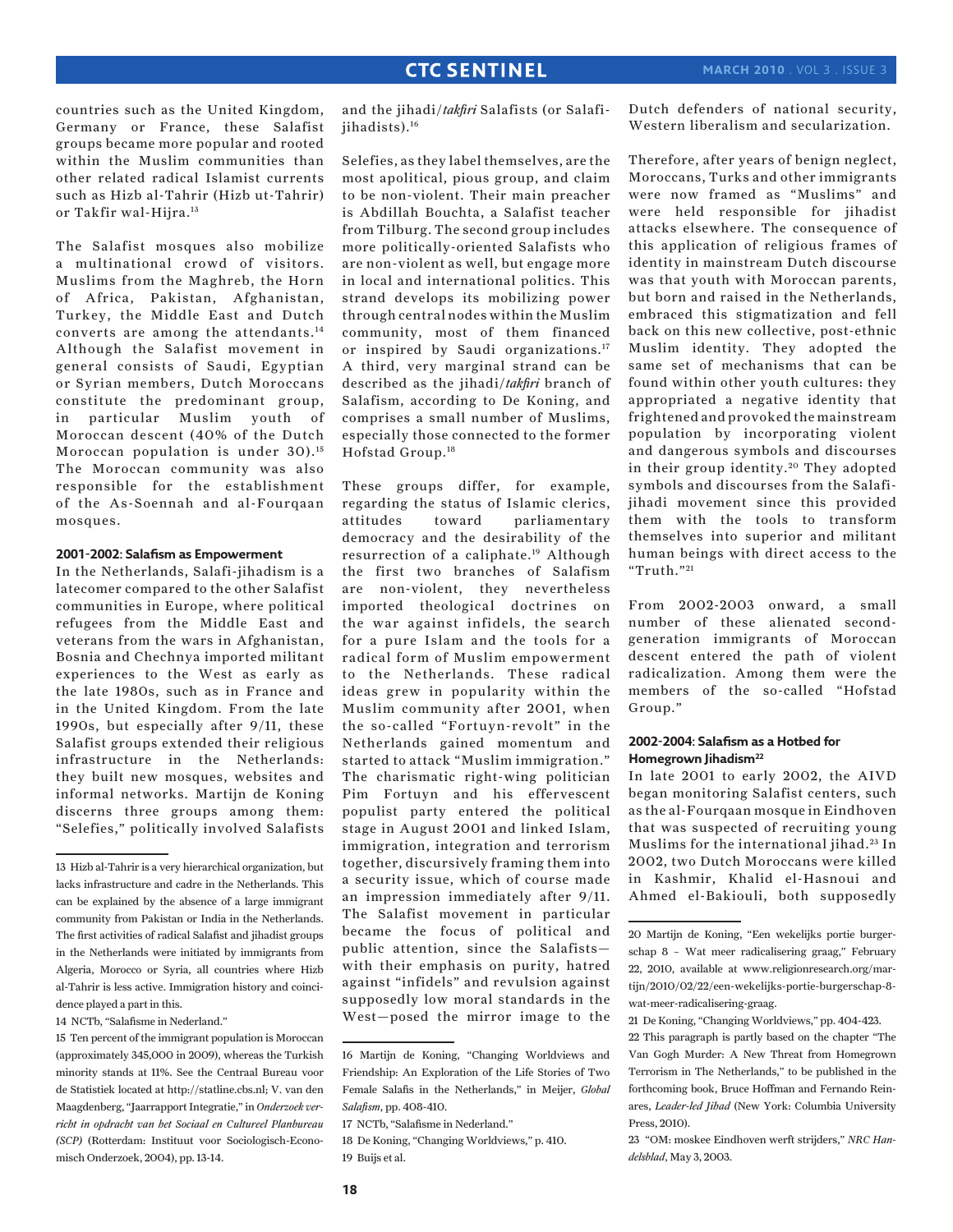recruited in the al-Fourqaan mosque. <sup>24</sup> Months later, 13 individuals were arrested for terrorist activities, some of whom were regular visitors of al-Fourqaan. <sup>25</sup>

Beginning in December 2001, the AIVD also monitored the radical Salafist El Tawheed mosque in the north of Amsterdam for suspicion of Egyptian and Saudi influences, since the mosque had financial relations to a Saudi non-governmental organization, al-Haramain International.<sup>26</sup> In the summer of 2002, the service identified a group of Muslim youth, who met in and around the mosque and gathered around Redouan al-Issar (also named "Abu Khaled" or "the Shaykh") who had ties to radical Muslims in Spain and Belgium. 27 Abu Khaled was an illegal immigrant from Syria, a former member of the Syrian Muslim Brotherhood and a Takfir wal-Hijra adherent who came to the Netherlands in 1995.<sup>28</sup> For a number of radical Muslims, he became a mentor. <sup>29</sup>

He inspired, among others, 17-year-old high school student Samir Azzouz, of Moroccan origin but born and raised in the Netherlands. 30 Samir Azzouz came

26 NCTb, "Salafisme in Nederland"; "De omstreden El Tawheed-Moskee," NOVA broadcast, November 9, 2004. According to NOVA, Saudi businessman Aqeel Alaqeel financed the El Tawheed mosque with 1.3 million euros. Al-Haramain was blacklisted as an al-Qa`ida charity, but the accusations were not substantiated and the mosque continued to operate. Thanks to Dennis de Widt for these references.

27 "Letter to Parliament," Netherlands' ministers of the interior and justice, Handelingen van de Tweede Kamer, No. 5319045, November 10, 2004, pp. 20-24. 28 Ibid.

29 "Feitenrelaas," attachment to the "Letter to Parliament," Netherlands' ministers of the interior and justice, Handelingen van de Tweede Kamer, No. 29854, November 10, 2004.

30 For an account of this story, see "Samir A. First Enemy of the State," *KRO Reporter*, October 1, 2006. The documentary includes interviews with Azzouz and his wife. Also see Eric Vrijsen, "Van Samir A tot Marad J," *Elsevier*, December 1, 2005; Arjan Erkel, *Samir* (Amster-

to the notice of the AIVD in January 2003, when he took the train to Berlin, bound for Chechnya, to join local jihadists in their fight against Russian forces together with his friend Khalid (or Hussam, who was 17-years-old), but they were arrested and put back on a train to the Netherlands.<sup>31</sup> After his return, Azzouz's status rose; he started his own Islamic book company and began only associating with Moroccan youth. <sup>32</sup>

Ismail Akhnikh was another Hofstad Group member with international aspirations. Akhnikh, born in Amsterdam in 1982 from Moroccan immigrants, regularly attended the El Tawheed mosque in Amsterdam where he became acquainted with Azzouz and helped to form the Hofstad Group in the fall of 2002.<sup>33</sup> In the summer of 2003, he traveled with Azzouz to Barcelona to meet with Abdeladim Akoudad for guidance and instructions. 34 Abdeladim Akoudad (or "Naoufel"), a Moroccan living in Spain, was suspected by the Moroccan security services of involvement in the Casablanca attacks of May 16, 2003. <sup>35</sup>

After temporary arrests in October 2003, Akhnikh, Azzouz and Jason Walters further developed their skills as jihadists and urged other Muslims to go abroad to wage jihad. 36 Akhnikh went to Pakistan that year, as did "Zakaria T." and Walters (who even went twice, in July and December 2003). 37 Walters and

33 "Verdict in the Hofstad-case," Court of Rotterdam, The Hague, March 10, 2006. Also see Emerson Vermaat, *De Hofstadgroep. Portret van een radicaal-islamitisch netwerk* (Soesterberg: Aspekt, 2005), pp. 55-77. 34 Ibid.

35 Petter Nesser, *The Slaying of the Dutch Filmmaker: Religiously Motivated Violence or Islamist Terrorism in the Name of Global Jihad?* (Kjeller: Norwegian Defence Research Establishment, 2005), pp. 17-19.

36 "Repliek van de officier van justitie in de strafzaken tegen Nadir A. etc.," National Prosecutor's Office (Landelijk Parket), Amsterdam, February 6, 2005, pp. 7, 13.

37 "Dutch Radical Islamic Group Planned Euro 2004 Attack in Portugal," Agence France-Presse, November 15, 2004; "Dutch Islamists Planned Barroso Attack," Reuters, November 15, 2004; "Letter to Parliament," Netherlands' minister of justice, November 10, 2004, Handelingen van de Tweede Kamer, 2004–2005. Also see the parliamentary debate on this report on November 11, Akhnikh even bragged about contacts with Maulana Masood Azhar, the founder of Jaysh-i-Muhammad, which they later downplayed in court—but no evidence of concrete preparations was found. <sup>38</sup>

Then, on the early morning of November 2, 2004, Mohammed Bouyeri, a 26-yearold Dutch Moroccan, born and raised in Amsterdam, awaited publicist Theo van Gogh in an Amsterdam street, shot him off his bicycle and slaughtered him with a ritual knife in the street in front of many witnesses. 39 Under the new Dutch anti-terrorism laws passed in August 2004, Bouyeri was arrested and tried for murder with "terrorist intent."40 On July 26, 2005, he received a life sentence, without parole—unusually harsh in Dutch judicial history.41

Bouyeri's action took the security services by surprise. From 2002, the AIVD had monitored a group of jihadist radicals with whom Bouyeri was acquainted, a network the service internally dubbed as the "Hofstad Group" since it operated in the nation's capital, Amsterdam (Hofstad translates as "capital city").42 Its core members were under surveillance, but Bouyeri did not belong to them. He did not take part in the foreign trips some of the members made and was not considered a

40 See the verdict against Bouyeri, Court of Amsterdam, July 26, 2005.

41 In the Netherlands, life sentences are rare. Bouyeri was the 28th person to receive such a sentence since 1945, war criminals included. Capital felonies, such as murder, usually result in sentences of 10-15 years. The new terrorism law, however, states that if there is a terrorist motive for a crime, the sentence can be increased by half. Imprisonments ordinarily in excess of 15 years can be upgraded to life imprisonment, as was the case with Bouyeri.

42 Description of this case is based, among others, on the requisitory of the National Prosecution in the Hofstad Group case. See "Requisitoir van de officier van Justitie," part I, National Prosecutor's Office, January 23, 2006 and part II, January 25, 2006; District Court of Rotterdam, verdict in the Hofstad Group case, March 10, 2006; "The 'Hofstadgroep,'" working paper, Transnational Terrorism, Security & the Rule of Law, April 2008.

<sup>24</sup> Siem Eikelenboom, *Jihad in de polder: De radicale islam in Nederland* (Amsterdam: Veen, 2004), p. 63.

<sup>25</sup> Eikelenboom, *Jihad in de polder*; "Annual Report 2002," Dutch Intelligence and Security Service, 2003; "Saoedische invloeden in Nederland. Verbanden tussen salafistische missie. Radicaliseringsprocessen en islamistisch terrorisme," Dutch Intelligence and Security Service, June 2004.

dam: Uitgeverij Balans, 2007).

<sup>31</sup> Ibid.

<sup>32</sup> Ibid.

<sup>2004,</sup> Handelingen van de Tweede Kamer, 2004–2005. 38 Ibid.

<sup>39</sup> A highly informative account of the assassination of Van Gogh and the development of the Hofstad Group can be found in: Albert Benschop, "Jihad in the Netherlands. Chronicle of a Political Murder Foretold," available at www.sociosite.org/jihad\_nl\_en.php.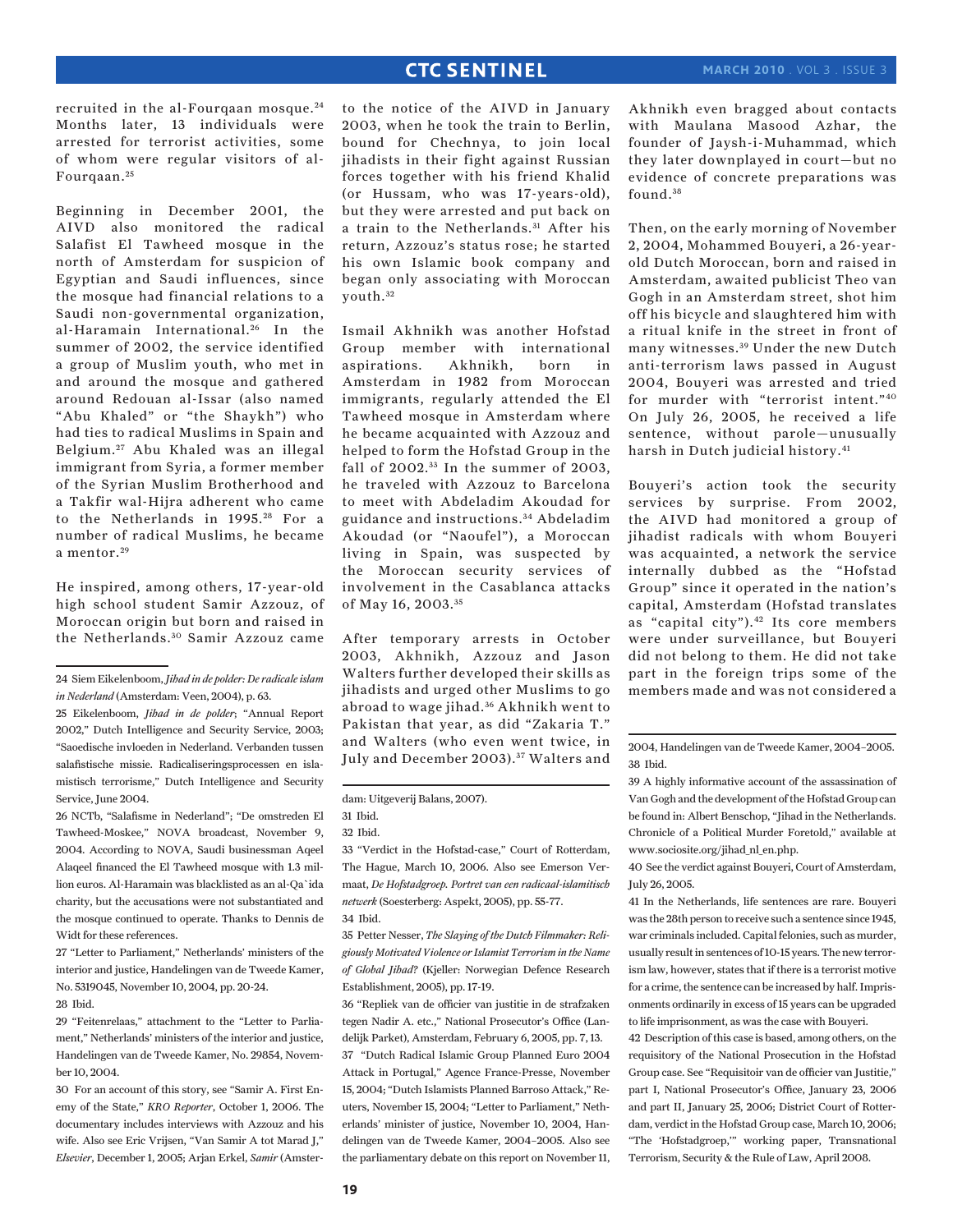main actor in the Dutch jihadist scene.<sup>43</sup> Bouyeri's radical texts calling for violent jihad, disseminated under the name "Abu Zubair," were only noticed after the police and the AIVD stepped up their investigation into the Hofstad Group after the murder of Van Gogh on November 2, 2004.44

After the attack, it became clear that Bouyeri sought legitimacy for his atrocity in religious arguments. With him, he had a farewell letter titled "Drenched in Blood." This versed text read as an incitement to holy war and was signed Saifu Deen al-Muwahhied. According to Ruud Peters, a Dutch Islam expert and witness for the prosecution, this alias was a combination of two Arabic terms—"sword of religion" (*Saif al-Din*) and "confessor of Tawhid" (*al-Muwahhid*).<sup>45</sup> In the "open letter," Bouyeri directly threatened Dutch-Somali liberal politician Hirsi Ali, and blamed politicians for allowing Jewish influences in politics. According to Norwegian researcher Petter Nesser, the conclusion of the letter shows "the essence of 'al-Qaidaism,'" by foreseeing the defeat of the enemy on the individual, local, regional and global levels in order of priority:

And like a great prophet once said: "I deem thee lost, O Pharaoh." (17:102) And so we want to use similar words and send these before us, so that the heavens and the stars will gather this news and spread it over the corners of the universe like a tidal wave. "I deem thee lost, O America." "I deem thee lost, O Europe." "I deem thee lost, O Holland." "I deem thee lost,

O Hirshi Ali." "I deem thee lost, O unbelieving fundamentalist."46

These two texts showed that Bouyeri's attack was the outcome of an ideological turn to violent jihad that evolved from the Hofstad Group, since Bouyeri wrote these texts in spiritual support for this network.47 In one of Bouyeri's last writings, an "Open Letter to the Dutch Population" dated August 12, 2004 (which he left on a USB-stick for other Hofstad Group members to disseminate within "the *umma*"),<sup>48</sup> he announced attacks against Dutch public places, justifying them due to the support of the Dutch government for the United States and Israel. His argument echoed a *fatwa* announced by dissident Saudi Shaykh Hamud Ibn `Uqla al-Shu'aybi, legitimizing the September 11 attacks.49 A translation of this *fatwa* was found on computers of other Hofstad Group members. <sup>50</sup>

Bouyeri and the Hofstad Group drew inspiration from several Salafist sources. They took the principle of *alwala' wa'l-bara'* (loyalty and disavowal) from the Salafist cleric Abu Muhammad al-Maqdisi, which dictates that true jihadists should isolate themselves from the non-Muslim world and hate those who threaten Islam.<sup>51</sup> From the Londonbased Salafist imam Abu Hamza al-Masri, they took the principle of *takfir* (declaring fellow Muslims infidels). <sup>52</sup>

50 "Requisitoir van de officier van Justitie."

52 De Koning, *Zoeken naar een 'zuivere' islam*, p. 374; See also R. Peters, "De religieuze en ideologische ontwikFinally, it is argued that Bouyeri acted in line with Fawaz Jneid's malediction of Theo van Gogh and Hirsi Ali.<sup>53</sup>

After these connections became public, the whole Salafist movement was put on trial in the eyes of the Dutch population. The members of the Hofstad Group had been visitors of the As-Soennah and El Tawheed mosques in The Hague and Amsterdam.54 The al-Fourqaan mosque in Eindhoven was accused of recruitment activities and radical Salafist imams had on many occasions lashed out against the Netherlands, homosexuals and liberal intellectuals such as Hirsi Ali or Theo van Gogh.55 In the perception of large parts of the Dutch population, the November attack showed that every orthodox Muslim could be a potential terrorist,<sup>56</sup> and opinion polls said that 80% of the population wanted "tougher policies against immigrants."57 Jihadist terrorism became a public nightmare. In 2005, the Dutch population listed it as the most important issue facing the country.<sup>58</sup>

#### **2004-2010: Salafist Resilience Against Jihadists**

After the murder of Van Gogh and the public outrage that followed suit, a process of reorientation seemed to set in within the Salafist movement in the Netherlands, partly due to the increased monitoring and control activities conducted against them

keling van Mohammed Bouyeri. Deskundigenrapport opgesteld op verzoek van het Openbaar Ministerie voor de Arrondissementsrechtbank Amsterdam," May 2005; R. Peters, "Overzicht teksten geschreven of vertaald door Mohammed B," attachment to the report mentioned above.

56 Ron Eyerman, *The Assassination of Theo van Gogh. From Social Drama to Cultural Trauma* (Durham/London: Duke University Press, 2008), p. 11. In reality, research revealed that probably less than 2 % of the Dutch Muslim population of Amsterdam was susceptible for "radicalization." See Marieke Slootman and Jean Tillie, *Processen van radicalisering: Waarom sommige Amsterdamse moslims radicaal worden* (Amsterdam: IMES, 2006).

57 Justin Sparks, "Muslim Mole Panics Dutch Secret Service," *Times*, November 14, 2004.

<sup>43</sup> The Review Committee on the Intelligence and Security Services officially established in March 2008 that this had been a serious intelligence failure, as evidence surfaced prior to the attack that Bouyeri was at least affiliated with Dutch jihadist groups. See "Toezichtsrapport inzake de afwegingsprocessen van de AIVD met betrekking tot Mohammed B.," Commissie van Toezicht betreffende de Inlichtingen- en Veiligheidsdiensten (CTIVD), March 2008.

<sup>44</sup> Siem Eikelenboom, *Niet bang om te sterven: Dertig jaar terrorisme in Nederland* (Amsterdam: Nieuw Amsterdam, 2007), pp. 23-27; "Repliek van de officier van justitie in de strafzaken tegen Nadir A. etc.," National Prosecutor's Office (Landelijk Parket), Amsterdam, February 6, 2005, pp. 4-5, 9-10, 17-23.

<sup>45 &</sup>quot;Repliek van de officier van justitie in de strafzaken tegen Nadir A. etc.," pp. 4-5.

<sup>46</sup> Nesser, p. 25.

<sup>47 &</sup>quot;Requisitoir van de officier van Justitie."

<sup>48 &</sup>quot;Repliek van de officier van justitie in de strafzaken tegen Nadir A. etc.," pp. 31-32.

<sup>49</sup> A biography of this shaykh is available on a website called "Marokko Community," in which references to the September 11 *fatwa* are found. For the biography, see "Sheikh Hamoud bin Uqla as-Shu'aybi: De levensloop van een groot geleerde," July 24, 2008, available at www.forums.marokko.nl/showthread.php?t=2092457. Al-Shu'aybi's *fatwa* in English can be found at www. tawhed.net/a.php?a=hmodUkla.

<sup>51</sup> Al-Maqdisi has revolutionized this theme in Salafijihadism. For details, see Joas Wagemakers, "A Purist Jihadi-Salafi: The Ideology of Abu Muhammad al-Maqdisi," *British Journal of Middle Eastern Studies* 36:2 (2009): pp. 287-297; Joas Wagemakers, "Framing the 'Threat to Islam': al-wala' wa al-bara' in Salafi Discourse," *Arab Studies Quarterly* 30:4 (2008): pp. 1-22; Joas Wagemakers, "Abu Muhammad al-Maqdisi: A Counter-Terrorism Asset?" *CTC Sentinel* 1:6 (2008): pp. 7-9.

<sup>53 &</sup>quot;Imam beticht van opruiing tegen Van Gogh."

<sup>54</sup> NCTb, "Salafisme in Nederland."

<sup>55</sup> Ibid.

<sup>58 &</sup>quot;Kwantitatief onderzoek risicobeleving terrorisme 2008," Netherlands' National Coordinator for Counterterrorism & Netherlands' Government Information Service, September 2008, p. 5. Fear of terrorism was mentioned spontaneously by 40% of the respondents. The economy ranked second with 25%.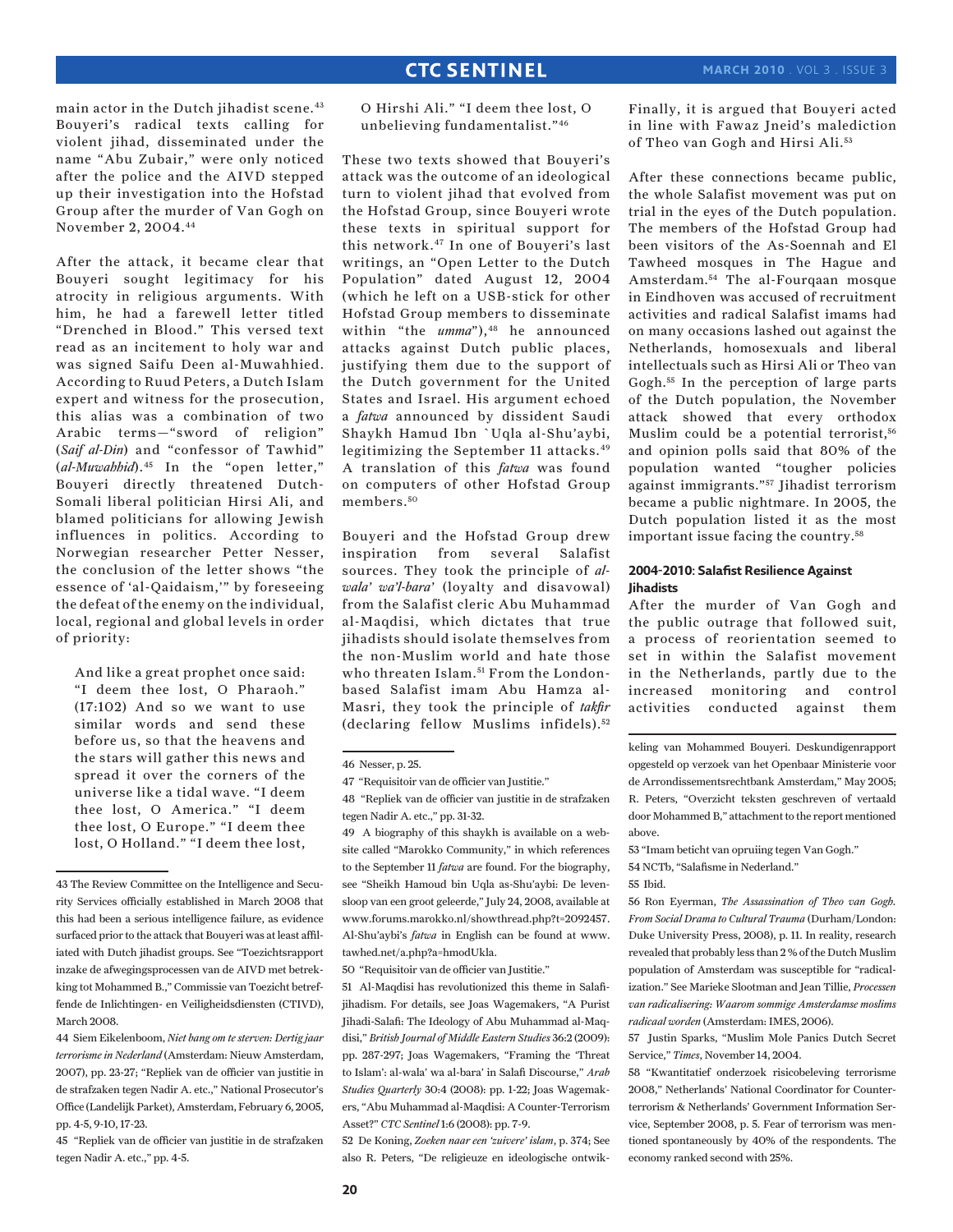### **march 2010** . Vol 3 . Issue 3

by the security services and local authorities. In February 2005, Minister for Immigration and Integration Rita Verdonk, for example, declared three imams from the al-Fourqaan mosque in Eindhoven as unwanted aliens, and started procedures to expel them from the country.<sup>59</sup> These more repressive measures were flanked by other central and local deradicalization programs, directed against so-called "hotbeds of radicalization."60

Consequently, due to these forms of external pressure, Muslim resilience against jihadism increased.<sup>61</sup> Immediately after the murder of Van Gogh, various Salafist leaders warned their followers against interpreting radical texts without consulting clerics.62 In 2005, it was revealed that the Amsterdam imam Fawaz had urged some young Muslim women that were under the influence of the Hofstad Group to report to the police.63 As a result of their statements, the case against the Hofstad Group in 2005-2006 became stronger. Moreover, in 2006 the Islamic Foundation for Culture and Welfare in Tilburg, headed by the apolitical Selefie imam Bouchta, published a booklet in which it condemned suicide attacks, warned against preachers of hate and accused Salafists who turned to violence of sinful aberrations.<sup>64</sup>

Indeed, Salafist leaders such as Fawaz realized that jihadist activities such as the murder of Van Gogh could only backfire against Muslims in the Netherlands. His warnings against the *takfiri*-ideology of Bouyeri and the other members of the Hofstad Group were, however, not only inspired by strategic musings; to some Salafist clerics, individual *takfiri*-activities are a

real danger and an aberration from Islam since they ignite *fitna* (chaos and sedition) within the Muslim community itself.<sup>65</sup>

In 2007, the AIVD signaled that more unity had been achieved among the different Salafist branches, among which the strand of political, non-violent Salafism was gaining the upper hand.<sup>66</sup> The NCTb underlined this estimate and identified trends of moderation and adaptation to the outside world. The increasing resilience against jihadistthinking within the Salafist movement was supported by a decreasing fear of homegrown terrorism within the broader Dutch society that felt more at ease since there had been no further jihadist attacks since November 2004 and no other substantial homegrown networks uncovered.67

In its 2008 annual report (published in April 2009), the AIVD concluded that "the terrorist threat increasingly emanates from transnational and local networks with an international orientation, but less from localautonomous networks."68 Activities of "homegrown" radicals and their networks had been effectively disrupted.69 In December 2009, the level of security alertness regarding terrorism was therefore lowered from "substantial" to "restricted" since terrorist attacks against the Netherlands no longer seemed imminent.70

Radicalization of Moroccan youth is still taking place, according to the AIVD, certainly if compared to the Turkish community.71 These young

71 Regarding the Turkish community, social resilience against radicalization is traditionally higher because of the moderating influence of Islamist organizations such Muslims meet on the internet or during sermons of traveling youth preachers, and they translate and exchange jihadist texts.72 Radicalization has remained marginal, however, and should be viewed more as part of a radical Islamist youth counterculture and a way of expressing identity within the Dutch context. Moreover, the service noticed that Dutch Moroccan Muslims increasingly found ways of articulating their grievances and frustrations through democratic and activist channels. The anti-Islam movies of right-wing parliamentarian Geert Wilders (*Fitna*, 2008) and the politician/publicist Ehsan Jami (*An Interview with Mohammed*, 2008) attracted a weaker response from the Muslim community than anticipated. Additionally, the Israeli bombing of Gaza in December 2008 to January 2009 led to a number of non-violent initiatives. Within the Dutch Salafist milieu, the AIVD therefore noted a "self-cleansing power" and an increased resilience against (violent) radical tendencies within the Muslim community.73

#### **Conclusion**

After 2001, the orthodox Salafist creed gained popularity because it offered alienated Dutch youth of Moroccan descent a critical perspective of their own society. It enabled them to identify with the *umma* and suffering of Muslims elsewhere (in Iraq, Chechnya or Palestine), whose plight, in their view, mirrored their own discriminated position in the Netherlands. Salafism provided youths who felt caught between their traditionalist parents and the modern, secularized Dutch society a clear set of beliefs and a means of (re)gaining pride and self-esteem.74

as Diyanet and Milli Görüs and the impact of Turkish nationalism. In its annual report in 2007, the AIVD did, however, signal that some youths were trying to shirk away from their tight community and were radicalizing on their own account, through the internet. No news of violent activism perpetrated by radical Islamist or Salafist Turkish youths has yet come to light. See "Annual Report 2007," Dutch Intelligence and Security Service, 2008.

#### 72 NCTb, "Salafisme in Nederland."

73 "Weerstand en tegenkracht: Actuele trends en ontwikkelingen van het salafisme in Nederland." Also see A. Olgun, "Nuance keert terug in Nederland," *NRC Handelsblad*, February 13, 2008; "Bijna 3000 digitale knuffels voor PVV-voorman Wilders," *Metro*, January 30, 2008; Bas Heijne, "Waarom ik Geert Wilders dankbaar ben," *NRC Handelsblad*, January 26, 2008.

74 Buijs et al., pp. 228-231.

<sup>59</sup> NCTb, "Salafisme in Nederland"; "Ook tweede Eindhovense imam terecht uitgezet," Algemeen Nederlands Persbureau, October 10, 2007.

<sup>60 &</sup>quot;Lokale en justitiële aanpak van radicalisme en radicalisering," Kamerstukken 2004–2006 29754 No. 5; "Actieplan polarisatie en radicalisering 2007-2011," Netherlands' Ministry of Interior and Kingdom Relations, August 2007.

<sup>61 &</sup>quot;Saoedische invloeden in Nederland. Verbanden tussen salafistische missie. Radicaliseringsprocessen en islamistisch terrorisme."

<sup>62</sup> De Koning, *Zoeken naar een 'zuivere' islam*, p. 372.

<sup>63</sup> Alberts et al.

<sup>64 &</sup>quot;Folderen in strijd tegen aanslagen," *Brabants Dagblad*, June 10, 2006.

<sup>65</sup> To these clerics, *takfir* can only be pronounced by qualified religious authorities under special and restricted circumstances. See Thomas Hegghammer, "Jihadi Salafis or Revolutionaries: On Religion and Politics in the Study of Islamist Militancy," in Meijer, *Global Salafism*, pp. 244-266.

<sup>66 &</sup>quot;De radicale da'wa: De opkomst van het neo-radicalisme in Nederland."

<sup>67 &</sup>quot;The 'Hofstadgroep,'" p. 16; "Annual Report 2006," Dutch Intelligence and Security Service, 2007, p. 33.

<sup>68 &</sup>quot;Annual Report 2008," Dutch Intelligence and Security Service, 2009, pp. 20-22.

<sup>69</sup> Ibid.

<sup>70 &</sup>quot;Letter to Parliament with the Eleventh Counterterrorism Progress Report," Netherlands' National Coordinator for Counterterrorism, December 15, 2009.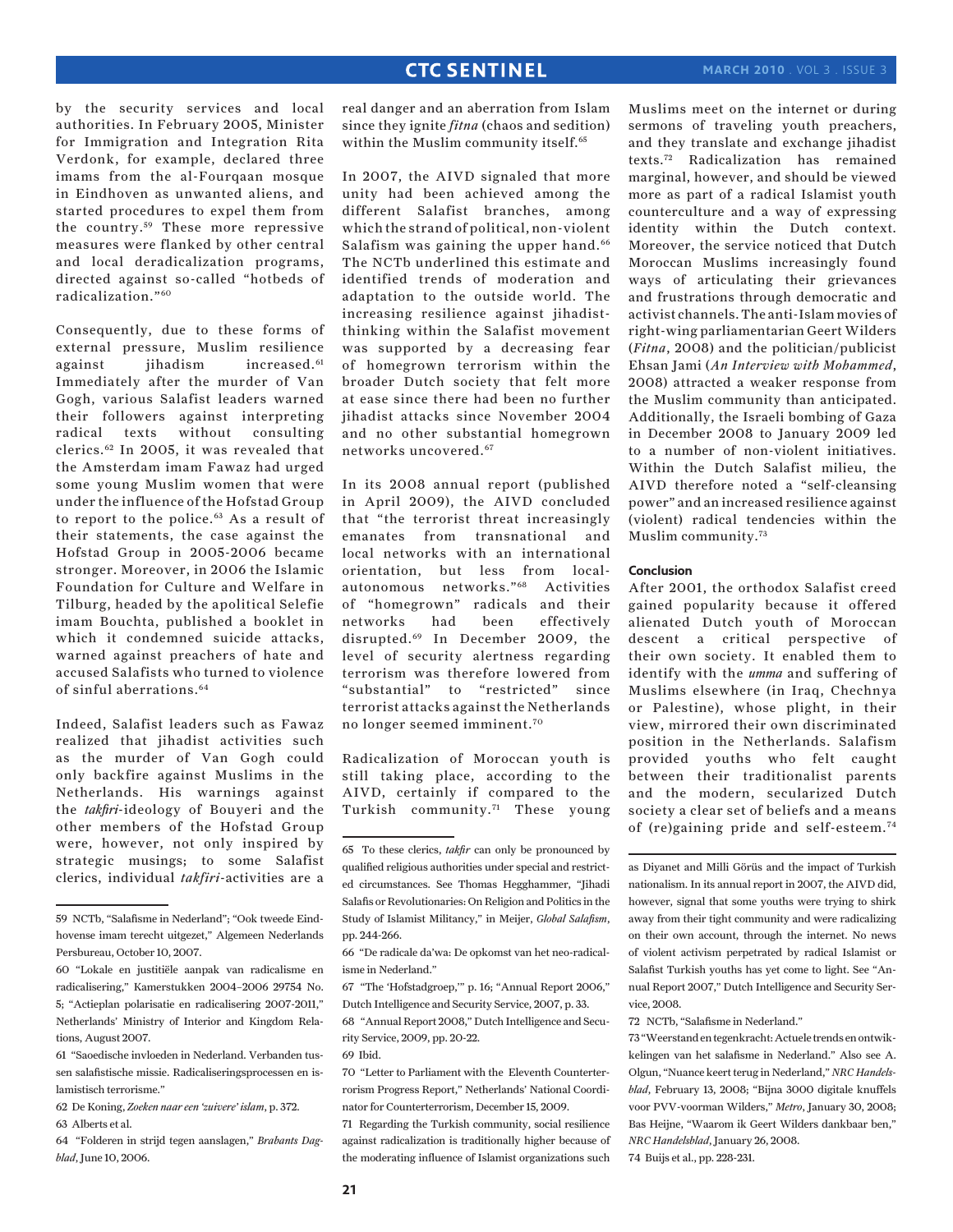Only a tiny group among them went a step further, embracing the lifestyle and symbols of jihadists abroad as the only answer to their perceived sense of injustice and insecurity, and even put them into practice in the Netherlands.75 The members of the Hofstad Group legitimized their terrorist intentions with thoughts they took from notable Salafijihadi clerics such as Abu Hamza al-Masri or Abu Muhammad al-Maqdisi.

This still does not solidify a causal relationship. Salafist mosques did indeed function as an ideological hotbed for potential radicals. The al-Fourqaan mosque in Eindhoven was identified as a playground for jihadist recruiters. The members of the Hofstad Group, however, were not passive victims of Salafist "hatemongers" from abroad. On the contrary, militant Muslims such as Samir Azzouz, Jason Walters or Mohammed Bouyeri were actively seeking jihadist guidance once they had embarked on their course of radicalization. At some point, they even stopped visiting their Salafist mosques because it did not offer them instructions to wage jihad in the Netherlands. They therefore constructed their own brand of *umma*-oriented jihadism through texts and principles they found on the internet.

Indeed, the AIVD defined Salafism as "anti-integrative, anti-democratic and isolationist" in 2007 and again in 2009.76 This definition, however, cannot be equated with terrorism. Salafism is not a sliding scale from passive orthodoxy into violent orthopraxy. On the contrary, from 2005 onward, Salafist imams, including Fawaz Jneid, have tried to put a brake on overly enthusiastic jihadist emotions among Muslim youth by steering them into more apolitical and especially nonviolent action modes and sometimes even reported them to the police.<sup>77</sup>

In sum, the Salafist movement in the Netherlands is still controversial. The strand of political Salafism remains responsible for anti-Western, isolationist and radical opinions; however, as stated by De Koning, political Salafists and apolitical Selefies hold a different view on violence and attitudes toward "infidels" compared to the jihadists. Salafist criticism of the war in Afghanistan or the exploitation of women in Western media and society should not be equated to terrorism, but could be viewed as the voice of a group of highly critical and religious citizens that are searching for a selfconscious position within Dutch society.78 Moreover, both the NCTb and the AIVD signal a trend of adaptation and moderation (inspired by external pressure from Dutch security services and local authorities as well as from the Saudi regime) of Salafist excesses and a growing resilience and resistance against the seeds of violent jihadism.79

*Dr. Beatrice de Graaf is an associate professor at the Centre for Terrorism and Counterterrorism at the Campus The Hague (Leiden University). She is currently carrying out a research project on the making of National Security measures in Western countries. Her monograph* Theater van de angst *was published in January 2010 and will appear in English later this year under the title,* Counterterrorism as Performance: The Battle Against Terrorism in the Netherlands, Germany, Italy and the United States Compared. *She supervises a database on terrorism research located at www.terrorismdata.leiden.edu. The author wishes to thank Daniël Meijer and Ineke Roex for their assistance in writing this article.*

## **Pakistan's Anti-Terrorism Courts**

### By Huma Yusuf

in the wake of the November 2008 terrorist attacks in Mumbai, Pakistani President Asif Ali Zardari stated, "Pakistan is committed to the pursuit, arrest, trial and punishment of anyone involved in these heinous attacks."1 Zardari's emphasis on prosecuting accused terrorists in legal courts renewed interest in Pakistan's antiterrorism court (ATC) infrastructure, a parallel legal system established in 1997 under the Anti-Terrorism Act to dispense quick justice for those charged with terrorist activities. Almost a year later, an ATC in Rawalpindi indicted seven men for providing weapons and training to the Mumbai terrorists. 2 The trial is still in process, and in January 2010 an ATC judge in Rawalpindi rejected petitions seeking the acquittal of six of the seven who stand accused.<sup>3</sup>

Although the involvement of Pakistani militants in the Mumbai attacks placed the spotlight on ATCs, the government's decision to conduct military operations against Pakistani Taliban fighters in Swat in May 2009 and in South Waziristan Agency in October 2009 forced the government to revisit the ATC infrastructure.4 As hundreds of militants either surrendered or were arrested during the operations, questions have risen about how they should be dealt with according to the law.

This article will explain why the ATCs have become especially relevant due to Pakistan's recent military operations in its northwest, provide the history of the country's anti-terrorism legal policies and finally express significant concerns about the ATCs and the country's overall anti-terrorism judicial infrastructure.

<sup>75</sup> Kees van den Bos, Annermarie Loseman and Bertjan Doosje, *Waarom jongeren radicaliseren en sympathie krijgen voor terrorisme: Onrechtvaardigheid, onzekerheid en bedreigde groepen* (The Hague: WODC, 2009).

<sup>76 &</sup>quot;De radicale da'wa: De opkomst van het neo-radicalisme in Nederland"; "Weerstand en tegenkracht: Actuele trends en ontwikkelingen van het salafisme in Nederland." Also see Hans Moors and Menno Jacobs, *Aan de hand van de imam. Integratie en participatie van orthodoxe moslims in Tilburg-Noord* (Tilburg: IVA beleidsonderzoek en advies, 2009).

<sup>77</sup> Buijs et al.; Alberts et al.

<sup>78</sup> De Koning, *Zoeken naar een 'zuivere' islam*, p. 378. 79 NCTb, "Salafisme in Nederland"; "Weerstand en tegenkracht: Actuele trends en ontwikkelingen van het salafisme in Nederland."

<sup>1</sup> Asif Ali Zardari, "The Terrorists Want to Destroy Pakistan, Too," *New York Times*, December 8, 2008.

<sup>2 &</sup>quot;Seven Indicted for Planning, Aiding Mumbai Attack," *Dawn*, November 25, 2009.

<sup>3 &</sup>quot;Pakistan Court Refuses to Acquit Mumbai Suspects," Agence France-Presse, January 6, 2010.

<sup>4 &</sup>quot;Pakistan: The Swat Offensive Update," Stratfor, May 22, 2009; Rahimullah Yusufzai, "Assessing the Progress of Pakistan's South Waziristan Offensive," *CTC Sentinel*  2:12 (2009).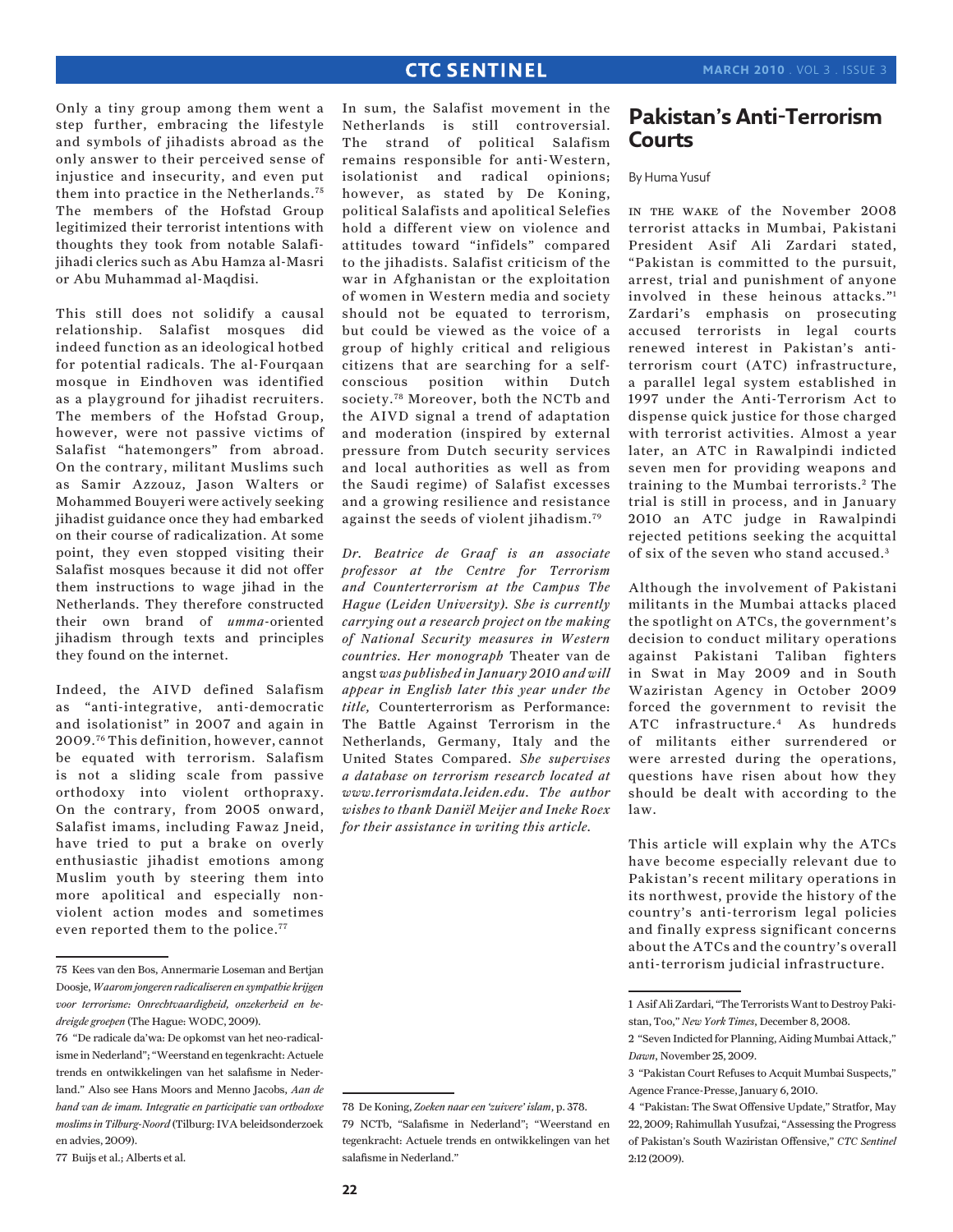#### **ATC's Re-Enter the Spotlight**

At the start of Pakistan's recent military operations in the northwest, it was unclear under what law suspected militants should be prosecuted. The government had not clarified whether military operations against militants were constitutionally categorized as law enforcement actions or operations "in aid of civil power" under Article 245 of the constitution.<sup>5</sup> In the latter case, the detainees' fundamental rights would be suspended for the duration of the operation. Moreover, their trials would be conducted under the Action in Aid of Civil Power Ordinance (1998) that authorizes the establishment of mobile military courts. The Supreme Court, however, had previously ruled that military courts should be replaced with regular session courts.<sup>6</sup> For that reason, in October 2009 the Interior Ministry clarified that all militants taken into custody during military operations and security sweeps in Swat, South Waziristan, and in other tribal agencies such as Bajaur and Khyber would be tried under the amended Anti-Terrorism Act in ATCs.7

To underscore that terrorists and Pakistani Taliban supporters would be answerable to the law, ATCs declared known militants as "proclaimed offenders"—fugitives from the law—as soon as local courts resumed functioning in the wake of the military operation in Swat. In August 2009, a Swat-based ATC identified the area's Taliban chief Maulana Fazlullah and six of his aides as proclaimed offenders and ordered that they appear in court within a week or face judgment in absentia.<sup>8</sup> Similarly, in January 2010 Taliban spokesman Muslim Khan and 23 other militants who the government had in detention

were declared proclaimed offenders by an ATC and currently face charges of murder, attempted murder, kidnapping, attacking government installations, treason, and terrorism.9

As the number of suspects in custody especially at the three interrogation centers in Fizagat, Khwazakhela and Malakand in the Swat Valley—soared, human rights groups began to question the transparency of interrogation and detention procedures and the credibility of due process for arrested militants. Reports that more than 250 bodies had been dumped on the streets of Swat also raised concerns about extrajudicial killings of terrorism suspects by the military.10

To ensure that terrorism suspects were dealt with justly and expediently, the Supreme Court in August 2009 announced the formation of special committees to monitor the ATCs and ensure the quick disposal of anti-terrorism cases.11 Moreover, in November the government issued the Anti-Terrorism Amendment Ordinance (2009), which included new clauses to facilitate the framing of charges against hundreds of alleged militants. As per the latest amendment, "extrajudicial confessions" recorded by security personnel are admissible as evidence in ATCs, the remand period is extended from 30 to 90 days, and the burden of proof has shifted to the accused.12

By a special presidential order, the amended act was also extended to the Provincially Administered Tribal Areas (PATA), which include Malakand Division where Swat is located.13 The authorities also established new ATCs in the region, bringing the total number of special courts in Peshawar and Malakand Division to 11.14

These measures acknowledged that the current ATC infrastructure, particularly in the North-West Frontier Province (NWFP), is ill-equipped to deal justly with the hundreds of suspected militants awaiting trial.<sup>15</sup> Indeed, since their inception in 1997, ATCs have failed to fulfill their mandate, as described by then Prime Minister Nawaz Sharif, to "impart timely and inexpensive justice."16 Riddled with the same problems faced by the regular justice system—inadequate funding, understaffing, trial delays, and corruption—ATCs cannot be relied on to ensure that suspected terrorists are served justice.

#### **The Anti-Terrorism Act in Context**

One of the problems ATCs face in dispensing swift and credible justice is that they have always been perceived as discriminatory. The Anti-Terrorism Act (1997) is an extension of the Suppression of Terrorist Activities Act (1975), which was passed by Zulfikar Ali Bhutto's government to contend with opposition and nationalist movements in the NWFP and Baluchistan. Antiterrorism mechanisms have thus been historically understood as means to suppress dissent.<sup>17</sup>

In 1997, Sharif's government promulgated the Anti-Terrorism Act after years of communal and sectarian violence contributed to political instability. The act established special courts and gave the police wide-ranging powers to arrest and detain suspects. The following year, in its judgment in the *Mehram Ali v. Pakistan* case, the Supreme Court declared 12 key sections

17 Fayyaz.

<sup>5</sup> Ahmer Soofi, "The Legal Challenge," *Dawn*, October 3, 2009.

<sup>6</sup> See *Liaquat Hussain v. Federation of Pakistan*. In its 1999 judgment on the Liaquat Hussain case, the Supreme Court directed that civilians cannot be tried by military courts; that special courts cannot perform parallel functions to regular courts; and that the Action in Aid of Civil Power Ordinance (1998) does not extend to the creation of courts. For more information on this case, see Shabana Fayyaz, "Responding to Terrorism: Pakistan's Anti-Terrorism Laws," *Perspectives on Terrorism* 2:6 (2008).

<sup>7 &</sup>quot;Militants to Get Fair Trial, Says Rehman Malik," *Dawn*, October 28, 2009.

<sup>8 &</sup>quot;Anti-Terrorism Court Declares Fazlullah a Fugitive," *Indian Express*, August 19, 2009.

<sup>9 &</sup>quot;Muslim Khan, 23 Others Declared POs," *Dawn*, January 31, 2010.

<sup>10</sup> Jane Perlez and Pir Zubair Shah, "Pakistan Army Said to be Linked to Swat Killings," *New York Times*, September 14, 2009.

<sup>11 &</sup>quot;Special Committees to Monitor Anti-Terrorism Courts," *Daily Times*, August 4, 2009.

<sup>12</sup> Khalid Kheshgi, "Anti-Terror Ordinance May Be Extended to Malakand," *The News International*, November 6, 2009.

<sup>13 &</sup>quot;Anti Terrorism (Amendment) Ordinance 2009 Extended to PATA of NWFP," Associated Press of Pakistan, November 17, 2009. The order reads: "Under Article 247 of the Constitution, no Act of Parliament or Provincial Assembly shall apply to a Provincially Administered Tribal Area (PATA) or any part thereof unless the Governor of Province, in which the Tribal Area is

situated, with the approval of the President, so directs." 14 Personal interview, Colonel Waheed Hamid, Inter-Services Public Relations, Islamabad, Pakistan, February 2010.

<sup>15</sup> Ibid. According to the Inter-Services Public Relations, the exact number of detainees awaiting trial has not been determined because suspected militants are constantly being transferred between ATCs, and from the settled areas of the North-West Frontier Province to the Federally Administered Tribal Areas.

<sup>16 &</sup>quot;Anti-Terrorism Act Promulgated," *Dawn*, November 29, 1997.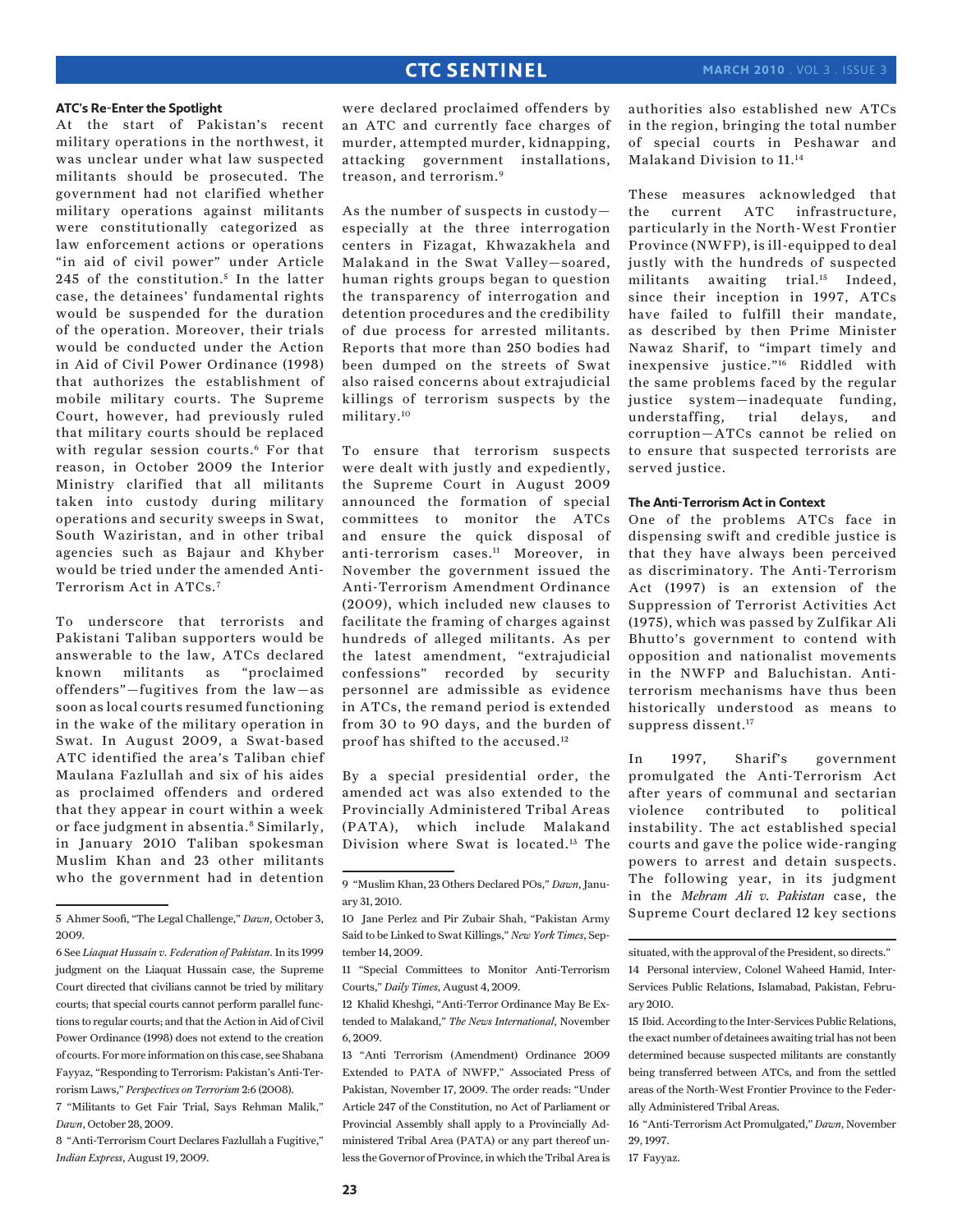of the law unconstitutional and called for amendments.18

Since then, the Anti-Terrorism Act has been amended in 1998, three times in 1999, once in 2001, twice in 2002, and once in 2004, 2005, 2007, and 2009. These amendments were usually to increase the range of crimes covered by the act.19 In addition to terrorist activities, the act covers arms trafficking, kidnapping, hijacking, extortion, sectarian violence, targeted political killings, and until last year gang rape.<sup>20</sup>

#### **Significant Dockets and Security Concerns**

The variety of cases covered by the Anti-Terrorism Act contributes to the current backlog in ATCs nationwide. For example, in the southern port city of Karachi, which has largely escaped the wave of terrorist attacks that plagued the northern and western parts of Pakistan in 2009, there are 35 suspected Pakistani Taliban militants awaiting trial in the ATCs.<sup>21</sup> However, 56, 54, and 89 cases, respectively, are pending in ATC I, ATC II, and ATC  $III$ —the three special courts in the city making it unlikely that the 35 suspected Pakistani Taliban militants will be tried this year.<sup>22</sup>

In fact, ATCs nationwide have been facing significant dockets since 2001.<sup>23</sup> These are worsened by the fact that the courts are severely understaffed and lack basic resources. The post of the judge for Karachi's ATC II, for example, has been vacant for more than six months. For their part, state prosecutors

complain that they are working in the poorest conditions—they have no offices, stationery, legal resources such as an archive of judgments, or clerical staff. 24 Many of these problems stem from the fact that the government has not allotted enough funds for the ATC infrastructure, a problem that plagues the Pakistani legal system at large. Moreover, since they work for a parallel system, state prosecutors employed by ATCs cannot even utilize the scant resources available to the regular session courts. As a result, ATCs have failed to deliver on their primary mandate—quick justice. <sup>25</sup>

ATC trials are also delayed due to security concerns. In cases where suspects are accused of heinous crimes, in-camera trials are conducted in jail. Arranging logistics for such hearings can lead to prolonged delays. 26 Additionally, complainants and witnesses often refuse to testify against the accused. Since extensive militant networks support most terrorism suspects, witnesses fear being targeted during ATC trials.<sup>27</sup>

Separately, personal security concerns on the part of judges, state prosecutors, and defense counsels frequently lead to the postponement of hearings. In January 2010, for example, Khwaja Sultan—the defense counsel for Zakiur Rehman Lakhvi, who is accused of plotting the 2008 Mumbai attacks petitioned the Rawalpindi ATC to transfer Lakhvi's case to an ATC in Lahore citing security concerns. In his petition, he claimed that he feared Indian intelligence officials would target him during his long commute to Adiala Jail, where Lakhvi is being tried. 28 The Lahore High Court refused to transfer Lakhvi's trial, but has asked

28 "Lakhvi's Counsel Fears Attempt on Life," *Dawn*, January 14, 2010.

the government to ensure the counsel's security.<sup>29</sup>

#### **Judicial or Political Expediency?**

Beyond the impact security concerns have on ATC verdicts, a long history of political victimization through antiterrorism cases continues to undermine the credibility of convictions. According to Judge Syed Hasan Shah Bukhari of Karachi's ATC I, until a democratic government was elected in February 2008, most ATCs were issuing convictions on the authorities' instructions, rather than on the basis of transparent trials. <sup>30</sup>

The fact that ATCs are vulnerable to political influence is exemplified by several famous cases. For example, in November 1999 a case was registered against the recently deposed Prime Minister Nawaz Sharif in the Karachi ATC, and he was eventually sentenced to life imprisonment for conspiracy to hijack a flight that was carrying General Pervez Musharraf from Sri Lanka to Pakistan.<sup>31</sup> In December 1999, Musharraf introduced amendments to the Anti-Terrorism Act, extending offenses cognizable by the ATC and creating a new ATC in Karachi. The crimes that Sharif was accused of committing were not previously cognizable before ATCs, and without the amendments would have been filed in regular courts.<sup>32</sup> By turning to the ATCs, Musharraf successfully sidelined his political rival.

Similarly, former Baluchistan chief minister and President of the Baluchistan

32 Kennedy, pp. 398-401.

<sup>18</sup> For a detailed discussion of the evolution of antiterrorism laws in Pakistan, see Charles Kennedy, "The Creation and Development of Pakistan's Anti-Terrorism Regime," in Satu Limaye et al. eds., *Religious Radicalism and Security in South Asia* (Honolulu: Asia-Pacific Center for Security Studies, 2004), pp. 387-412.

<sup>19</sup> Ibid.

<sup>20 &</sup>quot;Rangers in Karachi to Get More Powers," *Dawn*, January 5, 2010. Under the Anti-Terrorism Act, the Rangers, a paramilitary force, were authorized to detain anyone suspected of violent activities for 90 days without charges.

<sup>21</sup> Personal interview, Irfan Bahadur, deputy superintendent, Special Investigation Unit, Karachi, Pakistan, February 24, 2010.

<sup>22</sup> Personal interview, Muhammad Khan Buriro, special public prosecutor, Anti-Terrorism Court I, Karachi, Pakistan, February 2010.

<sup>23</sup> Kennedy, p. 15.

<sup>24</sup> Personal interview, Buriro.

<sup>25</sup> Kennedy, p. 15. According to the amended Anti-Terrorism Act, cases should be investigated within seven days, and subsequently disposed within seven days. Moreover, ATCs should only be assigned one case to dispose of at a time.

<sup>26</sup> Personal interview, Mobashir Ahmed Mirza, special public prosecutor, Anti-Terrorism Court III, Karachi, Pakistan, February 2010. Mirza describes, for example, how state prosecutors ask the court to arrange transport for them from their offices to the Karachi Central Jail. Days may pass before the car requisition is granted.

<sup>27</sup> Personal interview, Buriro.

<sup>29 &</sup>quot;LHC Refuses to Transfer Lakhvi's Trial," *The Nation*, January 23, 2010.

<sup>30</sup> Personal interview, Syed Hasan Shah Bukhari, judge, Anti-Terrorism Court I, Karachi, Pakistan, February 2010.

<sup>31</sup> On November 10, 1999, Lieutenant-Colonel Atiq-uz-Zaman Kiyani submitted a written complaint to the SHO Airport Police Station, Karachi, alleging that Nawaz Sharif had conspired to hijack Flight PK-805, thereby eliminating then COAS Pervez Musharraf. Karachi's ATC I convicted Sharif of the charges of hijacking and terrorism under Section 402 PPC and Section 7(ii) of the Anti-Terrorism Act. He was sentenced to life imprisonment and fined Rs. 500,000. The Sindh High Court upheld the ATC's decision. While serving his sentence, Sharif entered into a deal with Musharraf and agreed to remain abroad for 10 years and desist from political activities.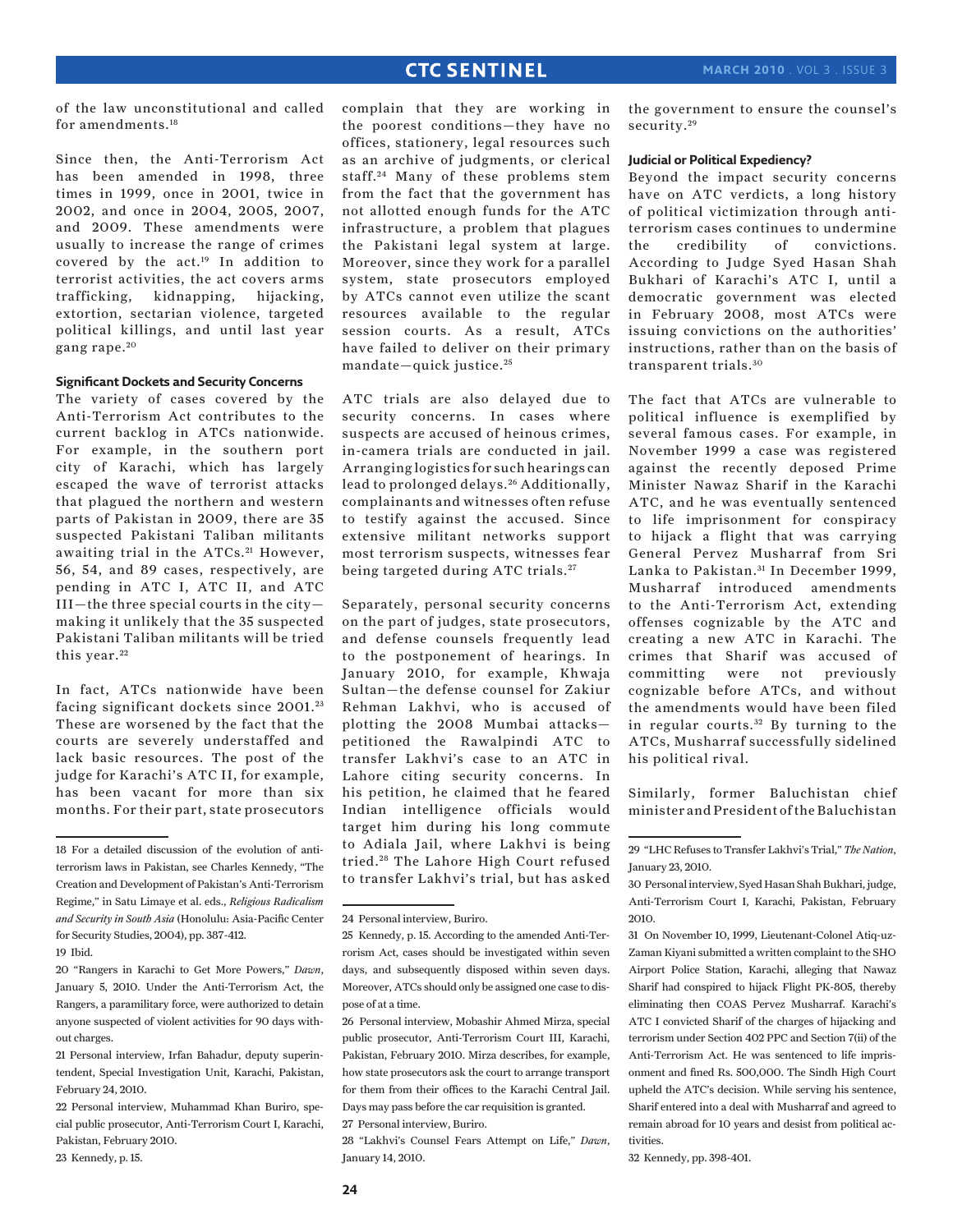National Party Sardar Akhtar Mengal was declared a proclaimed offender for taking army personnel hostage by Karachi's ATC V in June 2006.<sup>33</sup> He was then arrested during a rally in November 2006, a day before General Musharraf was due to visit Baluchistan. According to Amnesty International and the Asian Human Rights Commission, Mengal, who is a champion of the Baluch nationalist movement, was illegally detained until his release in May 2008, when all charges against him were dropped by the provincial Sindh government. <sup>34</sup>

#### **Human Rights Violations**

Mengal's case illustrates how trials in ATCs can lead to human rights violations. Indeed, as soon as the Anti-Terrorism Act was passed in 1997, human rights groups such as Amnesty International rejected the formation of special courts.<sup>35</sup>

There continues to be concern that law enforcement personnel resort more frequently to torture and extrajudicial executions if given wide-ranging powers. In particular, by placing time limits on the investigation process, ATCs can make investigating officials prone to falsifying evidence and using coercive methods with suspects. A 2009 amendment to the Anti-Terrorism Act, which permits "extrajudicial confessions" to be used as evidence, has been seen in some quarters as an invitation for investigators to torture suspects.<sup>36</sup>

The courts themselves are perceived as lacking independence, as judges are held accountable to the executive. Moreover, ATCs deny terrorism suspects the right to equality before the law, as procedures differ significantly from regular courts. Terrorism suspects are also denied

the right to be tried in a public place, with a full defense, as well as the right to be presumed innocent until proven otherwise.

For these reasons, Peshawar High Court advocate Ghulam Nabi challenged the Anti-Terrorism (Amendment) Ordinance 2009 under Article 199 of the constitution in December 2009, declaring that it violated basic human rights. <sup>37</sup>

#### **Conclusion**

Although the Anti-Terrorism Act is flawed, observers in Pakistan are currently concerned about shortcomings in the state's anti-terrorism mechanisms that allow known militants to go free without facing charges in ATCs. For example, the decision to pursue a case against a terrorism suspect is left to the discretion of the apprehending security officials. There is currently no system in place to determine on what basis some detainees are freed, while others are charged with terrorist activities. <sup>38</sup>

Terrorism suspects who remain in detention are transferred into the care of joint investigation teams, comprising officials of the Inter-Services Intelligence (ISI), Federal Investigation Agency, Intelligence Bureau, and police. These teams then determine whether local police officials should frame charges against the suspect, who would then be tried in the nearest ATC. During this process, terrorism suspects are often transferred between locations and interrogation cells. Investigating intelligence officials and police personnel have to gather evidence without having access to the area in which the suspect was first arrested. As a result, the charges they frame are often based on eyewitness accounts of military personnel. For this reason, it is expected that most suspected militants who were apprehended in recent military operations and are due to face trial in ATCs will be acquitted or face mild sentences. <sup>39</sup>

Moreover, the Anti-Terrorism Act does not technically apply to residents of the Federally Administered Tribal Areas,

from where most known militants hail. Even if militants who claim FATA residency are arrested in the settled parts of the NWFP, they cannot legally be tried by ATCs and instead have to be transported to their tribal agency to face justice under the Frontier Crimes Regulation.40 Although the government wants to try all militants in the ATCs, in the few situations where charges have been framed against FATA-based terrorism suspects in ATCs, their defense counsel has succeeded in having the charges dropped on the basis that residents of the tribal belt are subject to judgment under the FCR.<sup>41</sup>

If, as President Zardari stated, the Pakistan government is truly committed to punishing militants, the authorities must assess the credibility and capabilities of the anti-terrorism infrastructure. Funneling hundreds of suspected militants through the parallel courts will require the drafting of clear detention and interrogation protocols, financial investment, inter-provincial coordination, and appropriate human resource allocation. In their current incarnations, ATCs—even if they deliver convictions—cannot offer legal recourse against militant activity in Pakistan.

*Huma Yusuf is the Features Editor of Dawn. com, the website of Pakistan's leading English-language daily. Ms. Yusuf holds an MSc. in Comparative Media Studies from MIT and a BA from Harvard University. She is the recipient of the All Pakistan Newspapers Society "Best Column" Award (2007-2008) and the Prix Lorenzo Natali for Human Rights Journalism (2006). She writes on terrorism and security, women's rights, and media trends.*

<sup>33 &</sup>quot;ATC Declares Mengal Proclaimed Offender," *Dawn*, June 11, 2006. Mengal's private security guards detained two army personnel at his private home after they tried to tail Mengal as he dropped his children off at school. 34 Peter Tatchell, "Pakistan's Nelson Mandela," *Guard-*

*ian*, March 28, 2008; Latif Baloch and Ishaq Tanoli, "Mengal Freed; Worried About Missing Workers," *Dawn*, May 9, 2008.

<sup>35 &</sup>quot;Legalizing the Impermissible: The New Anti-Terrorism Law," Amnesty International, October 1, 1997.

<sup>36</sup> Personal interview, Iqbal Haider, co-chairperson of the Pakistan Human Rights Commission, Karachi, Pakistan, February 2010.

<sup>37 &</sup>quot;Anti-Terrorism Law Challenged in PHC," *Daily Times*, December 24, 2009.

<sup>38</sup> Personal interview, Hamid.

<sup>39</sup> Personal interview, Haider.

<sup>40</sup> According to Article 247 of the constitution, no act of parliament applies to FATA. Instead, a unique set of laws drafted by the British in 1848 and known as the Frontier Crimes Regulations (FCR) are enforced. As per the FCR, the doctrine of collective responsibility, whereby an entire tribe is punished for crimes committed on its territory, applies. A federally appointed political agent is also empowered to arrest individuals without specifying charges; detain members of a suspect or absconder's tribe; or blockade the absconder's village. The FCR has been criticized for violating human rights, and in August 2009 the Pakistani government made some amendments to the regulations. For more information, see Syed Irfan Raza, "Amendments to Frontier Crime Regulation Approved," *Dawn*, August 13, 2009.

<sup>41</sup> Personal interview, Hamid.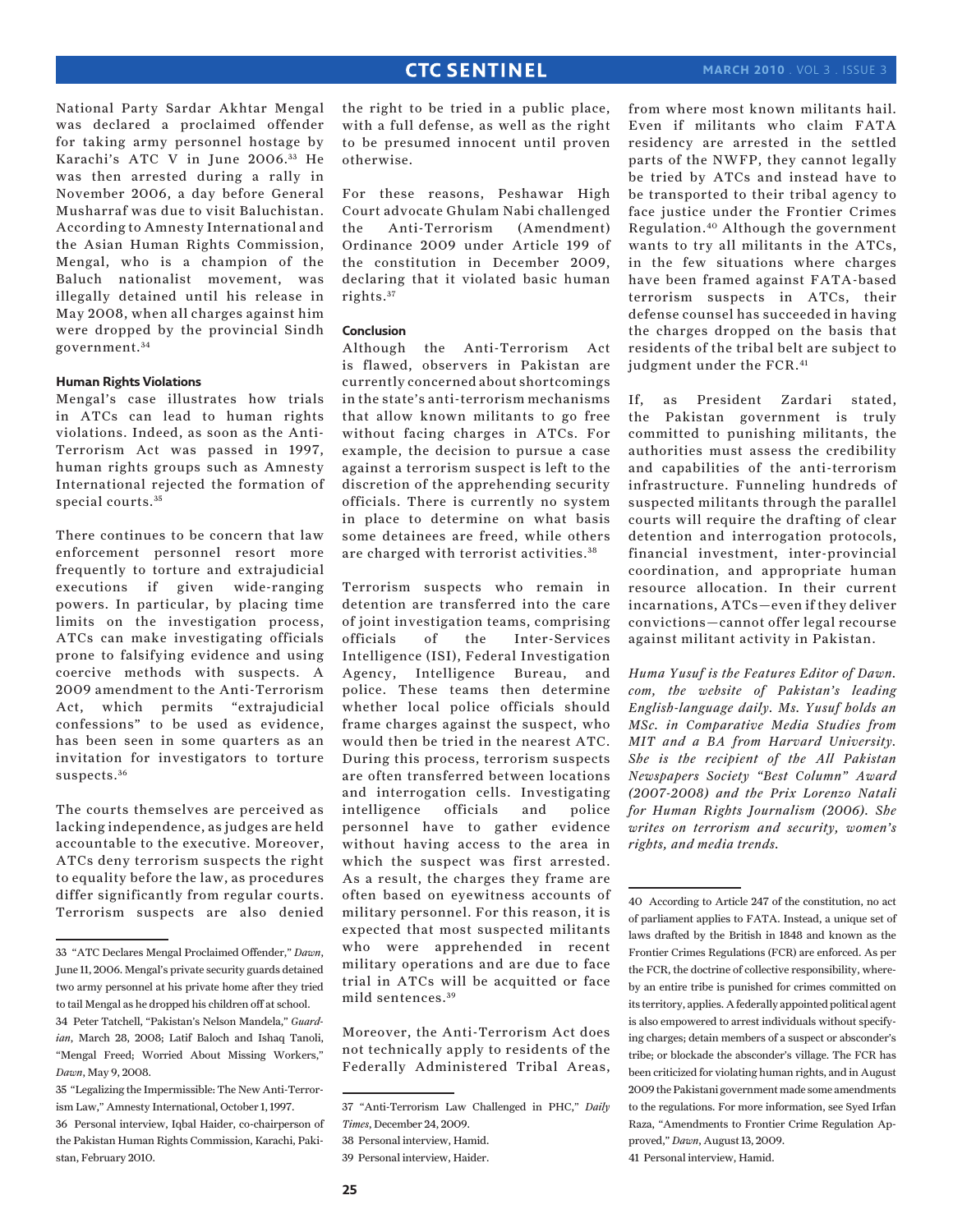# **Recent Highlights in Terrorist Activity**

February 1, 2010 (IRAQ): A female suicide bomber targeted Shi`a pilgrims in Baghdad, killing at least 41 people. Approximately 12 children were among the dead. – *Independent, February 2; Voice of America, February 3*

February 1, 2010 (SOMALIA): According to the *Wall Street Journal*, the Somali militant group al-Shabab released a statement announcing that it is aligned with al-Qa`ida. Al-Shabab also announced that it has allied with Kamboni, a smaller insurgent group based in the southern town of Ras Kamboni and led by Hassan Turki. – *BBC, February 1; Wall Street Journal, February 2*

February 2, 2010 (UNITED STATES): U.S. Director of National Intelligence Dennis C. Blair told a Senate panel that al-Qa`ida in the Arabian Peninsula (AQAP) has emerged as the "foremost concern" for U.S. intelligence agencies. – *Los Angeles Times, February 3*

February 2, 2010 (YEMEN): In an interview with al-Jazira, Yemeni-American cleric Anwar al-`Awlaqi admitted that Umar Farouk Abdulmutallab "is one of my students" and that the two "were in correspondence." He also said, however, that he "did not give [Abdulmutallab] a *fatwa* in regards to this operation," referring to the failed Christmas Day bombing plot of a U.S. airliner near Detroit. – *Washington Post, February 6*

February 3, 2010 (IRAQ): A bomb on a motorcycle exploded near Karbala, killing at least 20 Shi`a pilgrims. – *Voice of America, February 3*

February 3, 2010 (PAKISTAN): A suicide bomber killed at least seven people, including three U.S. military personnel, in Lower Dir District of the North-West Frontier Province. According to Agence France-Presse, "It appears to be the first time American soldiers have been killed in such an attack in Pakistan." Three Pakistani schoolgirls also died in the blast. Tehrik-i-Taliban Pakistan claimed credit for the operation. – *Christian Science Monitor, February 3; BBC, February 4*

February 4, 2010 (UNITED STATES): A jury in a U.S. federal court found Aafia Siddiqui guilty of trying to kill U.S. servicemen in Afghanistan. Siddiqui, a Pakistani neuroscientist trained at the Massachusetts Institute of Technology in the United States, was accused of trying to gun down a group of U.S. servicemen at an Afghan police station in July 2008. After being found guilty, she said, "This is a verdict from Israel, not America. The anger should be directed where it belongs." – *AFP, February 4*

February 4, 2010 (AFGHANISTAN): Afghan authorities arrested a district administrator in northern Badghis Province for leaking information on Afghan and international troop movements to Taliban fighters. The administrator, identified as Aminullah, was in charge of Bala Murghab district in Badghis. – *Wall Street Journal, February 9*

February 4, 2010 (INDIA): India's home minister, Palaniappan Chidambaram, said that the 10 Pakistani terrorists who attacked Mumbai in November 2008 could have been guided by an Indian handler. Authorities do not have the handler in custody, nor do they know the individual's identity. – *Times of India, February 4*

February 5, 2010 (IRAQ): A car bomb ripped through a group of Shi`a pilgrims in Karbala, killing 10 people. Shortly after, a suicide bomber in a vehicle detonated explosives at the first blast site, killing another 22 people. – *Los Angeles Times, February 5*

February 5, 2010 (PAKISTAN): Two suicide bombers killed 25 people in Karachi, located in Pakistan's Sindh Province. The first bomber rammed an explosives-laden motorbike into a bus carrying Shi`a on one of the city's busiest roads, killing 12 people. Two hours later, the second bomber detonated his explosives at the entrance to the casualty department at Jinnah Hospital, where families of the victims hurt in the first blast had gathered; 13 people died in the second blast. According to a senior police official, "The perpetrators knew Jinnah Hospital was the nearest to the site of the first attack and ensured a follow-up attack when they saw significant numbers of people gathered there." – *AFP, February 5; RIA Novosti, February 6*

February 5, 2010 (NORTH AFRICA): Al-Qa`ida in the Islamic Maghreb (AQIM) said that it will extend its deadline for French captive Pierre Camatte until February 20. In exchange for Camatte's release, AQIM is demanding that the French and Mali governments release four AQIM militants held in Mali. – *AFP, February 5*

February 6, 2010 (YEMEN): Yemeni authorities announced that they recently arrested a man in Sana`a who threatened to blow up foreign embassies and assassinate Yemeni leaders. The announcement did not state whether the man was a member of al-Qa`ida. – *AFP, February 6*

February 8, 2010 (PAKISTAN): Pakistani authorities arrested six suspected Taliban militants who were allegedly about to attack the five-star Pearl Continental hotel in Lahore, the capital of Punjab Province. The six suspected militants were armed with a suicide vest and 26 hand grenades, and they were supposedly hoping to kill Americans. – *AP, February 9*

February 8, 2010 (YEMEN): Said Ali al-Shihri, the deputy leader of al-Qa`ida in the Arabian Peninsula (AQAP), purportedly released a new audio statement calling on Muslims in the region to attack the United States and its allies. During the speech, al-Shihri praised Umar Farouk Abdulmutallab's "glorious invasion," referring to the failed Christmas Day bombing attempt against a U.S. airliner near Detroit. Al-Shihri is a former inmate at the U.S. detention facility at Guantanamo Bay. – *BBC, February 8; Washington Post, February 8*

February 9, 2010 (PAKISTAN): The Pakistani Taliban reportedly confirmed that their leader, Hakimullah Mehsud, died from injuries sustained in a U.S. drone missile strike in January. – *Los Angeles Times, February 10*

February 10, 2010 (ISRAEL): Palestinian security forces said they recently arrested a suspected cell of al-Qa`ida sympathizers in the West Bank. According to a Palestinian security official, "They considered themselves part of Al-Qaeda but did not have any contacts with Al-Qaeda leaders abroad." The men were apparently carrying out military training, but had not yet chosen a target to attack. – *AFP, February 10*

February 10, 2010 (PAKISTAN): A suicide bomber attacked a police patrol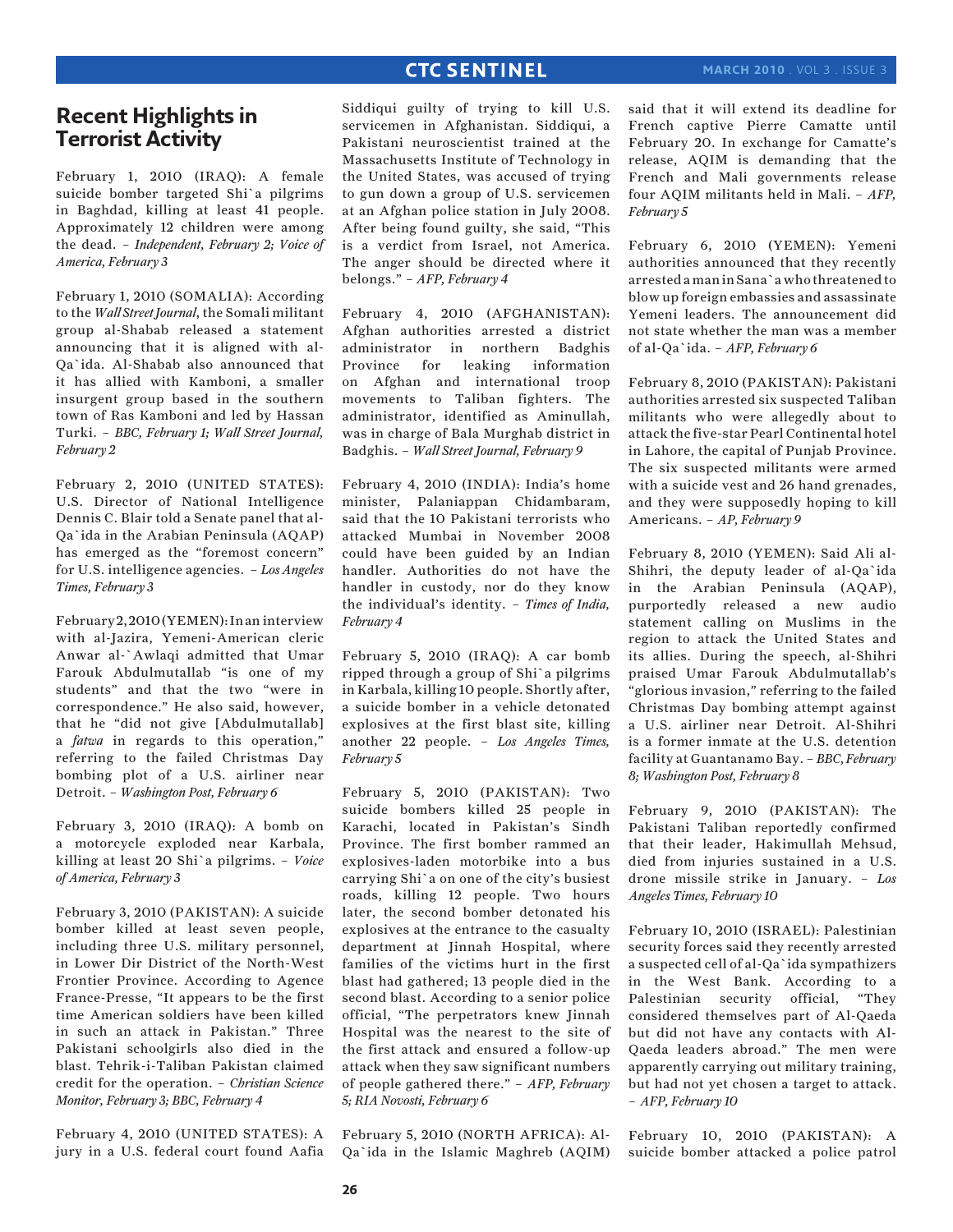vehicle in Khyber Agency of the Federally Administered Tribal Areas, killing 18 people. At least seven of the dead were police. – *AFP, February 11*

February 10, 2010 (PHILIPPINES): Philippine police announced that they recently arrested Sukri Hassan Itauris, an alleged Abu Sayyaf Group militant involved in the kidnappings of 20 tourists, including three Americans, from a Philippine resort in 2001. He was arrested in Basilan Province. – *Philippine Star, February 10*

February 11, 2010 (AFGHANISTAN): A suicide bomber detonated his explosives at a joint Afghan-U.S. military base in Pathan district of Paktia Province, wounding five U.S. soldiers. The bomber was wearing an Afghan border police uniform, and the Taliban later claimed that the bomber was in fact a Taliban fighter who also served as a police officer. – *New York Times, February 12*

February 11, 2010 (PAKISTAN): Two suicide bombers detonated their explosives outside a police training center in Bannu District of the North-West Frontier Province, killing at least 15 people. – *AFP, February 11; New York Times, February 11*

February 11, 2010 (INDIA): Three gunmen shot dead a lawyer representing Fahim Ansari, who is accused of involvement in the November 2008 Mumbai attacks. The lawyer, Shahid Azmi, was killed in Mumbai. – *CNN, February 12*

February 11, 2010 (YEMEN): Yemen's president announced that a cease-fire has been achieved with the country's northern rebels. According to the Associated Press, "After years of sporadic fighting with the [northern] militants, Yemen has come under international pressure to quickly draw a close to the war and free up resources to confront a separate threat from an al-Qaida offshoot that has set up operations there over the past year." – *AP, February 11*

February 12, 2010 (IRAQ): The leader of the Islamic State of Iraq, Abu `Umar al-Baghdadi, threatened the upcoming March 7 elections in Iraq, warning that "[we] have decided to prevent the elections by all legitimate means possible, primarily by military means." – *AFP, February 12*

February 13, 2010 (AFGHANISTAN): U.S. soldiers began a major operation against the Taliban stronghold of Marja in Helmand Province. – *CBS News, February 13*

February 13, 2010 (AFGHANISTAN): A suicide bomber on a motorcycle attacked a joint U.S.-Afghan foot patrol in Kandahar Province, wounding six U.S. soldiers and five civilians. – *New York Times, February 15*

February 13, 2010 (INDIA): A bomb ripped through a bakery in a neighborhood popular with foreign tourists in the western city of Pune. The explosion killed at least 12 people. – *New York Times, February 13; AFP, February 20*

February 14, 2010 (PAKISTAN): A U.S. unmanned aerial drone killed seven militants in North Waziristan Agency of the Federally Administered Tribal Areas. The drone targeted a compound near Mir Ali. – *Reuters, February 14; AFP, February 14*

February 15, 2010 (AUSTRALIA): A judge in Australia sentenced five Sydney men to 23 to 28 years in prison for conspiring to commit terrorist acts. The men were stockpiling chemicals to make explosives. – *Australian Broadcasting Corporation, February 15; Reuters, February 15*

February 15, 2010 (PAKISTAN): Pakistani officials announced that the Afghan Taliban's second-in-command, Mullah Abdul Ghani Baradar, was captured last week in Karachi. He was arrested in a joint U.S.-Pakistani intelligence raid. – *AP, February 15; Christian Science Monitor, February 16*

February 15, 2010 (PAKISTAN): A U.S. unmanned aerial drone killed at least three militants in North Waziristan Agency of the Federally Administered Tribal Areas. – *AFP, February 15*

February 17, 2010 (CANADA): Said Namouh, a Moroccan-born man from Quebec who plotted international terrorist attacks with a group tied to al-Qa`ida, was sentenced to life in prison by a Canadian judge. – *Canadian Press, February 17*

February 17, 2010 (LEBANON): Lebanon indicted 11 suspected militants with plotting terrorist attacks and monitoring the movements of United Nations peacekeepers in southern Lebanon. – *AP, February 17*

February 18, 2010 (IRAQ): A suicide bomber detonated his explosives near the government headquarters in Ramadi, the capital of Anbar Province. At least 13 people were killed. – *New York Times, February 18*

February 18, 2010 (PAKISTAN): Officials announced that two senior Afghan Taliban leaders were recently arrested in Pakistan. Afghan officials identified the arrested men as Mullah Abdul Salam and Mullah Mir Mohammed, the Afghan Taliban's shadow governors for Kunduz and Baghlan provinces respectively. – *New York Times, February 18*

February 18, 2010 (PAKISTAN): A bomb ripped through a mosque in Khyber Agency of the Federally Administered Tribal Areas, killing at least 29 people. – *AP, February 18*

February 18, 2010 (PAKISTAN): A U.S. unmanned aerial drone killed at least four militants in North Waziristan Agency of the Federally Administered Tribal Areas. – *AFP, February 18*

February 18, 2010 (MALI): Malian authorities reportedly released four Islamist prisoners in an apparent deal with al-Qa`ida in the Islamic Maghreb, which is holding French national Pierre Camatte hostage. – *Reuters, February 20*

February 19, 2010 (YEMEN): The U.S. government has approved \$150 million in military assistance to Yemen, which will pay for military equipment and training for Yemeni forces. – *AP, February 22*

February 21, 2010 (PHILIPPINES): Philippine soldiers killed six Abu Sayyaf Group militants on Jolo Island. One of the dead, Albader Parad, was a top al-Qa`idalinked militant. – *AP, February 20*

February 22, 2010 (GLOBAL): Al-Qa`ida second-in-command Ayman al-Zawahiri purportedly released a new audiotape criticizing Turkey. The recording said, "The Turkish troops will carry out the same operations in Afghanistan that the Jews are carrying out in Palestine, so how would the pious, free Turkish Muslim people accept such a crime against Islam and the Muslims?" – *CNN, February 22*

February 22, 2010 (UNITED STATES): Najibullah Zazi, accused of planning a terrorist attack on New York City, pleaded